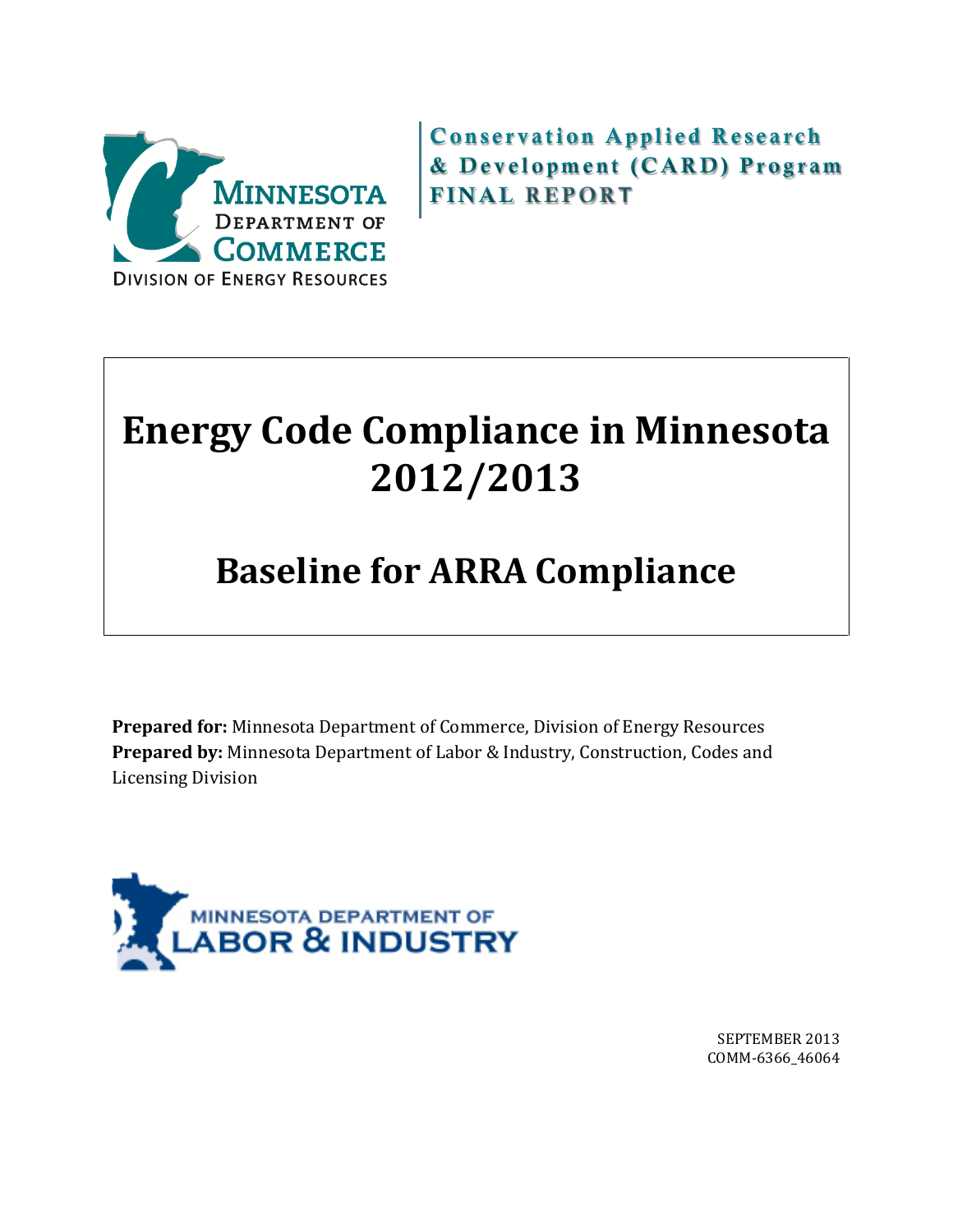#### *Prepared by:*

Primary Authors: Stephen Hernick and Donald Sivigny Contributing Author: Bruce Nelson

Minnesota Department of Labor and Industry, Construction Codes and Licensing Division 43 Lafayette Road N. St. Paul, MN 55155 651-555-1212

Contract Number: 6366\_46064

#### *Prepared for:* **Minnesota Department of Commerce**

Mike Rothman, *Commissioner*

Bill Grant, *Deputy Commissioner, Division of Energy Resources*

Bruce Nelson, *Project Manager Phone (651) 539-1860 Email bruce.nelson@state.mn.us*

#### **ACKNOWLEGEMENTS**

This project was supported in part by a grant from the Minnesota Department of Commerce, Division of Energy Resources through the Conservation Applied Research and Development (CARD) program, which is funded by Minnesota ratepayers. Additional funding was provided by the U.S. Department of Energy and the Minnesota Department of Commerce through the American Recovery and Reinvestment Act of 2009 (ARRA).

#### **NOTIFICATION**

This report does not necessarily represent the views of the Department of Commerce (Commerce), its employees or the State of Minnesota (State). Commerce, the State, its employees, contractors and subcontractors make no warrant, express or implied, and assume no legal liability for the information in this report; nor does any party represent that the uses of this information will not infringe upon privately owned rights. When applicable, the State will evaluate the results of this research for inclusion in Conservation Improvement Program (CIP) portfolios and communicate its recommendations in separate document(s).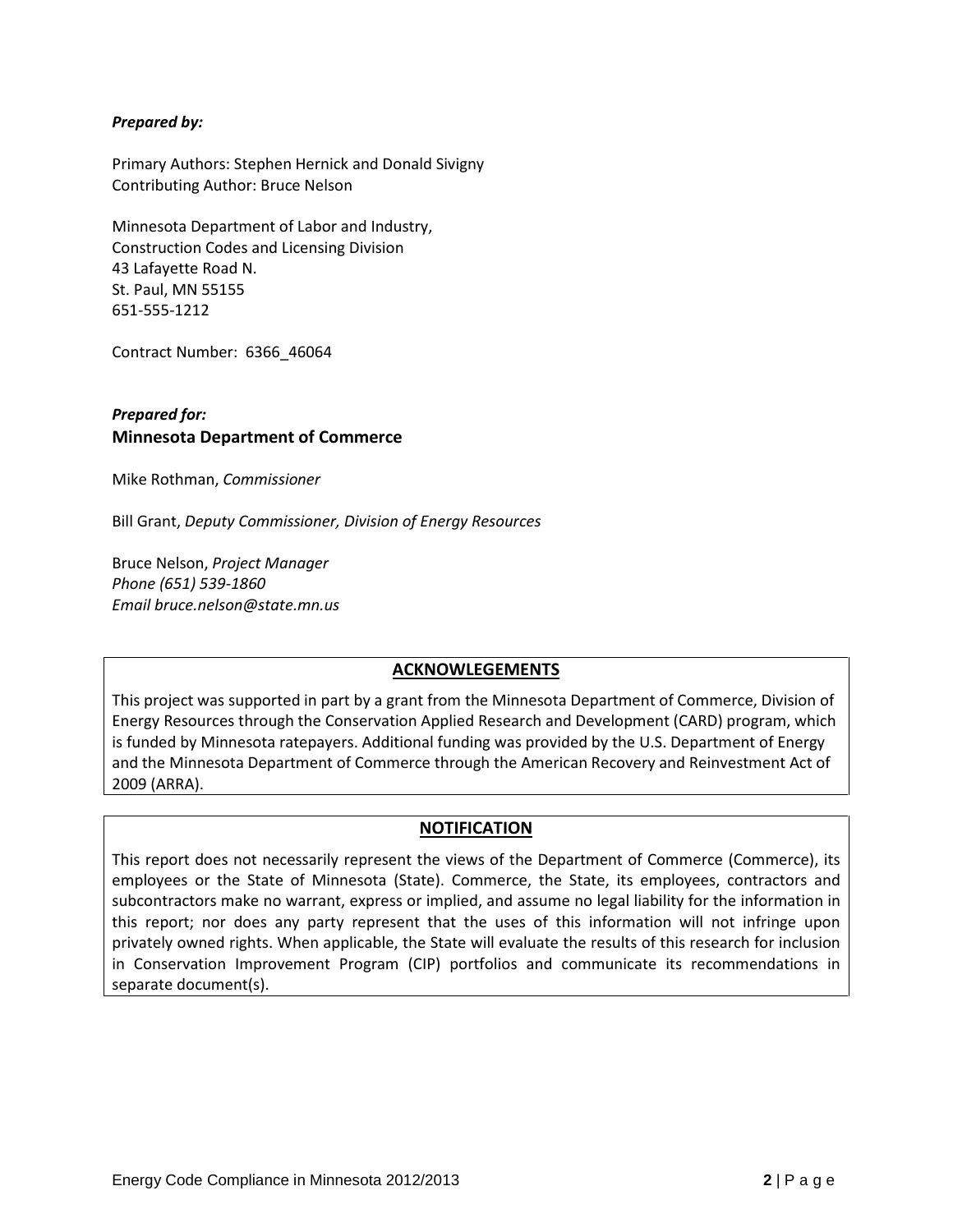### **Abstract:**

**Project Goal:** Assess and record energy code compliance of buildings currently under construction, following the U.S. Department of Energy (DOE) processes, in compliance with the American Recovery and Reinvestment Act of 2009 (ARRA), and identify procedural changes in code enforcement and training needed to improve compliance rates**.** 

From May of 2012 through June of 2013, the Minnesota Department of Labor and Industry, Construction Codes and Licensing Division (CCLD), conducted an assessment of Energy Code compliance in accordance with the federal American Recovery and Reinvestment Act (ARRA) under contract with the Minnesota Department of Commerce, Division of Energy Resources. The objective of the contract was to assist the state in assessing the baseline for ARRA required compliance of new and renovated Residential and Commercial buildings, and to identify code enforcement procedural changes and/or training needs that would improve compliance rates.

This compliance study utilized the 2009 International Energy Conservation Code (IECC) for assessing residential building compliance, and the American Society of Heating, Refrigerating, and Air Conditioning Engineers (ASHRAE) Standard 90.1-2007 for assessing commercial building compliance. The results of this study indicate that code compliance for commercial buildings in Minnesota is already over 90%, meeting the ARRA standard for all three building categories assessed. However, residential buildings were only about 75% compliant on average, falling short of the ARRA standard. This lack of compliance for residential buildings is largely due to the differences between the current Minnesota energy code and the ARRA Standard.

Three areas for improving the energy efficiency of Minnesota buildings were identified including providing adequate documentation related to proper heating and cooling equipment sizing, HVAC commissioning, and updating the Minnesota energy code to include enforced standards that meet the ARRA standards. Additional education on building energy codes for building officials, design professionals, contractors and other groups is also recommended.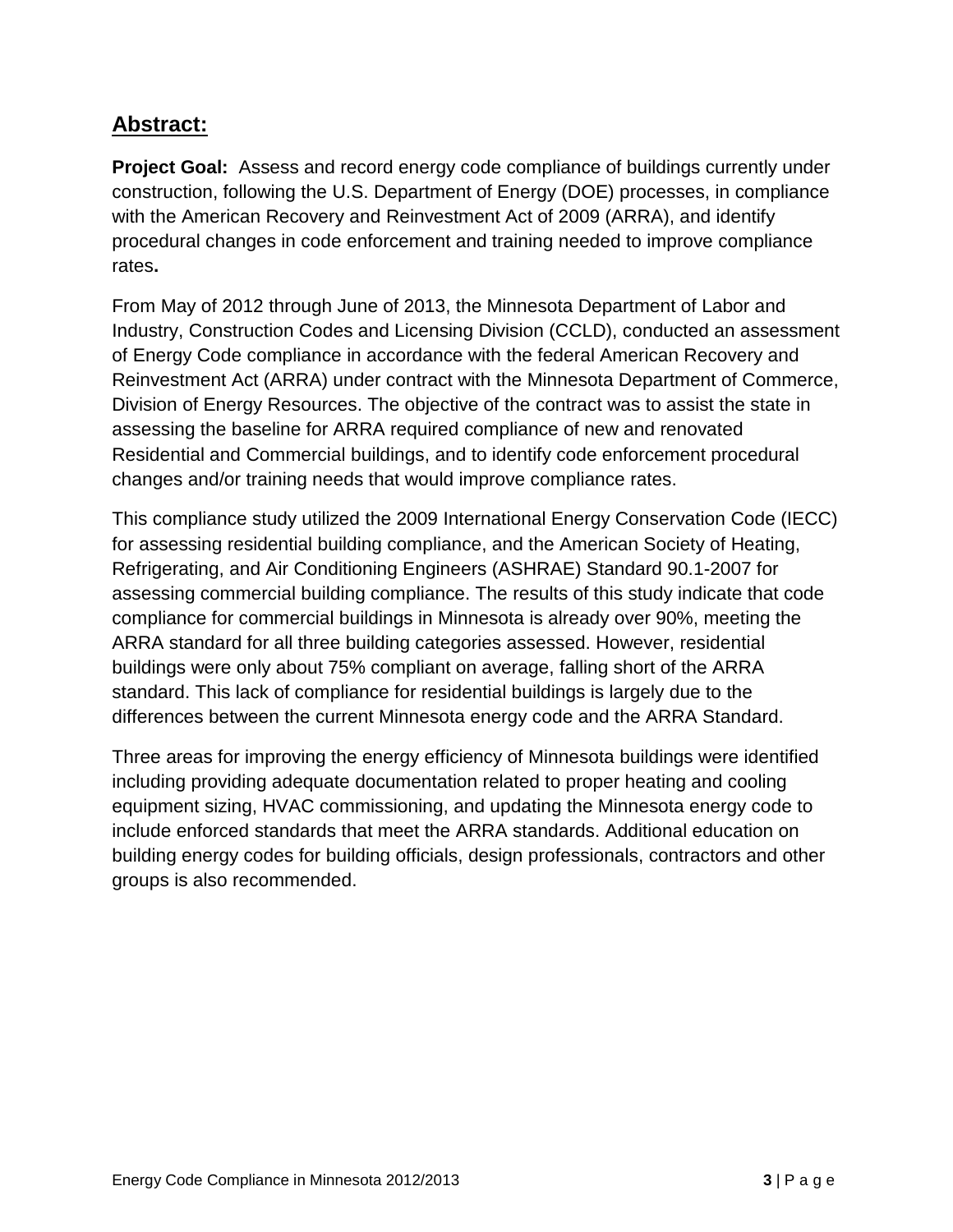### **Background:**

The American Recovery and Reinvestment Act of 2009 (ARRA) [\(Pub.L. 111–5\)](http://www.gpo.gov/fdsys/pkg/PLAW-111publ5/pdf/PLAW-111publ5.pdf) set forth the requirements stated below for issuing State Energy Program formula grants. Minnesota received \$54,172,000 in State Energy Program formula ARRA funds, which were instrumental in supporting the Minnesota energy economy as we moved out of the recession. Additionally, the significance of this funding has left a lasting impact through effective training and placement of dislocated workers, money, and energy saved with more efficient homes, expanded business within the renewable energy supply chains, and increased clean energy production (Department of Commerce, 2012).

The ARRA energy program requirement, which all 50 states accepted, stipulates that the State, or the applicable units of local government that have authority to adopt building codes, will implement the following:

- (A) A residential building energy code (or codes) that meets or exceeds the most recent International Energy Conservation Code, or achieves equivalent or greater energy savings.
- (B) A commercial building energy code (or codes) throughout the State that meets or exceeds the ANSI/ASHRAE/IESNA Standard 90.1–2007, or achieves equivalent or greater energy savings.
- (C) A plan to achieve 90 percent compliance with the above energy codes within eight years. This plan will include active training and enforcement programs and annual measurement of the rate of compliance.

A governor's assurance letter (Appendix D) was submitted by Governor Tim Pawlenty to the DOE as a requirement for receiving the funds. This project is intended to partially fulfill the requirements for an annual measurement of the rate of compliance.

Following passage of ARRA, the DOE determined that the residential building energy code that meets the ARRA standard is the 2009 International Energy Conservation Code (IECC). The Minnesota Department of Labor and Industry intends, during 2014, to adopt the 2012 IECC and the ASHRAE Standard 90.1-2010 which, being more stringent than the 2009 IECC required by ARRA, will set the stage toward Minnesota's fulfilling the AARA energy program requirement.

### **DOE Tools:**

The DOE's Building Energy Codes Program (BECP) developed guidelines and tools for measuring and expressing compliance with the ARRA energy program requirement, which are summarized in the report Measuring State Energy Code Compliance (Pacific Northwest National Laboratory, 2010). In 2010, the BECP funded eight pilot studies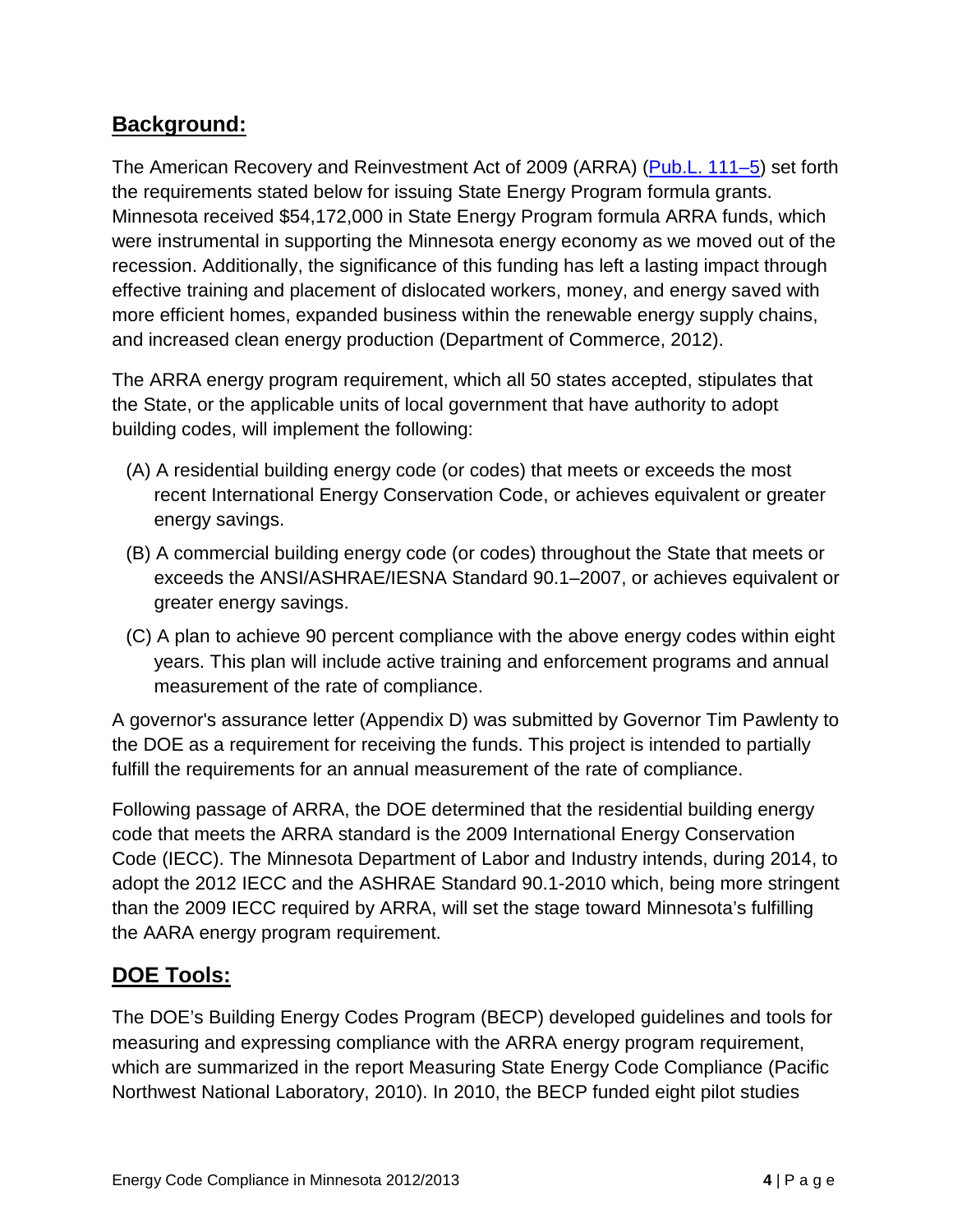(unpublished) in nine states to aid all states in their compliance efforts and to provide insight into the effectiveness of these tools and suggestions for their improvement.

To determine compliance with ARRA criteria, the BECP guidelines call for surveys of statistically valid samples for each of four different building populations: residential and commercial, both new and renovations. For most states, the BECP recommends a minimum sample size of 44 buildings in each population. A BECP online tool called the State Sample Generator (DOE, 2010) is based on algorithms developed by Pacific Northwest National Labs (PNNL) and generates a valid random sample of buildings in each county and population distributed across the state and, for commercial new construction only, includes distribution by building size strata.

BECP designed separate checklists for residential and commercial buildings to be completed during plan review as well as during on-site inspections at various construction stages. Another BECP online tool developed by PNNL, the Score + Store™ tool (DOE, 2010) is an application for use by states to collect, store, and evaluate their compliance information and to calculate their overall compliance rate. Data from the checklists is entered into a Score + Store™ database.

One element of the BECP guideline was for building code enforcement authorities to conduct self-assessments of energy code enforcement within their jurisdictions. The stated intent of a self-assessment is to support local code officials assessing the baseline energy code compliance of new and renovated residential and commercial buildings and to identify code enforcement procedural changes and/or training needs that could improve compliance rates. The results of two Minnesota entities, which conducted self-assessments between November 2011 and March 2012, are provided in Appendix A.

To make a determination as to whether ARRA criteria have been met, the BECP guidelines recommend that each state conduct a formal assessment using a third-party entity to evaluate a statistically valid sample of buildings. The Measuring State Energy Code Compliance document recommends procedures for performing this third-party evaluation. The current project is Minnesota's first effort to conduct such an assessment; the survey was completed by CCLD, which is Minnesota's state building code office. As CCLD is only one step removed from the local building code jurisdictions, it would more accurately be termed a "second-party." However, the BECP definition of "second-party" is as follows: "A second-party evaluation would be performed by the entity responsible for validating compliance, such as state or local government, through their direct oversight of those designing and constructing buildings". Therefore, because CCLD is not the entity responsible for validating code compliance for locally approved building projects, its participation should suffice as a formal third-party assessment.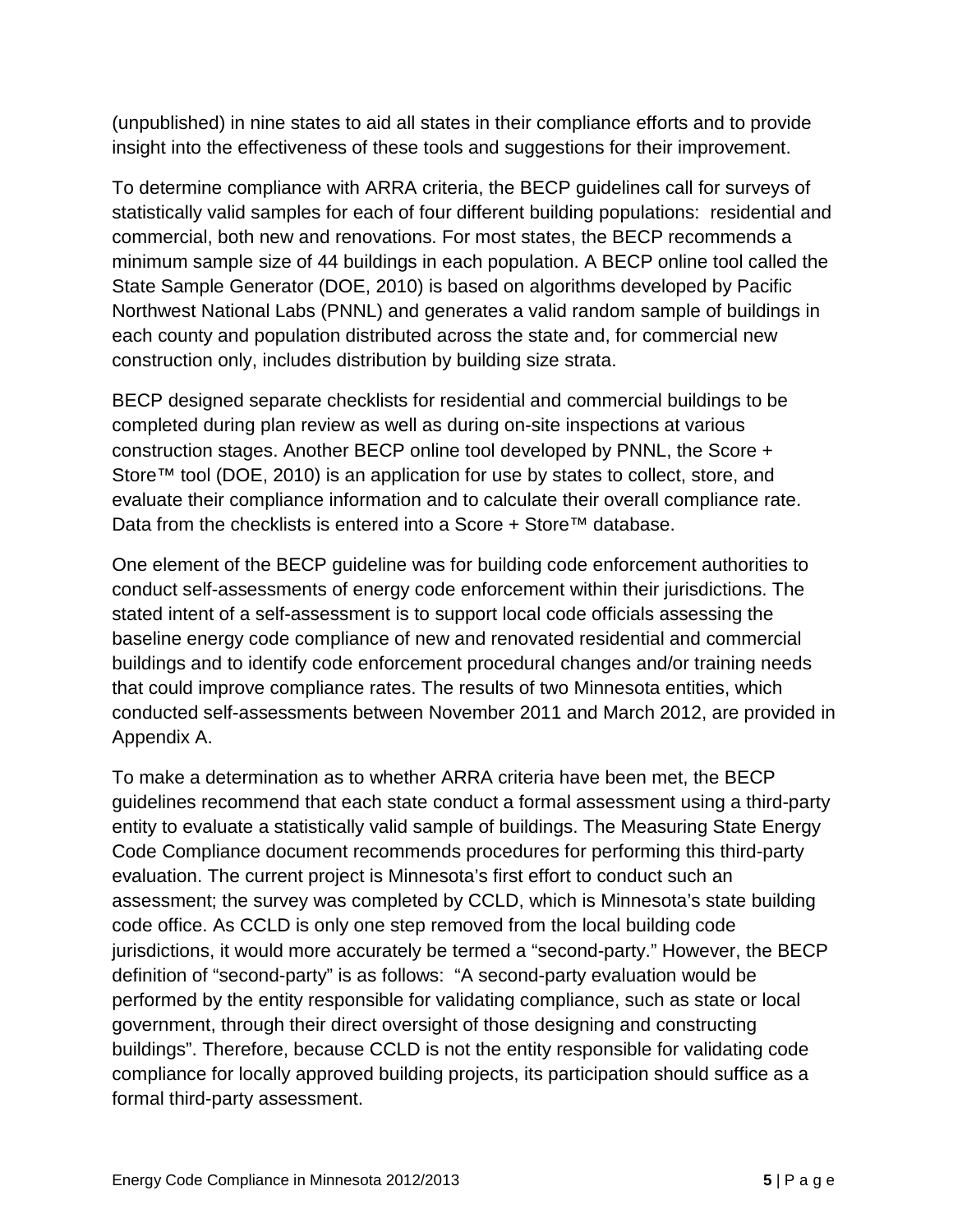### **Methodology:**

This study required that "using the BECP State Sample Generator Tool, CCLD will generate a sample of jurisdictions for the project." This tool generates a sample number for both commercial and residential buildings that will need to be reviewed and studied. The selection of these projects is based on data relating to the number of permits issued in counties across Minnesota over the past few years. Minnesota has a statewide building code in effect; however, enforcement is not statewide at the current time. Therefore, the data from the sampler program was only able to use the permit data as reported by jurisdictions with an enforcement program in effect to generate the number of buildings required for study in each county. Building officials put CCLD staff in contact with builders that worked in both code enforcement and non-enforcement areas of the State in an attempt to broaden the scope. The sample generator tool only identified building numbers by counties. CCLD contacted the local jurisdictions within each county to identify specific buildings that qualified for the project. This was done by discussing the overall project and what was needed with code officials within each relevant county. Minnesota was experiencing a generally slower time in the construction industry, therefore there was a limited sample of buildings available to choose from that were still in the construction process. The department does believe that through perseverance, communication, and positive commitment of both the local and state authorities, the sample set of buildings represents an accurate cross section of construction in Minnesota.

Checklists developed by DOE in conjunction with their "Score + Store™"' software were used as the means to evaluate the compliance of structures that were inspected in this study. The resulting data were entered into the national "Score + Store™" software for all buildings involved in the compliance study. The compliance averages used in the report were tabulated utilizing this software program. CCLD subcontracted with the mechanical engineering firm *engineering design initiative* for evaluation of more complex mechanical systems which included complex control systems.

### **Results**

The sample sizes for buildings studied for this report were:

- 54 New residential
- 20 Residential additions
- 19 Residential renovations
- 30 New commercial
- 30 Commercial additions
- 12 Commercial renovations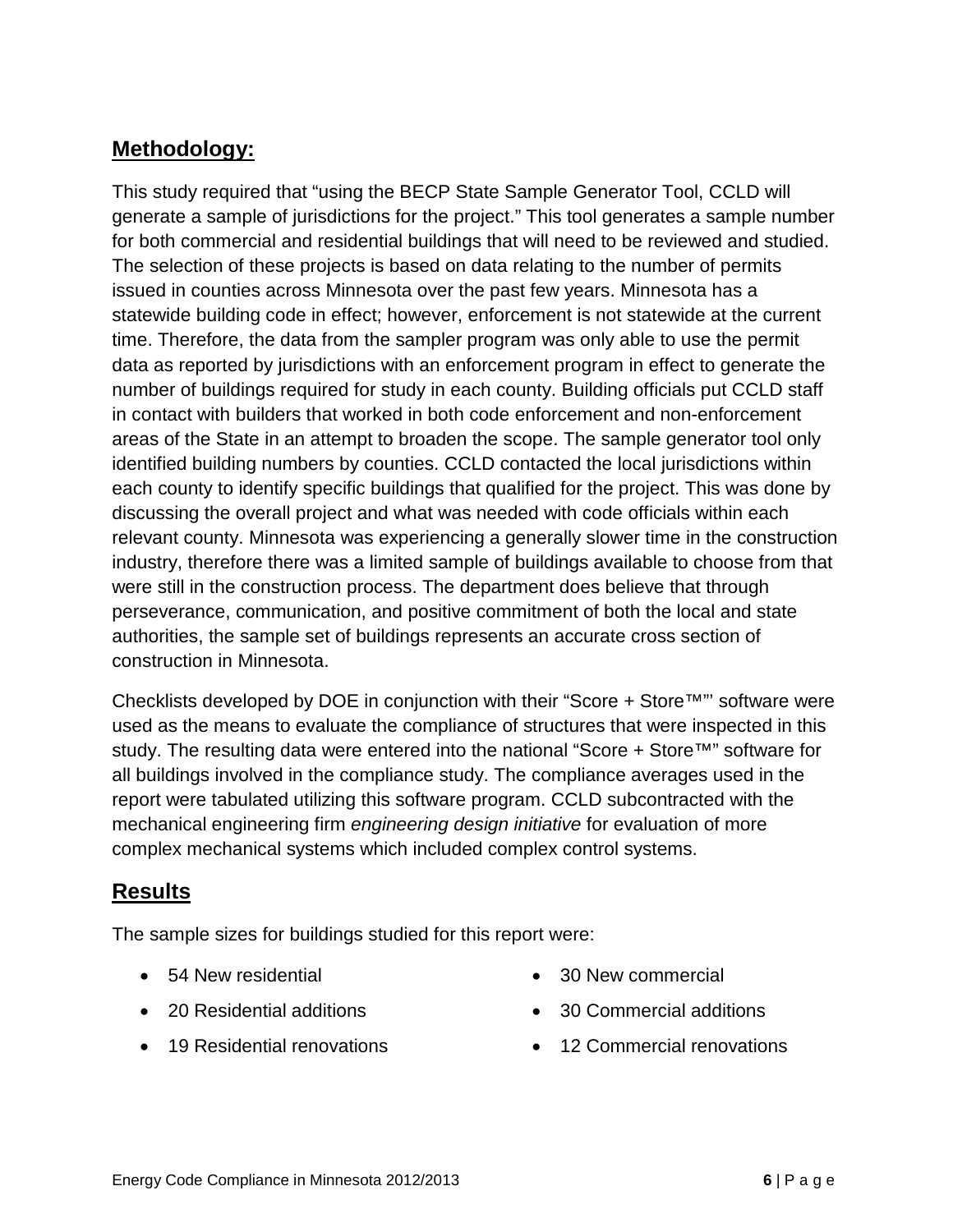Only two buildings were found in non-enforcement areas and one project did not proceed for financial reasons. As a result, only one building in a non-enforcement area of the state was assessed for this project and that building was a residential that did not affect the statistical sample. All of the remaining buildings are located in code enforcement areas of Minnesota.

Of the commercial projects studied, two projects, due to state funding, were required to comply with the Minnesota Sustainable Building Guidelines (MSBG)<sup>[1](#page-6-1)</sup>. These projects met the ARRA standard 100%, but were not a large enough factor to skew the statistical sample and so are included in the overall results.

The resulting averages at the time of final inspection for each building category are broken down into three permit categories—new, addition, or renovation—for both residential and commercial buildings.

The weighted average for residential building compliance with the provisions of the 2009 IECC was 76.8% overall [\(Table 1\)](#page-6-0). Average compliance rates for specific residential categories were highest for new construction at 80.2%, followed by renovations at 72.7%, and finally additions at 71.6%.

| <b>Building Permit Category</b>      | Average %<br><b>Compliance</b> |        | <b>Sample</b><br><b>Size</b> |
|--------------------------------------|--------------------------------|--------|------------------------------|
| <b>Residential New Construction:</b> | 80.2%                          |        | 54                           |
| <b>Residential Additions:</b>        | 71.6%                          |        | 20                           |
| <b>Residential Renovations:</b>      | 72.7%                          |        | 19                           |
| <b>Weighted Residential Average:</b> | 76.8%                          | Total: | 93                           |
| <b>Commercial New Construction:</b>  | 90.1%                          |        | 30                           |
| <b>Commercial Additions:</b>         | 93.2%                          |        | 30                           |
| <b>Residential Renovations:</b>      | 92.6%                          |        | 12                           |
| <b>Weighted Commercial Average:</b>  | 91.8%                          | Total: | 72                           |

#### <span id="page-6-0"></span>**Table 1. Compliance Rates for Assessed Building Categories**

The weighted average for commercial building compliance with the provisions of the ASHRAE Standard 90.1-2007 was 91.8% overall [\(Table 1\)](#page-6-0). Averages for specific commercial categories were highest for additions at 93.2%, followed by renovations at 92.6%, and finally new construction at 90.1%

 $\overline{a}$ 

<span id="page-6-1"></span> $<sup>1</sup>$  In Minnesota, all new building which receive funding from the bond proceeds fund after January 1, 2004</sup> and all major renovations receiving funding after January 1, 2009 are required to meet MSBG guidelines, which include that they exceed the state energy code by at least 30%. Further information on MSGB can be retrieved from the [MSBG website.](http://www.msbg.umn.edu/)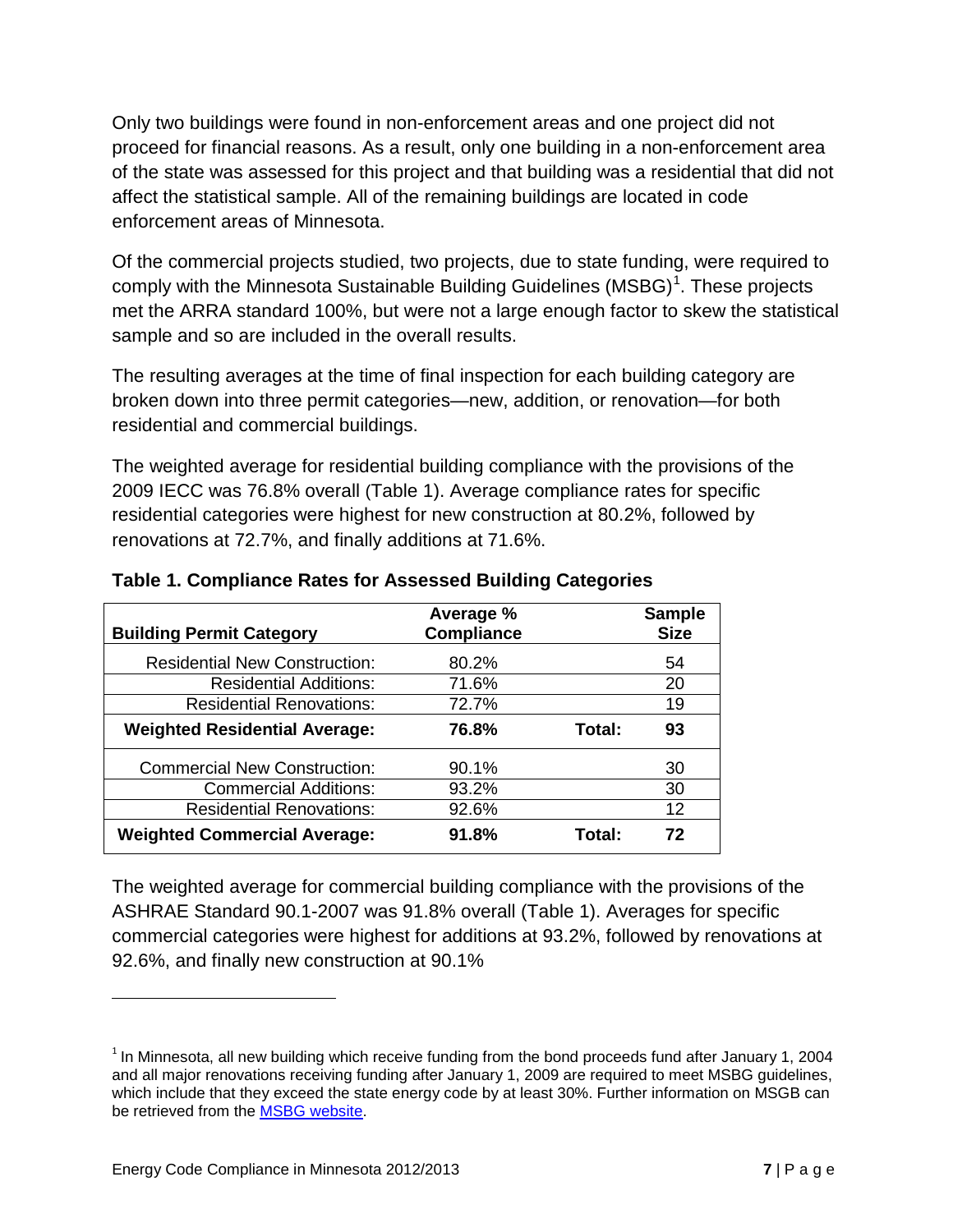Store + Score™ summary sheets for each of the six building permit categories assessed are attached as Appendix C.

CCLD tracking sheets listing all the inspected projects and compliance ratings at certain stages for both commercial and residential, are included in Appendix B with observations listed below by building type and permit category:

#### **Results pertaining to all building categories:**

- 1. For both commercial and residential buildings, it was found that the initial documents submitted to the building departments for permit application were lacking complete heat loss and gain calculations. This appears in every category.
- 2. For all building types there was also the frequent absence of calculations for HVAC equipment sizing and thus proper duct sizing.

#### **Results pertaining to new residential buildings:**

- 1. A high compliance rate was seen for dampers installed on air intakes and exhausts.
- 1. Wall insulation was consistently installed in accordance with manufacturer's instructions.
- 2. Programmable (set-back) type thermostats were installed on forced air systems.
- 3. Low compliance was seen for attic access panels that do not meet the R-value required for the rest of the attic.
- 4. The R-values of the basement and ceiling insulations were consistently less than that required by review standard.
- 5. The items that most commonly missing during inspections included proper information for U-factors required on exterior doors.
- 6. Heating and cooling calculations to assure proper sizing of the equipment are not being submitted.
- 7. Furnaces in all new and one remodeled homes in this sample where the efficiency could be determined were 90 percent and above high efficiency condensing units.
- 8. Mechanical cooling in homes in this sample where the efficiency could be determined: 45 were minimum efficiency (13 SEER) and seven (13.5 percent) were higher efficiency (six at 16 SEER and one at 14 SEER).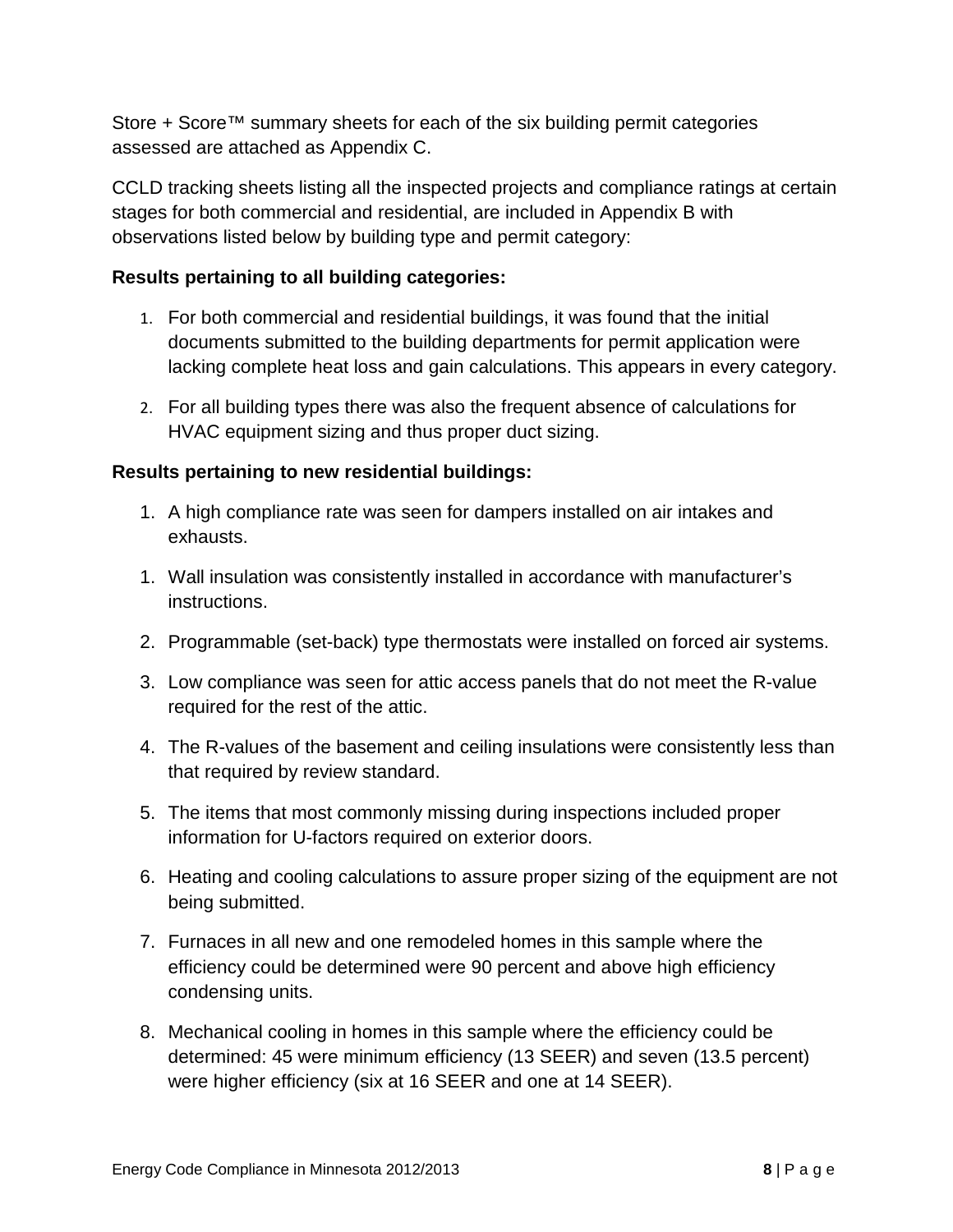#### **Results pertaining to additions to residential buildings:**

- 1. For additions to residential buildings, the percentage rate of compliance is lower than for new construction.
- 2. Low compliance was seen for attic access panels that do not meet the R-values required for the rest of the attic.
- 3. High compliance rates were seen for labeled windows that meet the requirements of the review standard.
- 4. Low rates of compliance were seen for the R-value of the ceiling insulation.
- 5. Information was not commonly provided for the proper sizing of the Mechanical equipment.

#### **Results pertaining renovations of residential buildings:**

- 1. Requirements with the highest compliance percentage in renovations are related to the sealing of the building envelope and its components, including recessed light fixtures.
- 2. Low compliance was found for completeness of submittal documents.
- 3. A very low compliance rate was found in renovations for the required posting of a building energy certificate.

#### **Results pertaining to all three categories of commercial buildings:**

- 1. High compliance was observed to the review standard for temperature controls for service water heating systems.
- 2. High compliance was observed for use of energy efficient exit signs.
- 3. High compliance was seen for integration of lighting controls.
- 4. The lowest percentage of compliance was the submittal of complete sets of plans and specs at the time of permit application.
- 5. An item typically not seen was a complete set of operating and maintenance manuals for the building owner.
- 6. Acceptance testing is currently required to be provided to the owner and the building official has to ask for them to get a copy. As such they were not available for the projects studied.

These observations are summarized in [Table 2](#page-9-0) below: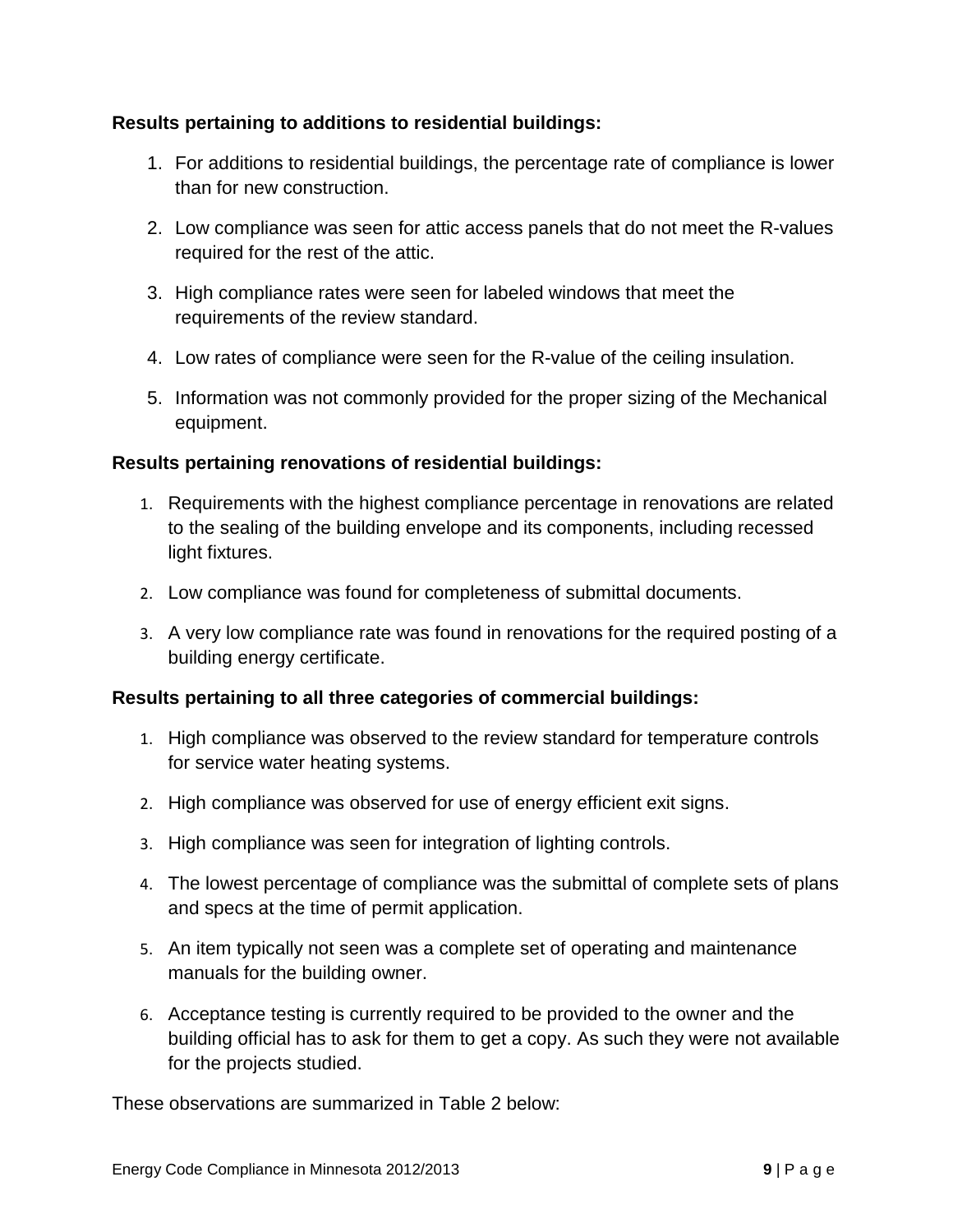## **Table 2. Summary of Observations**

<span id="page-9-0"></span>

|                       |                                                                                                                                |            | <b>RESIDENTIAL</b> |         |              | <b>COMMERCIAL</b> |              |
|-----------------------|--------------------------------------------------------------------------------------------------------------------------------|------------|--------------------|---------|--------------|-------------------|--------------|
|                       | <b>RESULTS</b>                                                                                                                 | <b>New</b> | Add                | Renov.  | <b>New</b>   | Add               | Renov.       |
|                       | % Compliant Overall                                                                                                            | 80.2%      | 71.6%              | 72.7%   | 90.1%        | 93.2%             | 92.6%        |
|                       | Submitted documents lacking needed information                                                                                 | X          | $\sf X$            | X       | X.           | $\sf X$           | X            |
|                       | Submitted documents lacked U-value information on exterior doors                                                               | $\sf X$    |                    |         |              |                   |              |
| <b>LOW COMPLIANCE</b> | Submitted documents lacked needed information on heating and<br>cooling calculations to assure proper sizing of HVAC equipment | $\sf X$    | $\sf X$            |         |              |                   |              |
|                       | Attic access panels that do not meet R-value required for rest of attic                                                        | $\sf X$    | $\sf X$            |         |              |                   |              |
|                       | R-values of ceiling insulation less than required                                                                              | X          | X                  |         |              |                   |              |
|                       | R-values of basement insulation less than required                                                                             | X          |                    |         |              |                   |              |
|                       | Required posting of building energy certificate                                                                                |            |                    | $\sf X$ |              |                   |              |
|                       | Submittal of specs and plans at time of permit application                                                                     |            |                    |         | X.           | $\sf X$           | X            |
|                       | Lacked complete set of O&M manuals for building                                                                                |            |                    |         | X.           | $\sf X$           | X            |
|                       | Dampers installed on air intakes and exhausts                                                                                  | $\sf X$    |                    |         |              |                   |              |
|                       | Wall insulation installed in accord with manufacturer's instructions                                                           | $\sf X$    |                    |         |              |                   |              |
|                       | Programmable set-back thermostats installed on forced air systems                                                              | X          |                    |         |              |                   |              |
|                       | Labeled windows that meet requirements                                                                                         |            | $\sf X$            |         |              |                   |              |
|                       | Sealing building envelope & components, including recessed lights                                                              |            |                    | $\sf X$ |              |                   |              |
| HIGH COMPLIANCE       | Temperature controls on service hot water heaters                                                                              | n/a        | n/a                | n/a     | $\mathsf{X}$ | $\sf X$           | X            |
|                       | Use of energy efficient exit signs                                                                                             | n/a        | n/a                | n/a     | $\sf X$      | $\sf X$           | $\mathsf{X}$ |
|                       | Integration of lighting controls                                                                                               | n/a        | n/a                | n/a     | $\mathsf{X}$ | X                 | X            |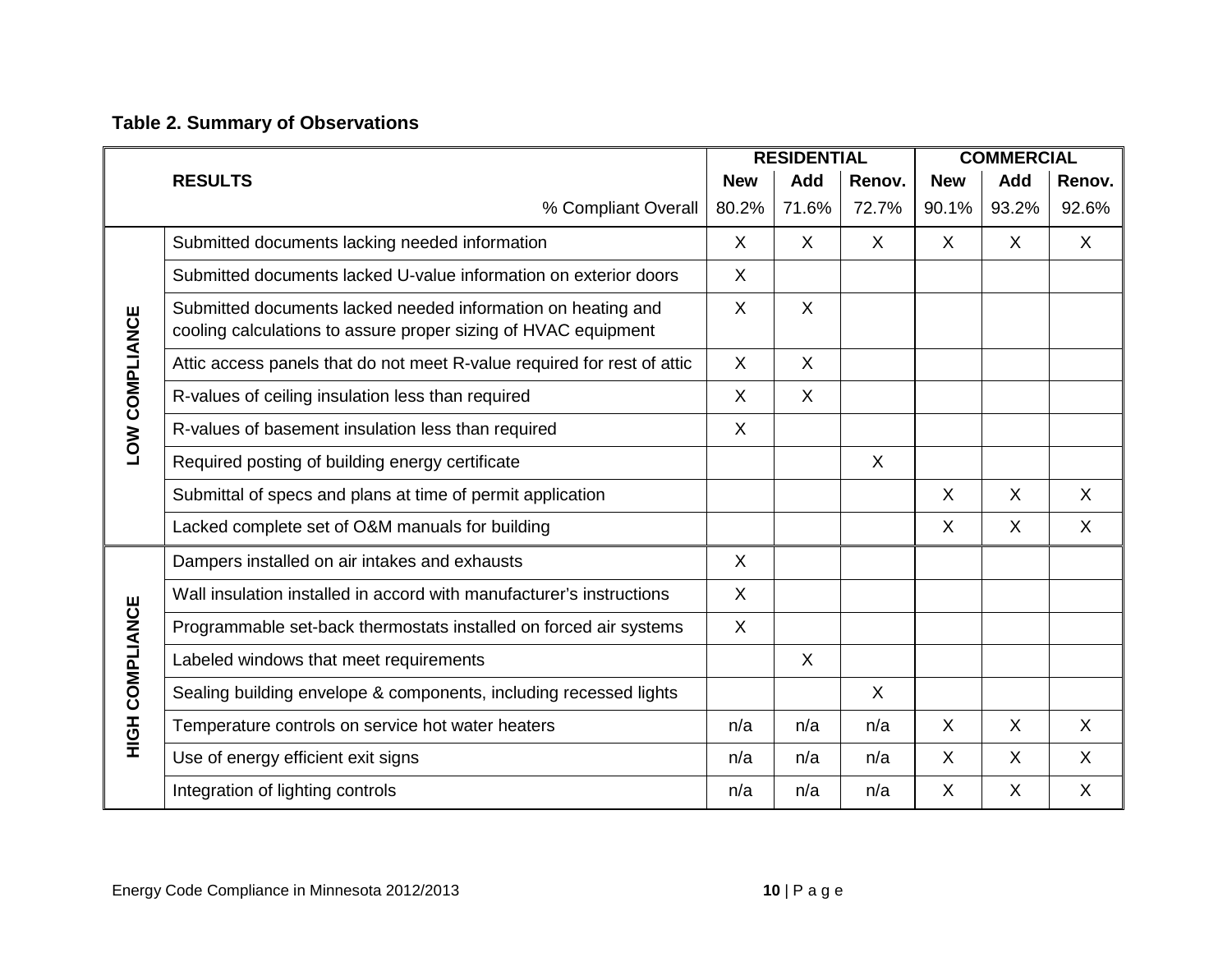## **Discussion of Results:**

For all building types it was observed that insufficient documentation is being provided with permit applications to demonstrate energy code compliance. While this lack of documentation is in itself non-compliant, for the most part the insufficient documentation did not appear to be a deterrent to completed projects being built in accordance with energy code requirements.

The other observation for all building types was the frequent absence of calculations for equipment sizing. This is a code violation and could have negative impacts on energy performance. Even a high efficiency piece of equipment that is not run within its design parameters will not perform to the efficiency levels it was designed for. An undersized unit runs too long and an oversized unit, which is usually the case, cycles too frequently. The fact that we see high efficiency equipment is tempered by the need to know that it is properly sized.

### **Residential:**

Certain elements of Minnesota's current energy code in place since June 2009 are less stringent than the ARRA standard, particularly insulation requirements for walls, ceilings and foundation walls. As a result, the study frequently found these elements, while up-to current Minnesota code, failed to meet the ARRA baseline criteria. Existing Minnesota code and ARRA standard require manufactures to label exterior door U-factors before shipping. However, during this study labeling requirements were not met.

Elements that were found to almost always meet the ARRA standards included air intake and exhaust dampers, programmable thermostats, and window U-factors. Most windows sold in Minnesota today are labeled and are more efficient than the Minnesota energy code requires, with U- factor approximately 0.29 on average.

Lack of compliance was seen for attic access panels. They do not meet the R-values required for the rest of the attic. They are typically insulated with a piece of R-38 batt insulation glued to the top of the panel.

State Building Code requires that all elements of additions comply with the same requirements as for new structures. It is common that additions have more homeowner involvement and most homeowners have little understanding of the code requirements. Never-the-less this study found that residential additions, for the most part, were in compliance with existing Minnesota code requirements but were somewhat lower in meeting the ARRA standards.

For residential renovation, the highest compliance was seen in sealing of the building envelope and its components, including recessed light fixtures. Lowest compliance was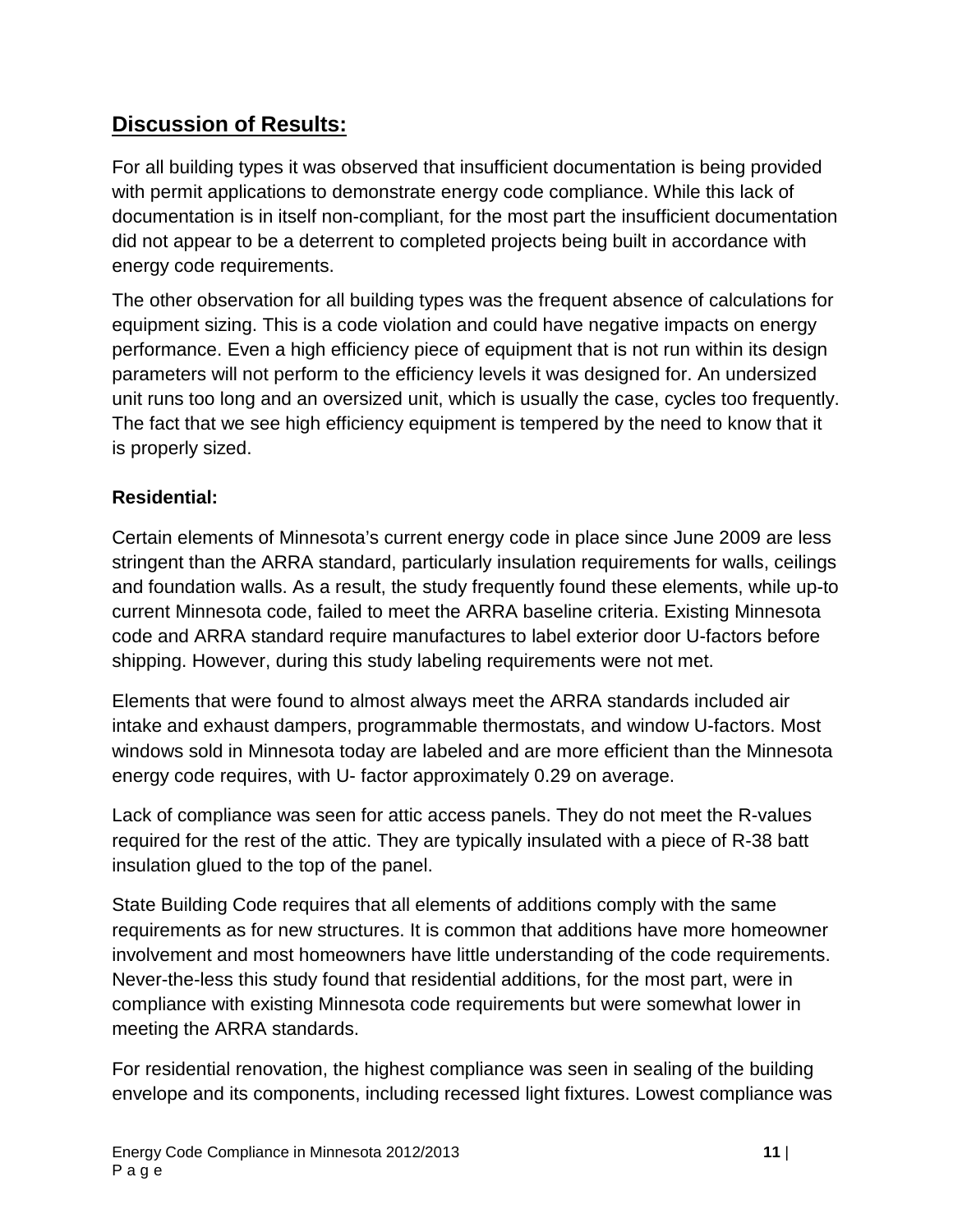seen with submittal of complete documents and posting of the required building energy certificate. In the case of renovations, sometimes submittal documents are incomplete because once the walls and/or ceilings are opened up the scope of work expands due to the discovery of additional, necessary repairs.

### **Commercial:**

Consistency was seen in items that complied, did not comply, or items that we were not able to observe across all commercial buildings including new buildings, additions, and renovations.

The items in all three categories that provided the highest compliance percentage to the ARRA standard were temperature controls on the service water heating systems, exit signage, and lighting control. Exit signage now utilizes LED technology to provide exit signs with a power factor of one-half of a watt per face, which is much lower than the 5 watts per face as allowed by the code. Building designers are incorporating lighting engineers into the building process for the building's design.

The lowest compliance was seen for complete construction documents. This should include plans and specs for all aspects of the building, including all of the buildings mechanical systems. The items that are most frequently not included are the fenestration products and their testing for U-factors, Solar Heat Gain Coefficients (SHGC's), and air leakage.

It was not observed if owners received operating and maintenance manuals for their building. It is also not clear that owners had received acceptance testing reports for the operation of the overall systems. Delivery of these items to the owner is not currently required by the building code or monitored by the building official. Acceptance testing and commissioning are critical to ensure that the overall efficiencies designed in to the system are in place for building operation.

## **Conclusions and Recommendation:**

In summary, a statistically valid sample of Minnesota Commercial buildings that were studied did meet the ARRA standard. However, the statistically valid sample of Minnesota residential buildings that were studied fell short of meeting the ARRA standard. The shortfall in residential buildings was largely due to the differences between the current Minnesota energy code and the ARRA Standard.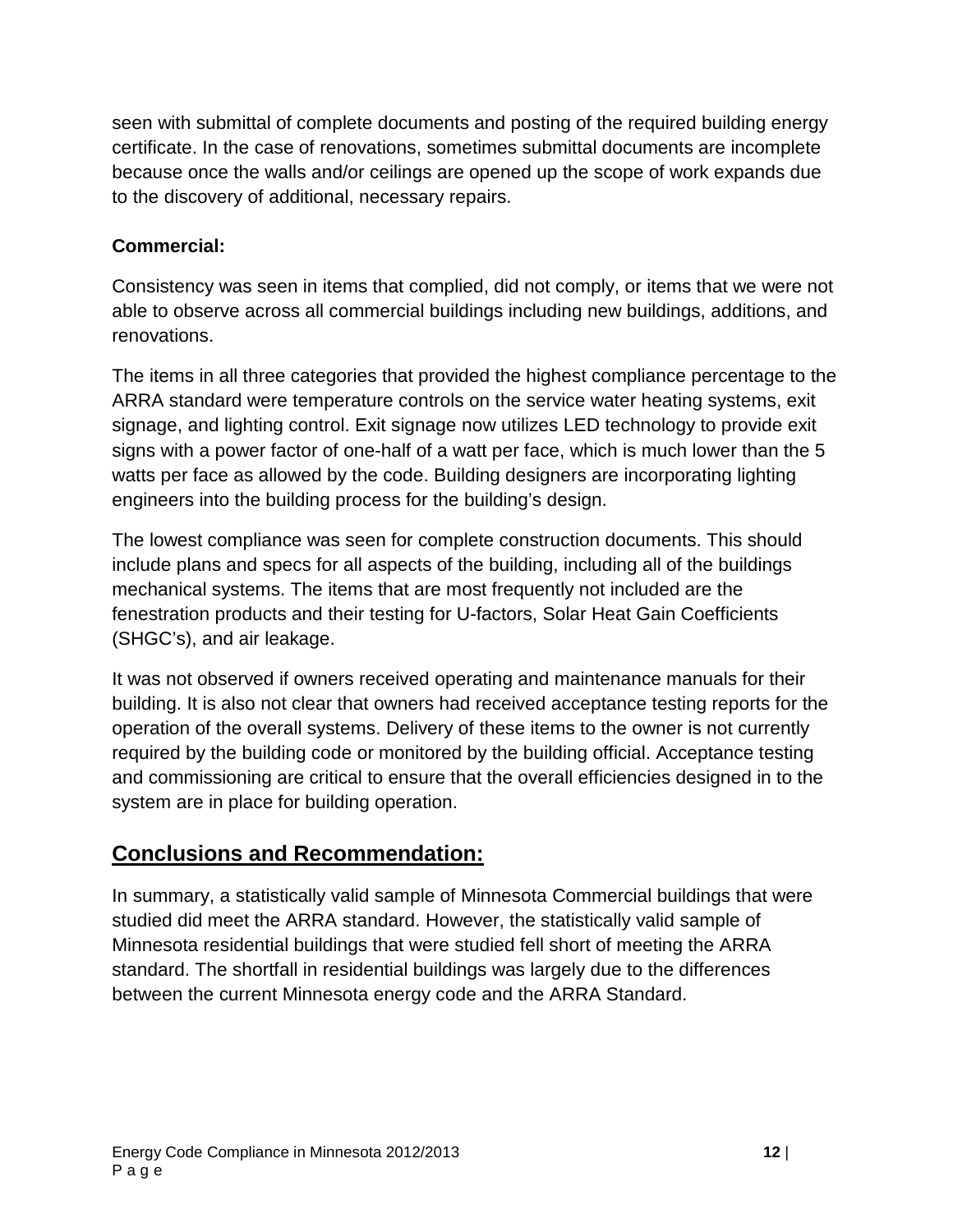For improving energy efficiency of new, added to, or remodeled Minnesota buildings, emphasis must be given to the three areas most frequently found to be lacking energy code compliance:

- adequate documentation provided with the permit application, related to proper heating and cooling equipment sizing,
- HVAC commissioning, and
- Updating the Minnesota energy code to include enforced standards that meet the ARRA standards.

The new energy codes being adopted in 2014 will put more emphasis on what is included in commissioning and acceptance testing and enforcement by the building official as part of the construction process.

Both permit applicants and building officials appear to be well informed in certain elements of the energy code, but lacking in others areas. It is the authors' opinion that the following training will improve energy code compliance:

- Provide education to building officials. It is critical to further educate building officials on the energy codes and the required submittals.
- Provide education for design professionals. It is important to educate design professionals on the codes and on the submittals required so that energy requirements are clearly evident early in the process.
- Provide education for contractors. It is important to continue to educate contractors on the code and what submittals are needed in conjunction with permits.
- Provide education, for both residential and commercial segments of the industry, emphasizing energy code requirements for the correct sizing of mechanical equipment.

Furthermore, the current rules adoption of the 2012 IECC and the ASHRAE 90.1-2010 is critical to updating the state energy code in order to meet the new standards required in conjunction with ARRA.

Building officials that do not enforce the adopted energy code will be subject to administrative penalties and loss of their certification.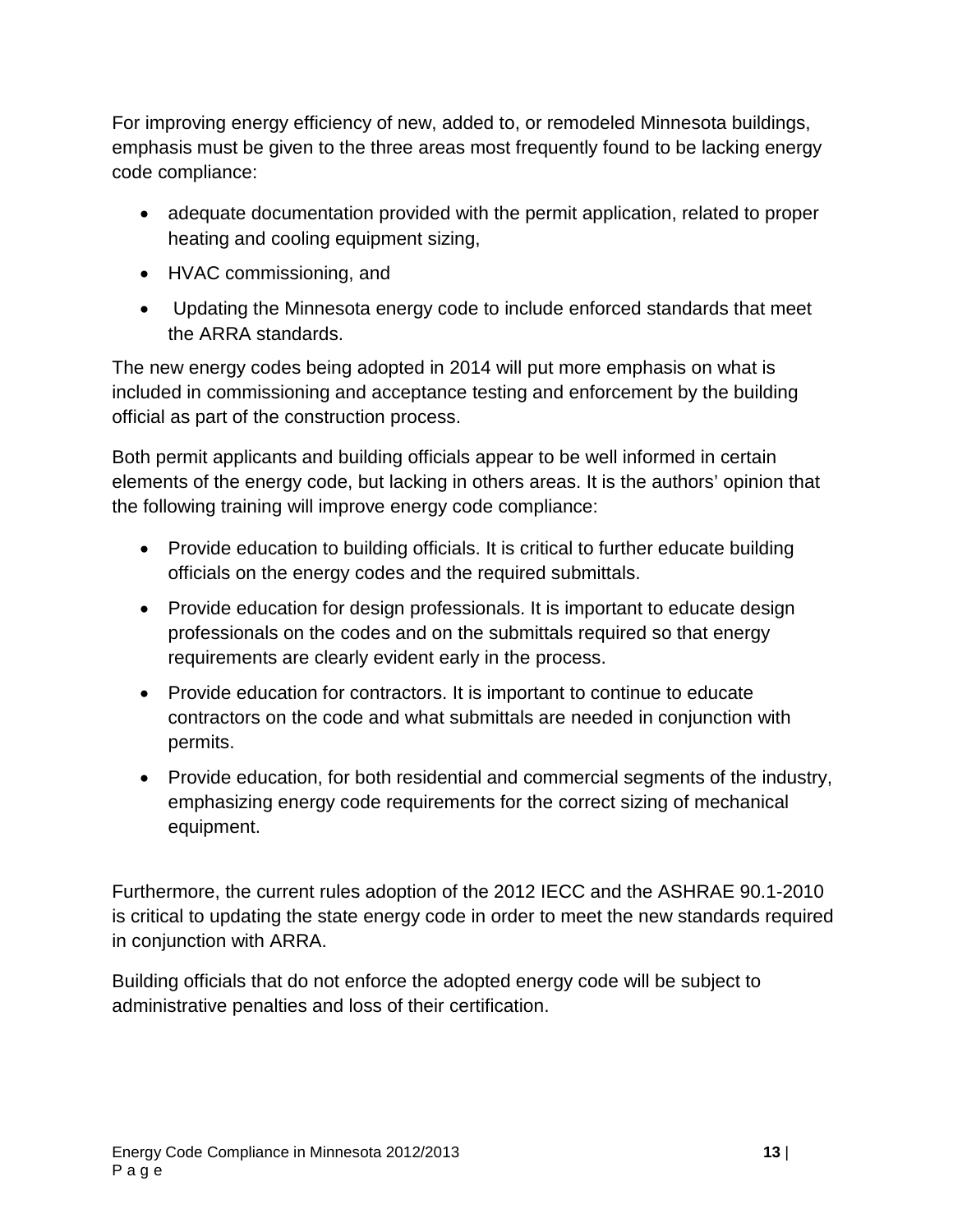### **References:**

Minnesota Department of Commerce, December, 2012. "SEP ARRA Final Report – Minnesota." Minnesota Department of Commerce, 857<sup>th</sup> Place East, Suite 500, St. Paul, MN 55101-2198. The [SEP ARRA Final Report](http://mn.gov/commerce/energy/images/SEP-ARRA-Final-Report-2-28-12.pdf) is available on line.

Pacific Northwest National Laboratory, March 2010. "Measuring State Energy Code Compliance", Prepared for the U.S. Department of Energy under Contract DE-AC05- 76RL01830. Pacific Northwest National Laboratory, Richland, Washington, 99352. A copy of the [Measuring State Energy Code Compliance](http://www.energycodes.gov/measuring-state-energy-code-compliance) document is available on line.

U.S. Department of Energy (DOE), 2010. State Sample Generator tool. Retrieved from the [Sample Generator web page](https://energycode.pnl.gov/SampleGen/) on DOE's website.

U.S. Department of Energy (DOE), 2010. Score + Store™ tool. Retrieved from the Store [+ Score ™ web page](https://energycode.pnl.gov/ScoreStore/login) on DOE's website.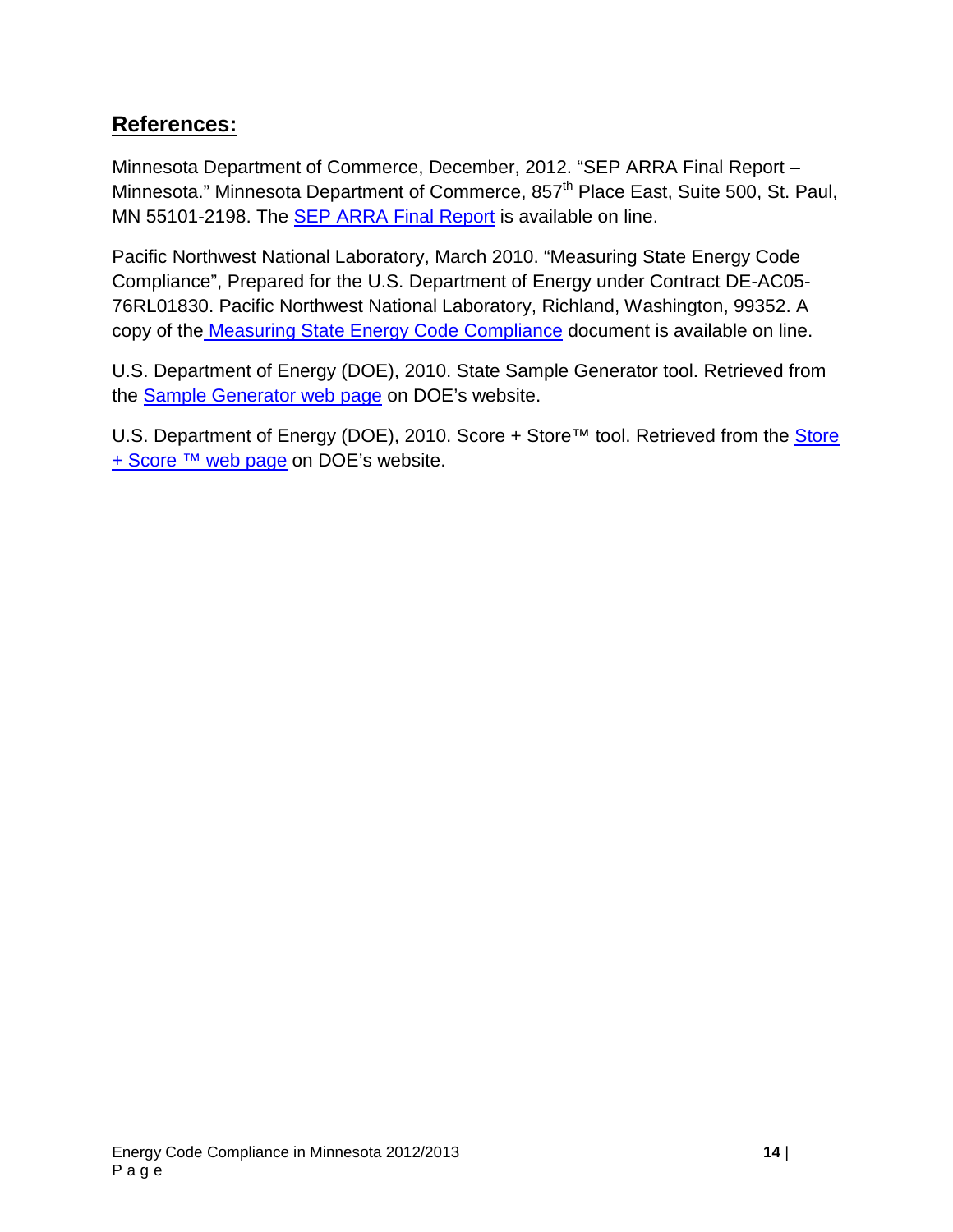## **APPENDIX A – Two Minnesota ARRA Self-Assessments**

In late 2011, the Minnesota Department of Commerce provided grants to Scott County and the City of Woodbury to conduct energy code self-assessments in accordance with the BECP guidelines. The grant agreements specified self-assessments must have been applied for permits not before June 1, 2009, the most recent (and current) Minnesota energy code.

Of course, the baseline energy code used for comparison in these assessments was the ARRA requirement of the 2009 IECC for residential buildings and the ASHRAE Standard 90.1-2007 for commercial buildings. This contrasts with the Minnesota energy code that became effective on June 1, 2009 and was based on the 2004 IECC for residential buildings and the ASHRAE Standard 90.1-2004 for commercial buildings.

The objective of the self-assessment grants was to help local code officials assess the baseline energy code compliance of new and renovated residential and commercial buildings and to identify code enforcement procedural changes and/or training needs that could improve compliance rates. In addition, data collected through these grants will be made available to the U.S. Department of Energy (DOE) as part of a national evaluation of energy codes compliance. This grant program seeks geographic diversity among the participating jurisdictions.

Both used the BCAP generated checklists and recorded results with the Score and Store tool. Because the 2009 IECC is not the current energy code in Minnesota, it was expected that surveyed buildings would fall somewhat short of the 90% compliance rate set by the ARRA energy program requirement and put forth in the governor's assurance letter.

### **Scott County self-assessment**

The Scott County Building Official's office enforces the building code (including the energy code) in 11 townships in the county. The Building Official office conducted plan reviews of every new home under their jurisdiction for which a permit had been applied for between June 1, 2009 and March, 2012. ARRA criteria plan reviews were done for 105 new residential buildings. Out of this same set of buildings, 40 on-site ARRA criteria compliance surveys were also performed.

Since nearly all homes had been constructed and occupied long before the site visits, the BCAP checklists were filled out using data from the plan reviews assuming the buildings were constructed as planned. The validity of this assumption was confirmed by observations of the building elements visible during the site visits as well as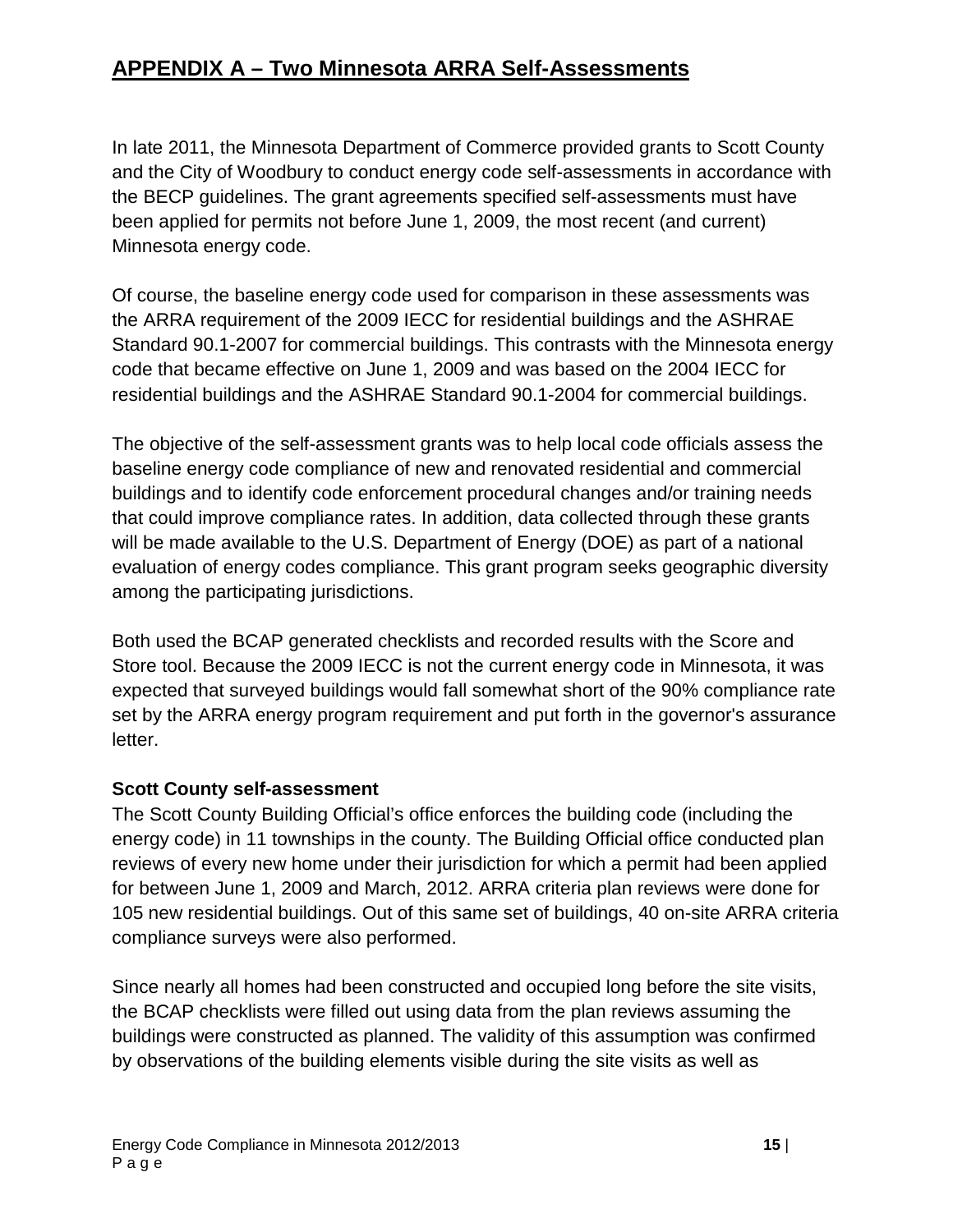## **APPENDIX A – Two Minnesota ARRA Self-Assessments**

experience of inspectors having examined all of these homes while they were under construction.

The checklist data were entered into a Score and Store database. The county used a portion of its grant funds to purchase a blower door and obtain training for two of their building inspectors. Blower door tests were performed on 15 of the homes that received on-site compliance surveys. The county intends to include a blower door test as part of future residential final inspections.

The Scott County survey Score and Store report gave an 84.4% overall average compliance rate when evaluated against the 2009 IECC. The compliance rate ranged from 72.7 percent to 100 percent. The blower door tests averaged 2.1 air exchanges per hour (ACH) (Figure A-1). This result is substantially tighter than 2009 IECC optional requirement of 7.0 ACH, and even well below the 2012 IECC requirement for residential buildings of 3.0 ACH.

Items with the highest compliance rate were:

- Programmable thermostats installed on forced air furnaces.
- Construction drawings and documentation sufficiently demonstrates energy code compliance for the building envelope.
- Ceiling insulation installed per manufacturer's instructions.

Items with the lowest compliance rate (against the 2009 IECC) were:

- Attic access hatch and door insulation
- Conditioned basement wall insulation R-value.
- Wall insulation R-value.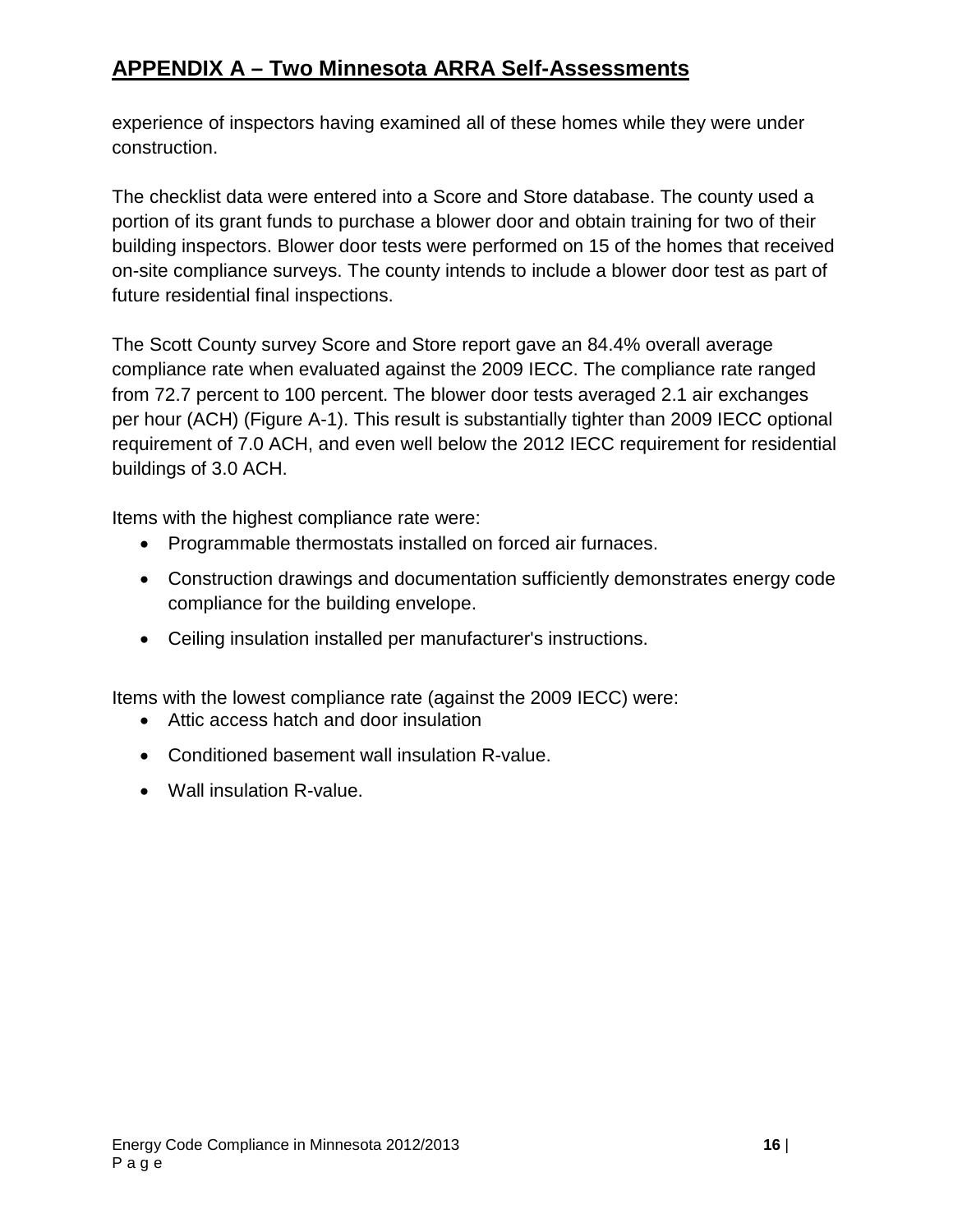



#### **Figure A-1**

The county also conducted commercial building plan reviews for five new and one remodeled buildings. No on-site reviews could be performed for these buildings, so the BCAP checklists were filled out using data from the plan reviews assuming the buildings were constructed as planned. The Score and Store results give a 9.3 percent average compliance rate for the five new buildings and a 67.4 percent compliance rate for the remodeled building. These compliance rates were against the ASHRAE 90.1-2007, while the Minnesota energy code in place when these projects had applied for permits was based on the ASHRAE 90.1-2004.

### **City of Woodbury self-assessment**

Plan reviews and site inspections were done for sixteen single family homes in various stages of construction within four Twin Cities' metropolitan area jurisdictions. The checklist provided by the Building Energy Codes Program (BECP) was used to record compliance with the 2009 IECC. Data were entered into a Score and Store database.

The City of Woodbury survey Score and Store report gave a 53.6 percent overall average compliance rate when evaluated against the 2009 IECC. The compliance rate ranged from 18.5 percent to 64.6 percent.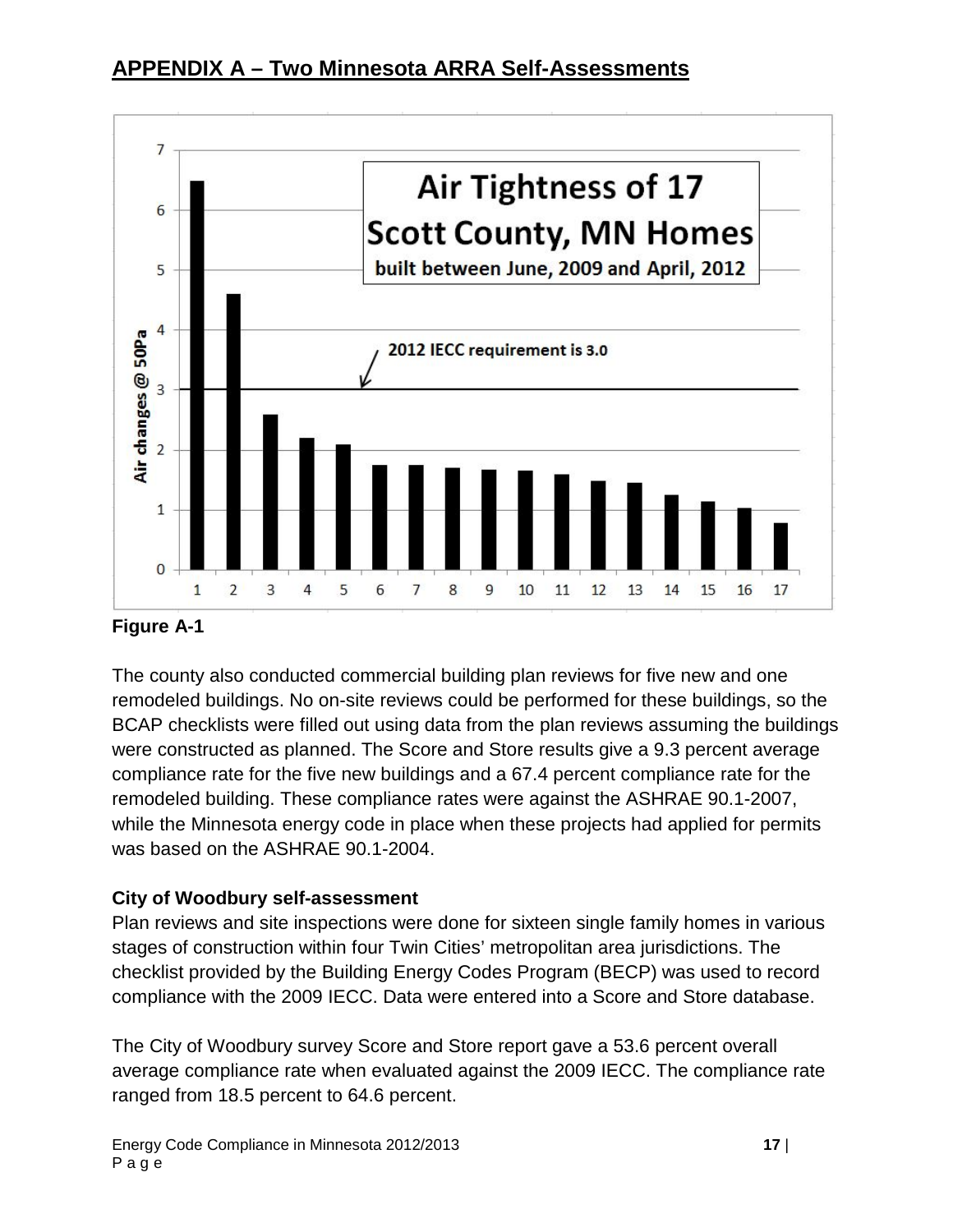### **APPENDIX A – Two Minnesota ARRA Self-Assessments**

Items with the highest compliance rate were:

- Slab edge insulation installed per manufacturer's instructions.
- Ceiling insulation installed per manufacturer's instructions.
- All joints and seams of air ducts, air handlers, filter boxes, and building cavities used as return ducts are sealed.

Items with the lowest compliance rate (against the 2009 IECC) were:

- Duct tightness via post-construction maximum leakage.
- Slab edge insulation R-value.
- Fenestration labeled as meeting AAMA/WDMA/CSA 101/I.S.2/A440.

#### **Furnace efficiencies for self-assessment reviewed homes**

In addition to the ARRA criteria compliance, the Department of Commerce required in the grant agreements with both the City of Woodbury and Scott County that heating and cooling system type and efficiencies be recorded. Figure A-2 shows the rated furnace efficiencies of the108 homes of the sample in which furnaces were installed.



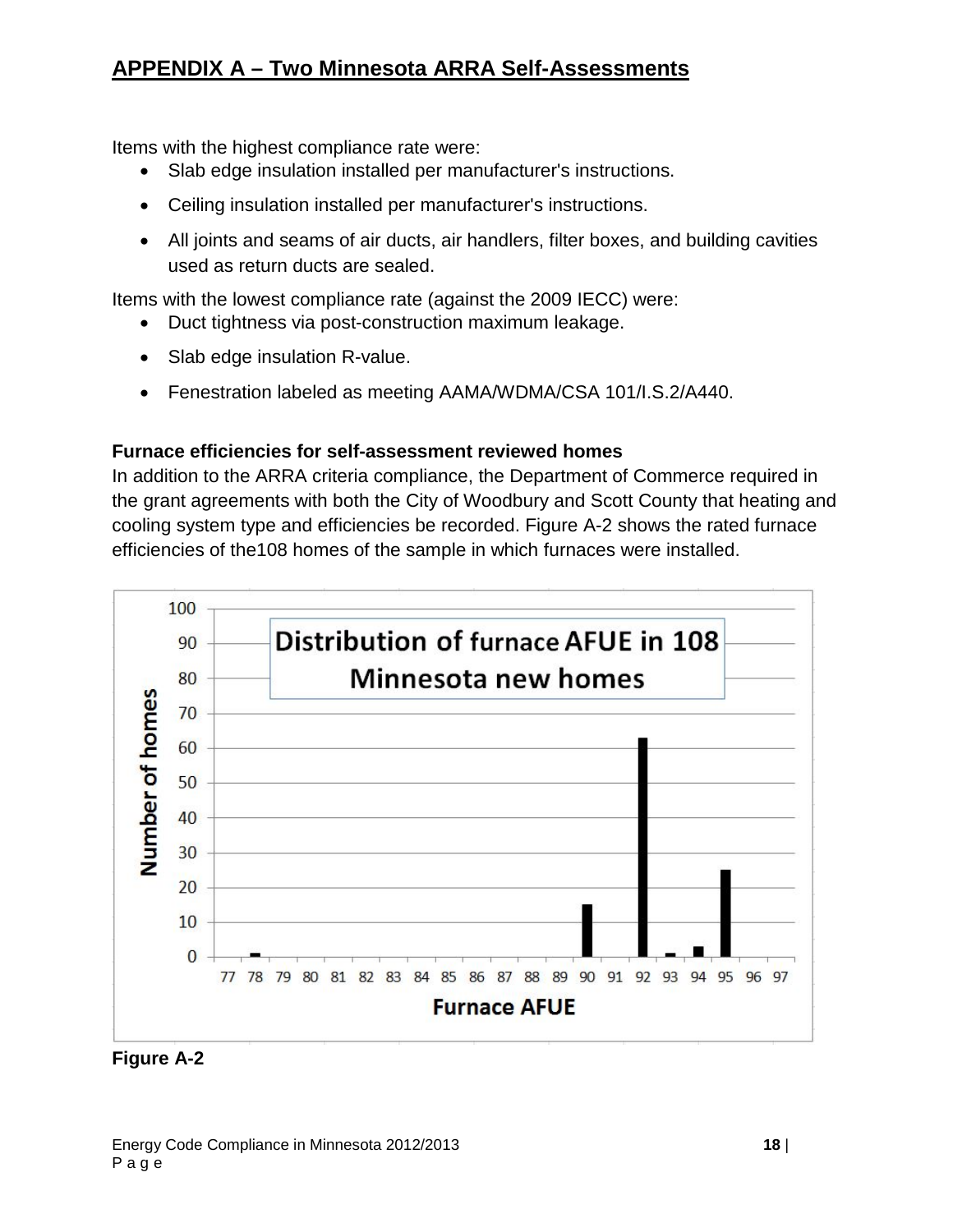| <b>Compliance Tracking Sheet for Residential Buildings and Inspections</b> |                      |               |                               |              |                                                      |                                                                              |                                                      |                                                                  |  |  |  |  |  |
|----------------------------------------------------------------------------|----------------------|---------------|-------------------------------|--------------|------------------------------------------------------|------------------------------------------------------------------------------|------------------------------------------------------|------------------------------------------------------------------|--|--|--|--|--|
| Job Code #                                                                 | <b>City</b>          | <b>County</b> |                               |              |                                                      |                                                                              |                                                      | <b>Efficiency of Appliances</b>                                  |  |  |  |  |  |
|                                                                            |                      |               | <b>Zone</b><br><b>Climate</b> | <b>State</b> | $\mathcal{S}$<br>Compliance<br>Review<br><u>Plan</u> | $\mathbb{S}$<br>Φ<br>Complianc<br><b>nspection</b><br><u>sulation</u><br>nsı | $\aleph$<br>Compliance<br><b>Inspection</b><br>Final | (Furnace, AC & Water Heater)                                     |  |  |  |  |  |
| Andover Res-1                                                              | Andover              | Anoka         | 6                             | <b>MN</b>    | 69.0%                                                | 82.9%                                                                        | 60.8%                                                | 92.1%, 13 SEER, Eff. H2O                                         |  |  |  |  |  |
| Austin Res - 1                                                             | Austin               | Mower         | 6                             | <b>MN</b>    | 44.1%                                                | 54.4%                                                                        | 65.3%                                                | 92.1%, 13 SEER, Eff. H2O                                         |  |  |  |  |  |
| <b>Austin Rem-1</b>                                                        | Austin               | Mower         | 6                             | <b>MN</b>    | 21.4%                                                | 73.3%                                                                        | 60.9%                                                | 92.1%, 13 SEER, Eff. H2O                                         |  |  |  |  |  |
| Baxter Res $-1$                                                            | <b>Baxter</b>        | Crow Wing     | $\overline{7}$                | <b>MN</b>    | 88.5%                                                | 82.0%                                                                        | 79.8%                                                | 92.1%, 13 SEER, Eff. H2O                                         |  |  |  |  |  |
| Champ Res - 1                                                              | Champlin             | Hennepin      | 6                             | <b>MN</b>    | 46.2%                                                | 66.7%                                                                        | 62.5%                                                | 92.1%, 13 SEER, High Eff.<br>H2O                                 |  |  |  |  |  |
| Chaska Rem - 1                                                             | Chaska               | Carver        | 6                             | <b>MN</b>    | 0.0%                                                 | 45.0%                                                                        | 66.7%                                                | 92.1%, 13 SEER, High Eff.<br>H2O                                 |  |  |  |  |  |
| Chaska Res-1                                                               | Chaska               | Carver        | 6                             | <b>MN</b>    | 50.0%                                                | 73.8%                                                                        | 68.0%                                                | 92.1%, 13 SEER, High Eff.<br><b>H2O</b>                          |  |  |  |  |  |
| Det. Lakes Res-                                                            | <b>Detroit Lakes</b> | <b>Becker</b> | $\overline{7}$                | <b>MN</b>    | 76.9%                                                | 80.0%                                                                        | 84.3%                                                | 92.1 % Furnace<br>7.7 HSPF on Heat Pumps<br>High Eff. H2O Heater |  |  |  |  |  |
| Duluth Rem - 1                                                             | <b>Duluth</b>        | St. Louis     | $\overline{7}$                | <b>MN</b>    | 85.7%                                                | 95.7%                                                                        | Final PR=<br>95.7%                                   | 92.1%, 13 SEER, Eff. H2O                                         |  |  |  |  |  |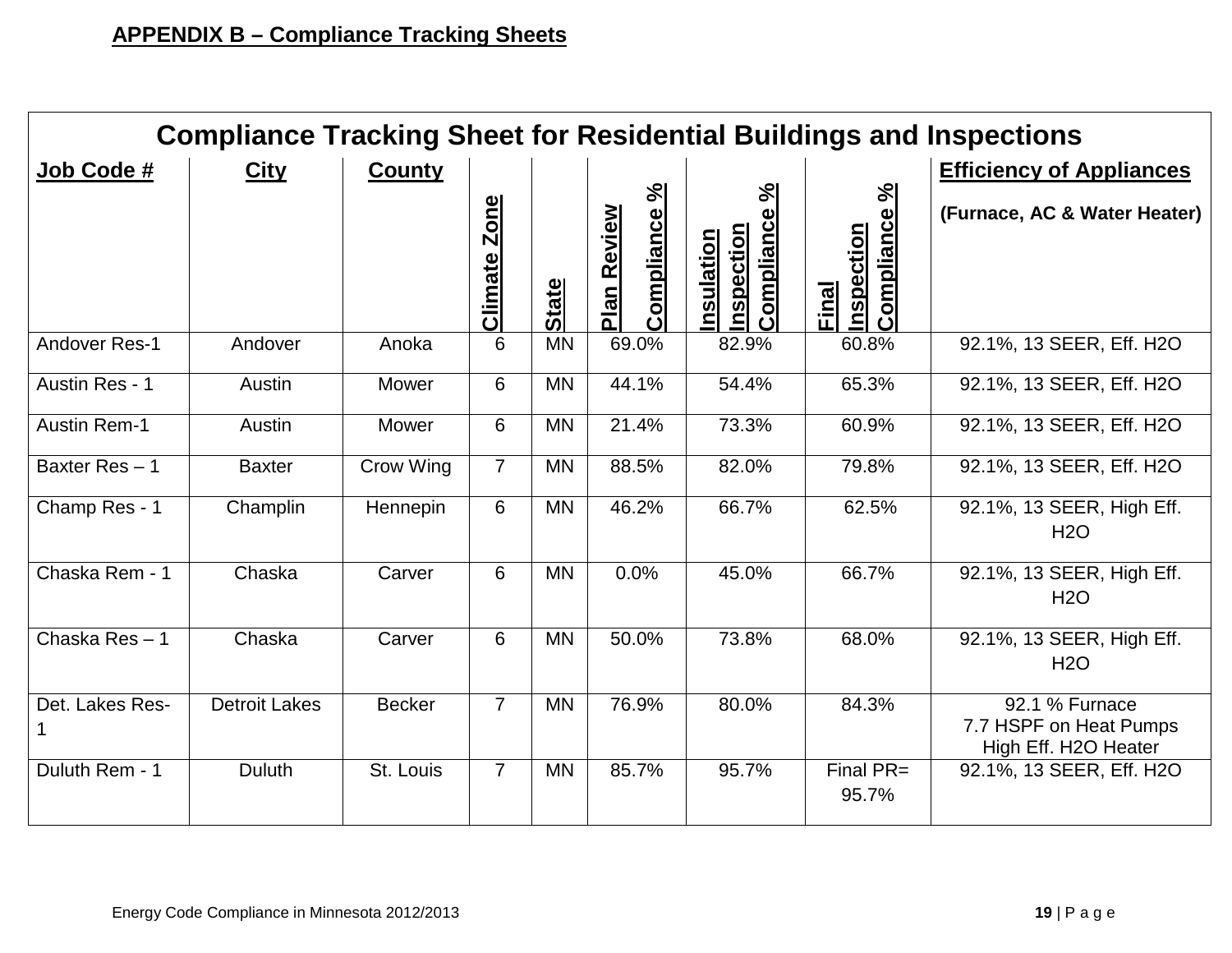|                 | <b>Compliance Tracking Sheet for Residential Buildings and Inspections</b> |               |                               |              |                                       |                                                                        |                                                             |                                         |  |  |  |  |  |  |
|-----------------|----------------------------------------------------------------------------|---------------|-------------------------------|--------------|---------------------------------------|------------------------------------------------------------------------|-------------------------------------------------------------|-----------------------------------------|--|--|--|--|--|--|
| Job Code #      | <b>City</b>                                                                | <b>County</b> |                               |              |                                       |                                                                        |                                                             | <b>Efficiency of Appliances</b>         |  |  |  |  |  |  |
|                 |                                                                            |               | <b>Zone</b><br><b>Climate</b> | <b>State</b> | Compliance %<br>Review<br><u>Plan</u> | $\mathbb{S}$<br>Compliance<br><b>Inspection</b><br>ation<br><u>sul</u> | $\aleph$<br>Compliance<br><b>Inspection</b><br><b>Final</b> | (Furnace, AC & Water Heater)            |  |  |  |  |  |  |
| Duluth Res-1    | Duluth                                                                     | St. Louis     | 7                             | <b>MN</b>    | 13.0%                                 | 73.4%                                                                  | 70.7%                                                       | 92.1%, N/A, Eff. H2O                    |  |  |  |  |  |  |
| Duluth Res-2    | <b>Duluth</b>                                                              | St. Louis     | $\overline{7}$                | <b>MN</b>    | 50.0%                                 | 85.0%                                                                  | 65.8%                                                       | 95%, 13 SEER, Elec. H2O                 |  |  |  |  |  |  |
| E. B. Rem -1    | <b>East Bethel</b>                                                         | Anoka         | 6                             | <b>MN</b>    | 0.0%                                  | 46.5%                                                                  | 50.0%                                                       | N/A                                     |  |  |  |  |  |  |
| E. B. Rem -2    | <b>East Bethel</b>                                                         | Anoka         | 6                             | <b>MN</b>    | 21.4%                                 | 73.8%                                                                  | 72.3%                                                       | N/A                                     |  |  |  |  |  |  |
| E.B. Rem -3     | <b>East Bethel</b>                                                         | Anoka         | 6                             | <b>MN</b>    | 0.0%                                  | N/O                                                                    | 58.3%                                                       | N/A                                     |  |  |  |  |  |  |
| F. L. Res-1     | <b>Forest lake</b>                                                         | Washington    | 6                             | <b>MN</b>    | 55.0%                                 | 71.2%                                                                  | 70.7%                                                       | 92.1%, 13 SEER, N/O                     |  |  |  |  |  |  |
| F. L. Res-2     | Forest lake                                                                | Washington    | 6                             | <b>MN</b>    | 42.9%                                 | 78.9%                                                                  | 78.6%                                                       | Not completed                           |  |  |  |  |  |  |
| F. L. Res-3     | <b>Forest lake</b>                                                         | Washington    | 6                             | <b>MN</b>    | 50.0%                                 | 71.9%                                                                  | 63.5%                                                       | 92.1%, 13 SEER, High Eff.<br><b>H2O</b> |  |  |  |  |  |  |
| F. L.Rem-1      | <b>Forest lake</b>                                                         | Washington    | 6                             | <b>MN</b>    | 21.4%                                 | 76.9%                                                                  | 82.4%                                                       | N/A                                     |  |  |  |  |  |  |
| Grand Rap. Res- | <b>Grand Rapids</b>                                                        | Itasca        | $\overline{7}$                | <b>MN</b>    | 0.0%                                  | 58.3%                                                                  | 59.1%                                                       | Elect Boiler No AC                      |  |  |  |  |  |  |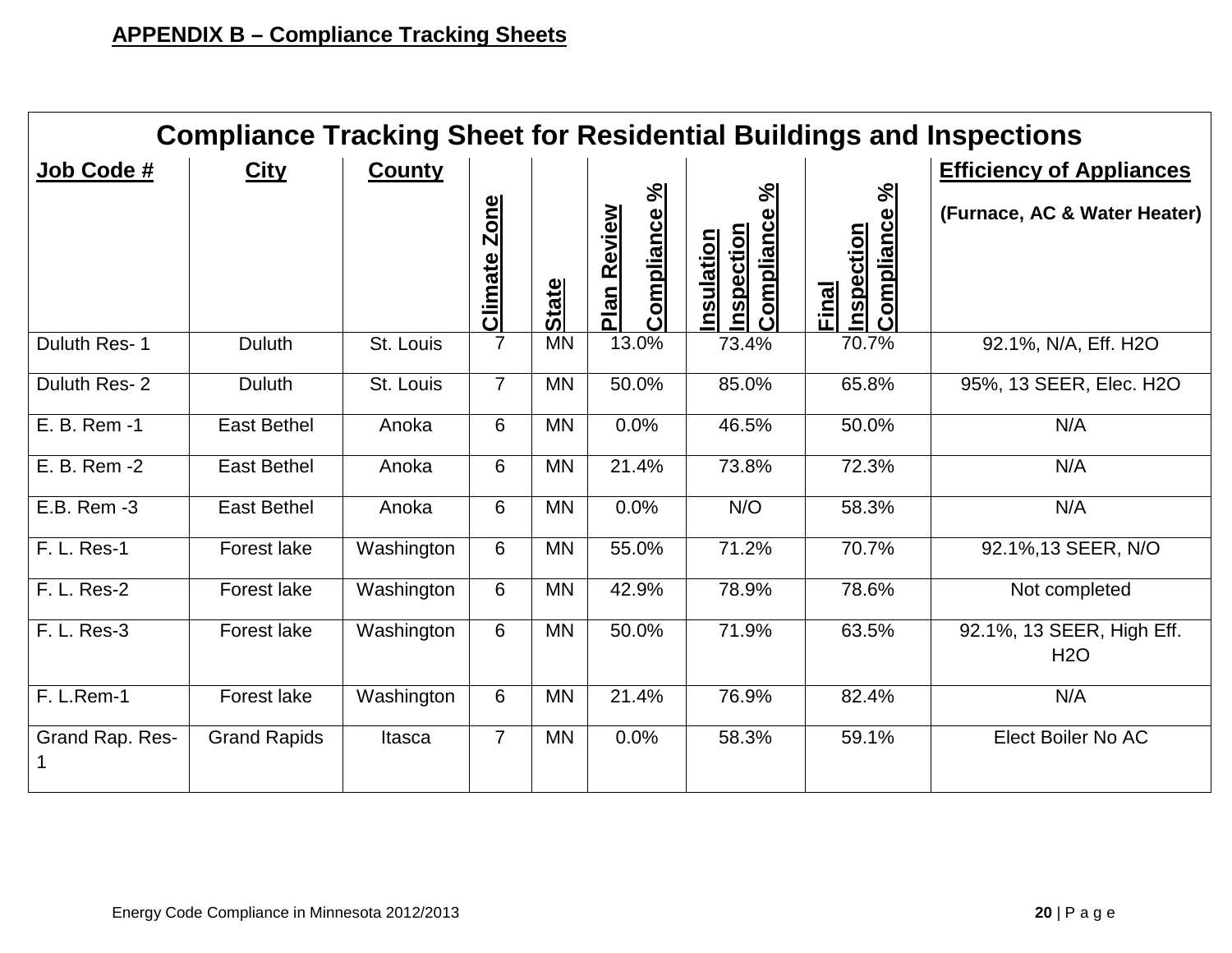| <b>Compliance Tracking Sheet for Residential Buildings and Inspections</b> |                                      |               |                               |              |                                    |                                        |                                            |                                         |  |  |  |  |  |
|----------------------------------------------------------------------------|--------------------------------------|---------------|-------------------------------|--------------|------------------------------------|----------------------------------------|--------------------------------------------|-----------------------------------------|--|--|--|--|--|
| Job Code #                                                                 | <b>City</b>                          | <b>County</b> |                               |              |                                    |                                        | <b>Efficiency of Appliances</b>            |                                         |  |  |  |  |  |
|                                                                            |                                      |               | <b>Zone</b><br><b>Climate</b> | <b>State</b> | Compliance %<br><b>Plan Review</b> | Compliance %<br>nspection<br>nsulation | Compliance %<br><b>Inspection</b><br>Final | (Furnace, AC & Water Heater)            |  |  |  |  |  |
| Grand Rap Rem-                                                             | <b>Grand Rapids</b>                  | Itasca        | $\overline{7}$                | <b>MN</b>    | 23.1%                              | 70.2%                                  | 68.6%                                      | N/A (Existing)                          |  |  |  |  |  |
| <b>H. L. Res-1</b>                                                         | Ham Lake                             | Anoka         | 6                             | <b>MN</b>    | 13.5%                              | 37.5%                                  | 50.0%                                      | 90%, 13 SEER, N/O                       |  |  |  |  |  |
| <b>H. L. Res-2</b>                                                         | Ham Lake                             | Anoka         | 6                             | <b>MN</b>    | 57.1%                              | 63.2%                                  | 54.9%                                      | 90%, 13 SEER, N/O                       |  |  |  |  |  |
| Inver Gr. Hts.<br>Res-1                                                    | <b>Inver Grove</b><br>Heights        | Dakota        | 6                             | <b>MN</b>    | 65.7%                              | 74.6%                                  | 74.2%                                      | 92.1%, 13 SEER, High Eff.<br><b>H2O</b> |  |  |  |  |  |
| Inver Gr. Hts.<br>Res-2                                                    | <b>Inver Grove</b><br>Heights        | Dakota        | 6                             | <b>MN</b>    | 69.0%                              | 63.5%                                  | 67.9%                                      | 92.1%, 13 SEER, Eff. H2O                |  |  |  |  |  |
| Inver Gr. Hts.<br>Rem-1                                                    | <b>Inver Grove</b><br><b>Heights</b> | Dakota        | 6                             | <b>MN</b>    | 35.3%                              | 82.2%                                  | 84.3%                                      | N/A                                     |  |  |  |  |  |
| Inver Gr. Hts.<br>Rem-2                                                    | <b>Inver Grove</b><br>Heights        | Dakota        | 6                             | <b>MN</b>    | 60.9%                              | $PR = 83.3%$                           | 84.6                                       | N/A                                     |  |  |  |  |  |
| M.G. Res-1                                                                 | <b>Maple Grove</b>                   | Hennepin      | 6                             | <b>MN</b>    | 69.0%                              | 86.7%                                  | 77.9%                                      | 92.1%, 13 SEER, N/O                     |  |  |  |  |  |
| M.G. Res-2                                                                 | <b>Maple Grove</b>                   | Hennepin      | 6                             | <b>MN</b>    | 54.1%                              | 78.9%                                  | 68.8%                                      | 92.1%, 13 SEER, N/O                     |  |  |  |  |  |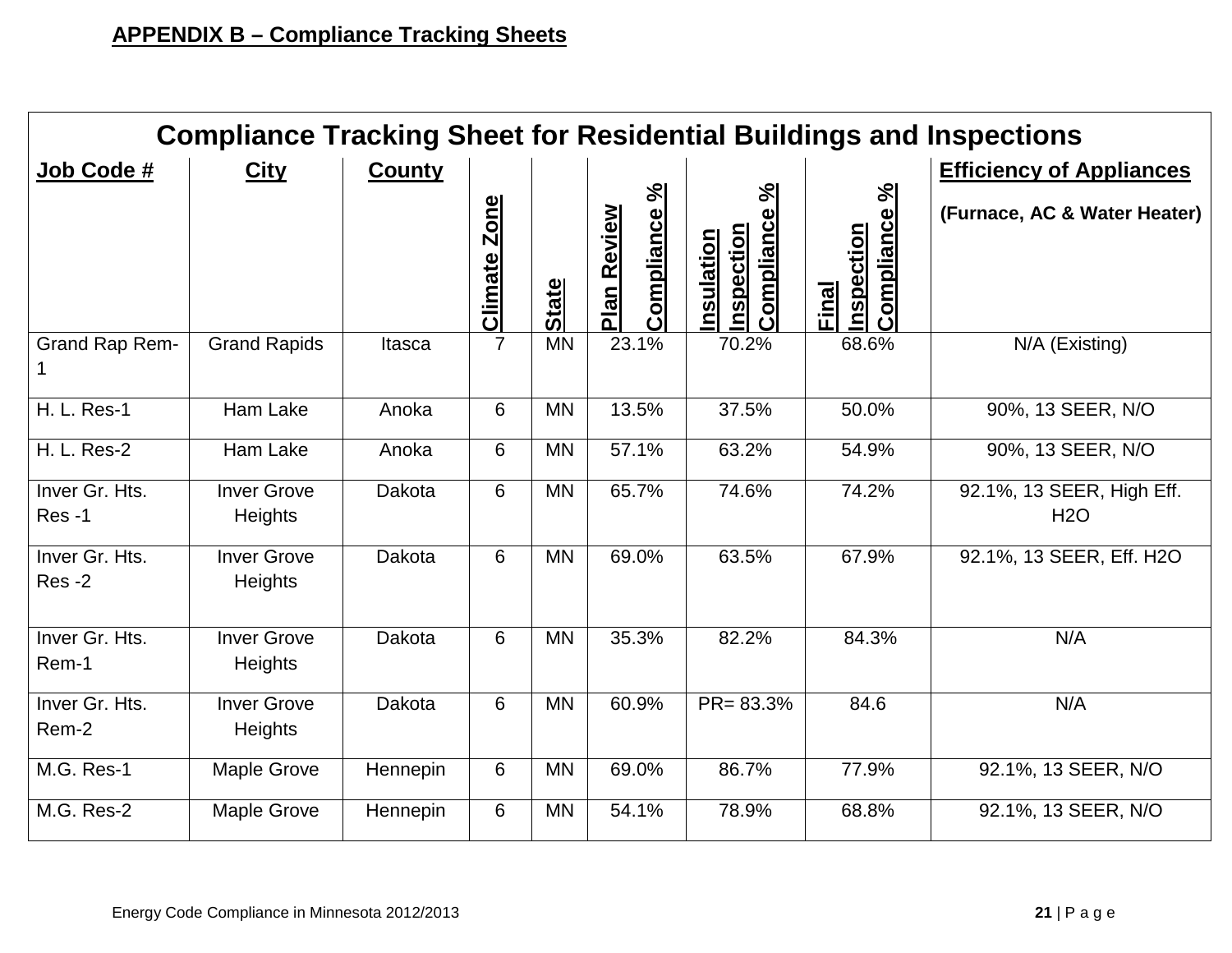| <b>Compliance Tracking Sheet for Residential Buildings and Inspections</b> |                    |                   |                               |              |                                        |                                                                  |                                                   |                              |  |  |  |  |  |
|----------------------------------------------------------------------------|--------------------|-------------------|-------------------------------|--------------|----------------------------------------|------------------------------------------------------------------|---------------------------------------------------|------------------------------|--|--|--|--|--|
| Job Code #                                                                 | <b>City</b>        | <b>County</b>     |                               |              |                                        |                                                                  | <b>Efficiency of Appliances</b>                   |                              |  |  |  |  |  |
|                                                                            |                    |                   | <b>Zone</b><br><b>Climate</b> | <b>State</b> | ಸಿ<br>Compliance<br><u>Plan Review</u> | $\aleph$<br>Compliance<br><b>Inspection</b><br><u>Insulation</u> | Compliance %<br><b>Inspection</b><br><b>Final</b> | (Furnace, AC & Water Heater) |  |  |  |  |  |
| M.G. Res-3                                                                 | <b>Maple Grove</b> | Hennepin          | 6                             | <b>MN</b>    | 45.5%                                  | 67.7%                                                            | 71.6%                                             | 92%, 13, SEER, N/O           |  |  |  |  |  |
| M.V. Res-1                                                                 | Mounds view        | Ramsey            | 6                             | <b>MN</b>    | 48.3%                                  | 51.2%                                                            | 67.4%                                             | 92.1%, 13 SEER, Elec, N/O    |  |  |  |  |  |
| Mank Res-1                                                                 | Mankato            | <b>Blue earth</b> | 6                             | <b>MN</b>    | 85.0%                                  | 50.9%                                                            | 51.2%                                             | 90% +, 16 SEER, N/O          |  |  |  |  |  |
| Mank Res-2                                                                 | Mankato            | Blue earth        | 6                             | <b>MN</b>    | 74.3%                                  | 84.2%                                                            | 75.9%                                             | 90% +, 14 SEER, N/O          |  |  |  |  |  |
| Mank Res-3                                                                 | Mankato            | Blue earth        | 6                             | <b>MN</b>    | 76.9%                                  | 71.0%                                                            | 77.8%                                             | 92.1% +, 13 SEER, N/O        |  |  |  |  |  |
| Mank Rem-1                                                                 | North Mankato      | Blue earth        | 6                             | <b>MN</b>    | 0.0%                                   | 52.0%                                                            | 43.3%                                             | N/A                          |  |  |  |  |  |
| Medina Res-1                                                               | Medina             | Hennepin          | 6                             | <b>MN</b>    | 50.0%                                  | 44.7%                                                            | 44.7%                                             | N/A                          |  |  |  |  |  |
| Medina Rem-1                                                               | Medina             | Hennepin          | 6                             | <b>MN</b>    | 47.8%                                  | Project<br>Completed                                             | Without                                           | Inspections                  |  |  |  |  |  |
| <b>Moorhead Res-1</b>                                                      | Moorhead           | Clay              | $\overline{7}$                | <b>MN</b>    | 25.0%                                  | 75.7%                                                            | 78.9%                                             | 92%, 13 SEER, N/O            |  |  |  |  |  |
| Moorhead Res-2                                                             | Moorhead           | Clay              | $\overline{7}$                | <b>MN</b>    | 25.0%                                  | 88.2%                                                            | 83.3%                                             | 95%, 13 SEER, N/O            |  |  |  |  |  |
| Moorhead Res-3                                                             | Moorhead           | Clay              | $\overline{7}$                | <b>MN</b>    | 45.0%                                  | 70.7%                                                            | 61.3%                                             | 92.1%, No A/C, Elect. H2O    |  |  |  |  |  |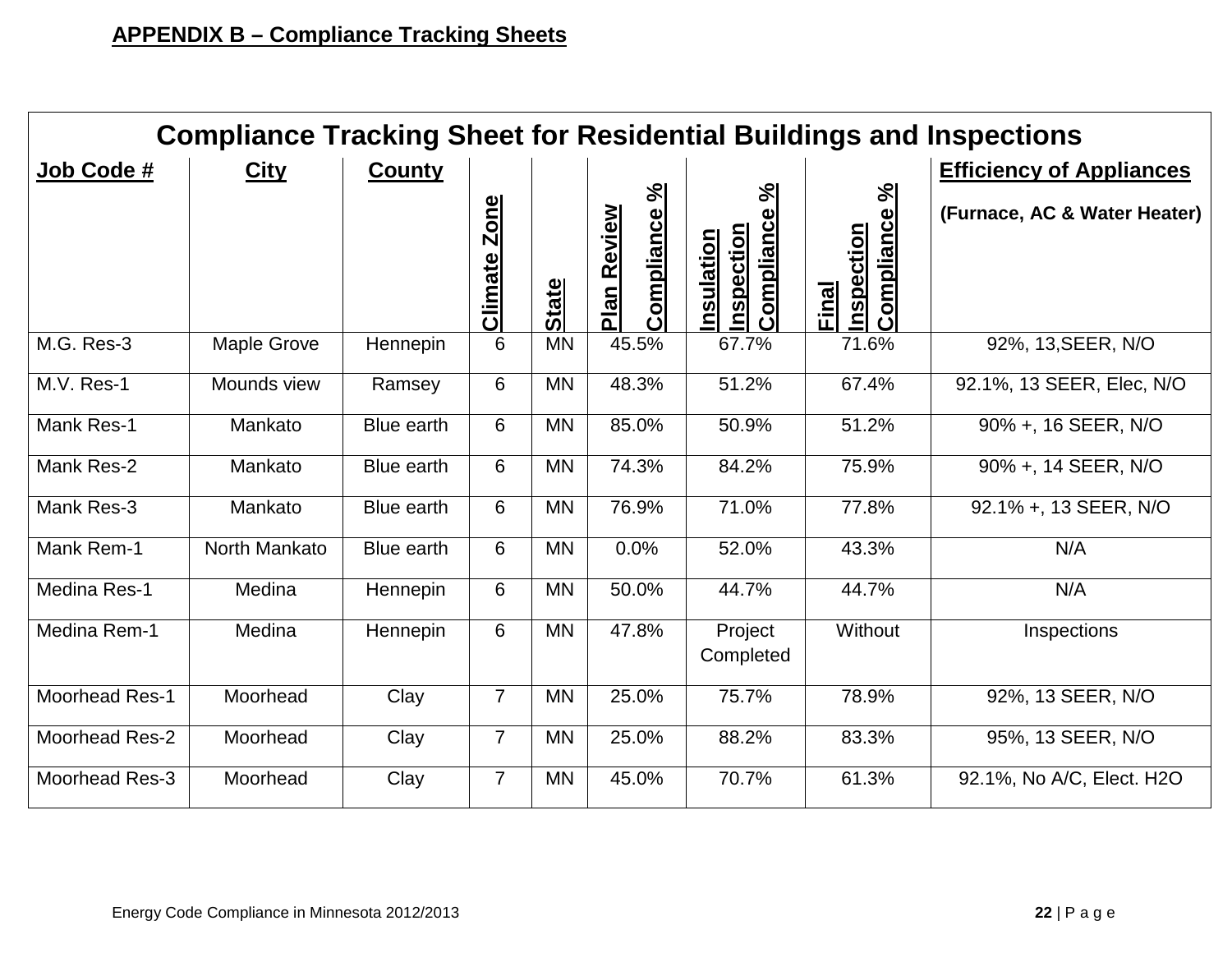|            | <b>Compliance Tracking Sheet for Residential Buildings and Inspections</b> |               |                               |              |                                              |                                                                |                                    |                                           |  |  |  |  |  |  |
|------------|----------------------------------------------------------------------------|---------------|-------------------------------|--------------|----------------------------------------------|----------------------------------------------------------------|------------------------------------|-------------------------------------------|--|--|--|--|--|--|
| Job Code # | <b>City</b>                                                                | <b>County</b> |                               |              |                                              |                                                                |                                    | <b>Efficiency of Appliances</b>           |  |  |  |  |  |  |
|            |                                                                            |               | <b>Zone</b><br><b>Climate</b> | <b>State</b> | $\aleph$<br>Compliance<br><b>Plan Review</b> | $\aleph$<br><b>Compliance</b><br>nspection<br><u>nsulation</u> | Compliance %<br>nspection<br>Final | (Furnace, AC & Water Heater)              |  |  |  |  |  |  |
| N.B. Rem-1 | New Brighton                                                               | Ramsey        | 6                             | <b>MN</b>    | 40.0%                                        | 60.5%                                                          | 69.6%                              | N/A                                       |  |  |  |  |  |  |
| Now Res-1  | Nowthen                                                                    | Anoka         | 6                             | <b>MN</b>    | 28.1%                                        | 51.7%                                                          | 45.6%                              | 95%, 13 SEER, N/O                         |  |  |  |  |  |  |
| Pine Res-1 | Pine City                                                                  | Pine          | $\overline{7}$                | <b>MN</b>    | 51.7                                         | 73.0%                                                          | 76.3%                              | 92.1%, 13 SEER, High Eff.<br><b>H2O</b>   |  |  |  |  |  |  |
| Pine Res-2 | Pine City                                                                  | Pine          | $\overline{7}$                | <b>MN</b>    | 51.7                                         | 73.0%                                                          | 76.3%                              | 92.1%, 13 SEER, High Eff.<br><b>H2O</b>   |  |  |  |  |  |  |
| Pine Res-3 | <b>Pine City</b>                                                           | Pine          | $\overline{7}$                | <b>MN</b>    | 51.7                                         | 73.%                                                           | 76.3%                              | 92.1%, 13 SEER, High Eff.<br><b>H2O</b>   |  |  |  |  |  |  |
| Ply Res-1  | Plymouth                                                                   | Hennepin      | 6                             | <b>MN</b>    | 65.4%                                        | 77.6%                                                          | 77.6%                              | 2-90% Furnaces, 13 SEER,<br>High Eff. H2O |  |  |  |  |  |  |
| Ply Res-2  | Plymouth                                                                   | Hennepin      | 6                             | <b>MN</b>    | 62.5%                                        | 72.6%                                                          | 69.5%                              | 92.1%, 13 SEER, N/O                       |  |  |  |  |  |  |
| Ply Res-3  | Plymouth                                                                   | Hennepin      | 6                             | <b>MN</b>    | 73.9%                                        | 66.7%                                                          | 69.8%                              | 92.1%, 13 SEER, High Eff.<br><b>H2O</b>   |  |  |  |  |  |  |
| Ply Rem-1  | Plymouth                                                                   | Hennepin      | 6                             | <b>MN</b>    | 0.0%                                         | 73.7%                                                          | 66.7%                              | N/A                                       |  |  |  |  |  |  |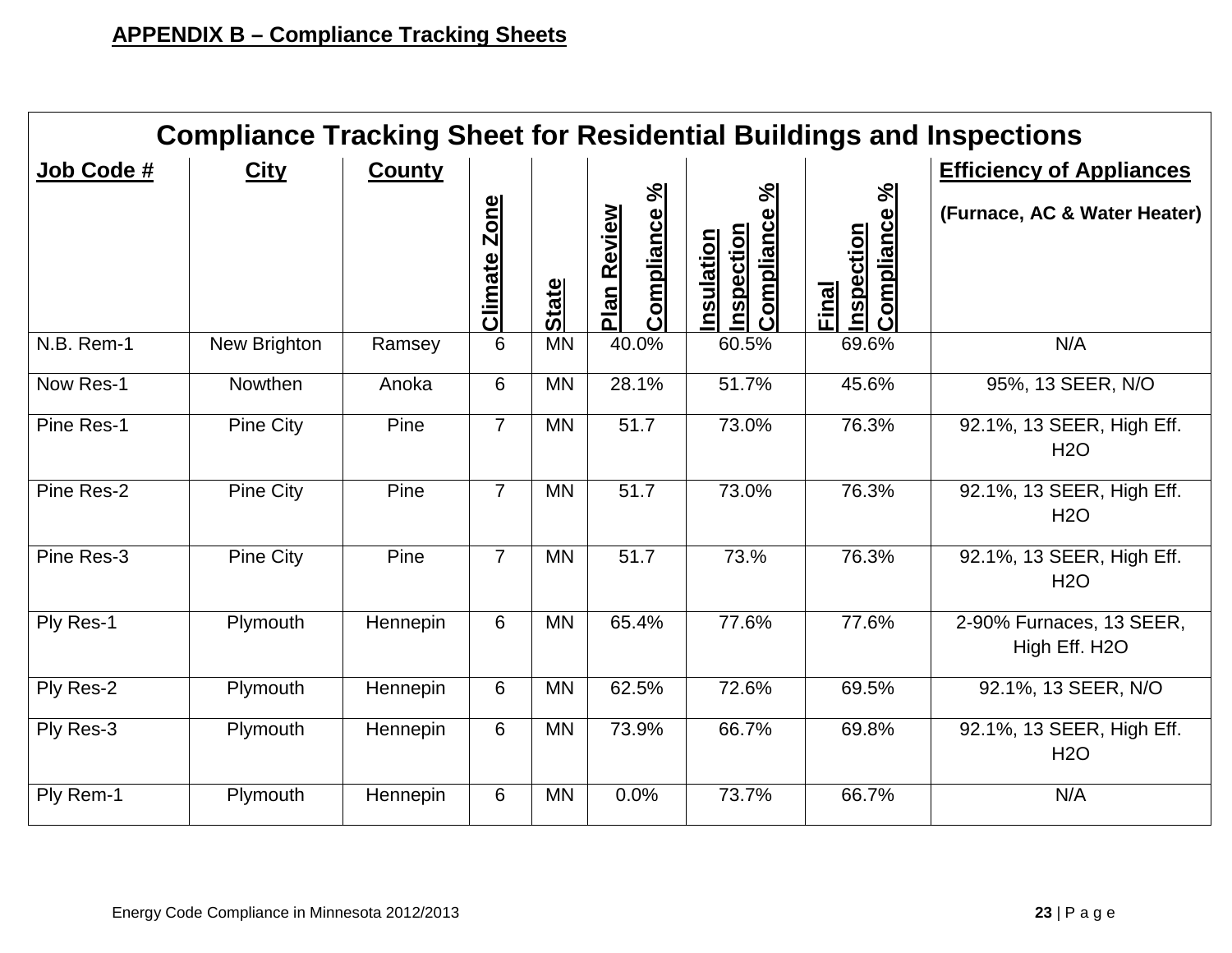| <b>Compliance Tracking Sheet for Residential Buildings and Inspections</b> |                   |               |                        |              |                                       |                                                                          |                                            |                                         |  |  |  |  |  |
|----------------------------------------------------------------------------|-------------------|---------------|------------------------|--------------|---------------------------------------|--------------------------------------------------------------------------|--------------------------------------------|-----------------------------------------|--|--|--|--|--|
| Job Code #                                                                 | <b>City</b>       | <b>County</b> |                        |              |                                       |                                                                          |                                            | <b>Efficiency of Appliances</b>         |  |  |  |  |  |
|                                                                            |                   |               | <b>Zone</b><br>Climate | <b>State</b> | Compliance %<br>Review<br><u>Plan</u> | $\aleph$<br>$\boldsymbol{\omega}$<br>Complianc<br>nspection<br>nsulation | Compliance %<br><b>Inspection</b><br>Final | (Furnace, AC & Water Heater)            |  |  |  |  |  |
| Ply Rem-2                                                                  | Plymouth          | Hennepin      | 6                      | <b>MN</b>    | 54.5%                                 | N/A                                                                      | N/A                                        | N/O                                     |  |  |  |  |  |
| Pope Res-1                                                                 | Glenwood *        | Pope          | 6                      | <b>MN</b>    | 0.0%                                  | 64.6%                                                                    | 65.1%                                      | 92.1%, 13 SEER, High Eff.<br><b>H2O</b> |  |  |  |  |  |
| Pr Lake Res-1                                                              | <b>Prior Lake</b> | <b>Scott</b>  | 6                      | <b>MN</b>    | 25.0%                                 | 67.2%                                                                    | 69.9%                                      | 92.1%, 13 SEER, High Eff.<br>H2O        |  |  |  |  |  |
| Pr Lake Res-2                                                              | <b>Prior Lake</b> | Scott         | 6                      | <b>MN</b>    | 62.5%                                 | 71.0%                                                                    | 63.6%                                      | 96%, 16 SEER, 50 Gal H2O                |  |  |  |  |  |
| Pr Lake Res-3                                                              | <b>Prior Lake</b> | <b>Scott</b>  | 6                      | <b>MN</b>    | 25.0%                                 | 67.2%                                                                    | 63.6%                                      | 96%, 16 SEER, 50 Gal H2O                |  |  |  |  |  |
| Roch Res-2                                                                 | Rochester         | Olmstead      | 6                      | <b>MN</b>    | 60.9%                                 | 93.8%                                                                    | 93.0%                                      | 92.1%, 13 SEER, N/O                     |  |  |  |  |  |
| Roch Rem-1                                                                 | Rochester         | Olmstead      | 6                      | <b>MN</b>    | 33.3%                                 | 82.4%                                                                    | 80.5%                                      | N/A                                     |  |  |  |  |  |
| S.F. Res-1                                                                 | St Francis        | Anoka         | 6                      | <b>MN</b>    | 31.4%                                 | 47.9%                                                                    | 66.0%                                      | 90%, 13 SEER, N/O                       |  |  |  |  |  |
| S.F. Rem -1                                                                | <b>St Francis</b> | Anoka         | 6                      | <b>MN</b>    | 0.0%                                  | PR 0.0%                                                                  | Removed<br>From<br>Program                 | Not Started Due to illness              |  |  |  |  |  |
| Savage Rem-1                                                               | Savage            | <b>Scott</b>  | 6                      | <b>MN</b>    | 100.0%                                | 71.7%                                                                    | 62.8%                                      | N/A                                     |  |  |  |  |  |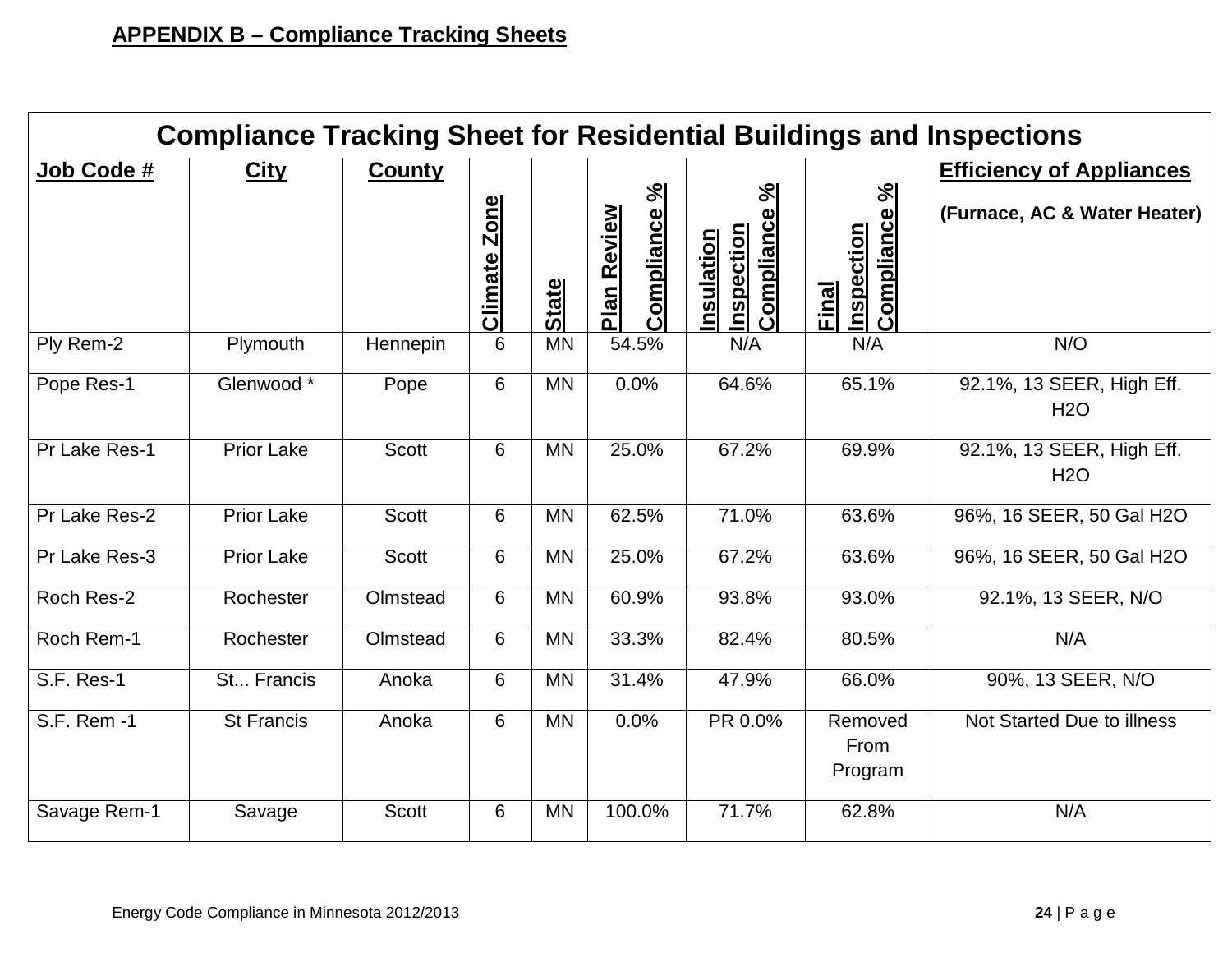| <b>Compliance Tracking Sheet for Residential Buildings and Inspections</b> |             |               |                               |              |                                              |                                                              |                                                  |                                          |  |  |  |  |  |
|----------------------------------------------------------------------------|-------------|---------------|-------------------------------|--------------|----------------------------------------------|--------------------------------------------------------------|--------------------------------------------------|------------------------------------------|--|--|--|--|--|
| Job Code #                                                                 | <b>City</b> | <b>County</b> |                               |              |                                              |                                                              |                                                  | <b>Efficiency of Appliances</b>          |  |  |  |  |  |
|                                                                            |             |               | <b>Zone</b><br><b>Climate</b> | <b>State</b> | $\aleph$<br>Compliance<br><b>Plan Review</b> | $\frac{5}{6}$<br>Compliance<br>nspection<br><b>nsulation</b> | $\%$<br>Compliance<br><b>Inspection</b><br>Final | (Furnace, AC & Water Heater)             |  |  |  |  |  |
| Savage Rem-2                                                               | Savage      | <b>Scott</b>  | 6                             | <b>MN</b>    | 50.0%                                        | No Insps                                                     | <b>Could Not</b>                                 | Gain access                              |  |  |  |  |  |
| Savage Rem-3                                                               | Savage      | <b>Scott</b>  | 6                             | <b>MN</b>    | 0.0%                                         |                                                              | 62.5%                                            | N/A                                      |  |  |  |  |  |
| Savage Rem-4                                                               | Savage      | <b>Scott</b>  | 6                             | <b>MN</b>    | 0.0%                                         | 76.9%                                                        | 68.6%                                            | N/A                                      |  |  |  |  |  |
| Shako Res-1                                                                | Shakopee    | <b>Scott</b>  | 6                             | <b>MN</b>    | 23.1%                                        | $PR = 77.0%$                                                 | 85.4%                                            | 92.1%, 13SEER, High Eff. H2O             |  |  |  |  |  |
| Shako Res-2                                                                | Shakopee    | <b>Scott</b>  | 6                             | <b>MN</b>    | 47.8%                                        | 64.6%                                                        | 62.3%                                            | 92.1%, 13 SEER, N/O                      |  |  |  |  |  |
| Shako Res-3                                                                | Shakopee    | <b>Scott</b>  | 6                             | <b>MN</b>    | 39.1                                         | 63.5%                                                        | 54.9%                                            | 92.1%, 13 SEER, N/O                      |  |  |  |  |  |
| Shako Res-4                                                                | Shakopee    | <b>Scott</b>  | 6                             | <b>MN</b>    | 62.5%                                        | 74.6%                                                        | 68.1%                                            | 92.1%, 13 SEER, N/O                      |  |  |  |  |  |
| Sherb Cty Res-1                                                            | Zimmerman   | Sherburne     | 6                             | <b>MN</b>    | 0.0%                                         | 69.6%                                                        | 72.2%                                            | 92.1%, 13 SEER, High Eff.<br><b>H2O</b>  |  |  |  |  |  |
| Sherb Cty Res-2                                                            | Zimmerman   | Sherburne     | 6                             | <b>MN</b>    | 27.3%                                        | 78.4%                                                        | 70.7%                                            | <b>High Eff. Ground Source</b><br>System |  |  |  |  |  |
| Sherb Cty Res-3                                                            | Zimmerman   | Sherburne     | 6                             | <b>MN</b>    | 31.6%                                        | 51.5%                                                        | 73.6%                                            | 92.1%, 13 SEER, High Eff.<br><b>H2O</b>  |  |  |  |  |  |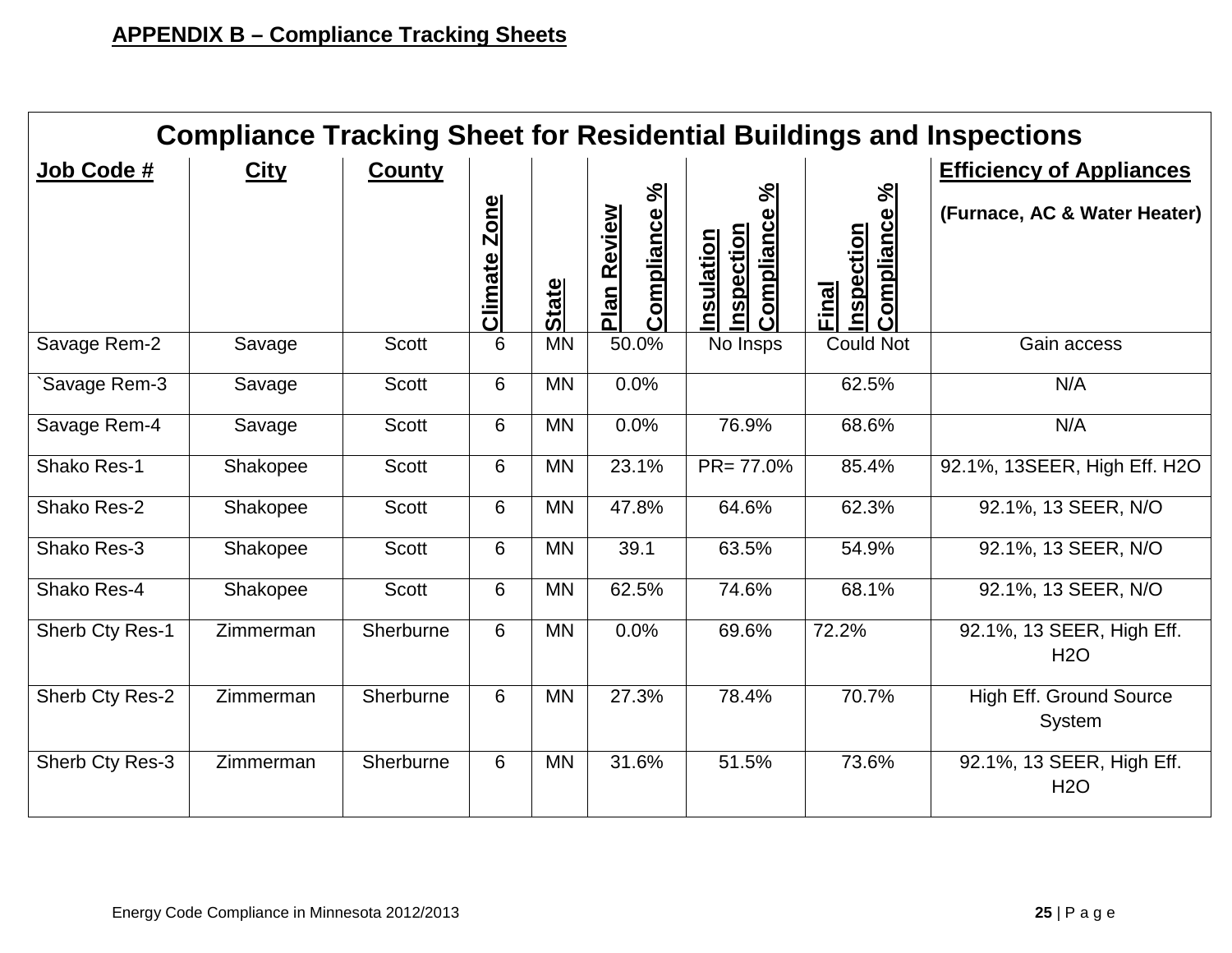|                   | <b>Compliance Tracking Sheet for Residential Buildings and Inspections</b> |               |                               |              |                                    |                                                   |                                           |                                         |  |  |  |  |  |  |
|-------------------|----------------------------------------------------------------------------|---------------|-------------------------------|--------------|------------------------------------|---------------------------------------------------|-------------------------------------------|-----------------------------------------|--|--|--|--|--|--|
| Job Code #        | <b>City</b>                                                                | <b>County</b> |                               |              |                                    |                                                   |                                           | <b>Efficiency of Appliances</b>         |  |  |  |  |  |  |
|                   |                                                                            |               | <b>Zone</b><br><b>Climate</b> | <b>State</b> | Compliance %<br><b>Plan Review</b> | ಸಿ<br>Compliance<br>nspection<br><b>nsulation</b> | Compliance %<br>nspection<br><b>Final</b> | (Furnace, AC & Water Heater)            |  |  |  |  |  |  |
| Sherb Cty Rem-1   | Princeton                                                                  | Sherburne     | 6                             | <b>MN</b>    | 0.0%                               | 64.1%                                             | 71.7%                                     | N/A                                     |  |  |  |  |  |  |
| Sherb Cty Rem-2   | <b>St Cloud</b>                                                            | Sherburne     | 6                             | <b>MN</b>    | 0.0%                               | 74.4%                                             | 69.8%                                     | N/A                                     |  |  |  |  |  |  |
| Sherb Cty Rem-3   | <b>Big Lake</b>                                                            | Sherburne     | 6                             | <b>MN</b>    | 20.0%                              | 71.4%                                             | 71.1%                                     | N/A                                     |  |  |  |  |  |  |
| St L. P. Res-1    | <b>St Louis Park</b>                                                       | Hennepin      | 6                             | <b>MN</b>    | 60.9%                              | N/O                                               | 65.4%                                     | 92.1%, 13 SEER, N/O                     |  |  |  |  |  |  |
| St L. P. Res-2    | <b>St Louis Park</b>                                                       | Hennepin      | 6                             | <b>MN</b>    | 80.0%                              | 76.6%                                             | 79.5%                                     | 92.1%, 13 SEER, High Eff.<br><b>H2O</b> |  |  |  |  |  |  |
| St L. P. Rem-1    | <b>St Louis Park</b>                                                       | Hennepin      | 6                             | <b>MN</b>    | 0.0%                               | 64.3%                                             | 57.3%                                     | N/A                                     |  |  |  |  |  |  |
| Still Res-1       | <b>Stillwater</b>                                                          | Washington    | 6                             | <b>MN</b>    | 73.9%                              | 79.7%                                             | 72.7%                                     | 96%, 16 SEER, 50 Gal H2O                |  |  |  |  |  |  |
| Still Rem-1       | <b>Stillwater</b>                                                          | Washington    | 6                             | <b>MN</b>    | 50.0%                              | 63.9%                                             | 72.1%                                     | N/A                                     |  |  |  |  |  |  |
| Wdby Res-1        | Woodbury                                                                   | Washington    | 6                             | <b>MN</b>    | 71.1%                              | 74.1%                                             | 57.5%                                     | 96%, 16 SEER, 50 Gal H2O                |  |  |  |  |  |  |
| Wdby Res-2        | Woodbury                                                                   | Washington    | 6                             | <b>MN</b>    | 17.2%                              | 81.8%                                             | 72.2%                                     | 96%, 16 SEER, 50 Gal H2O                |  |  |  |  |  |  |
| <b>Wdby Rem-1</b> | Woodbury                                                                   | Washington    | 6                             | <b>MN</b>    | 0.0%                               | Un<br>Available                                   | 69.6                                      | N/A                                     |  |  |  |  |  |  |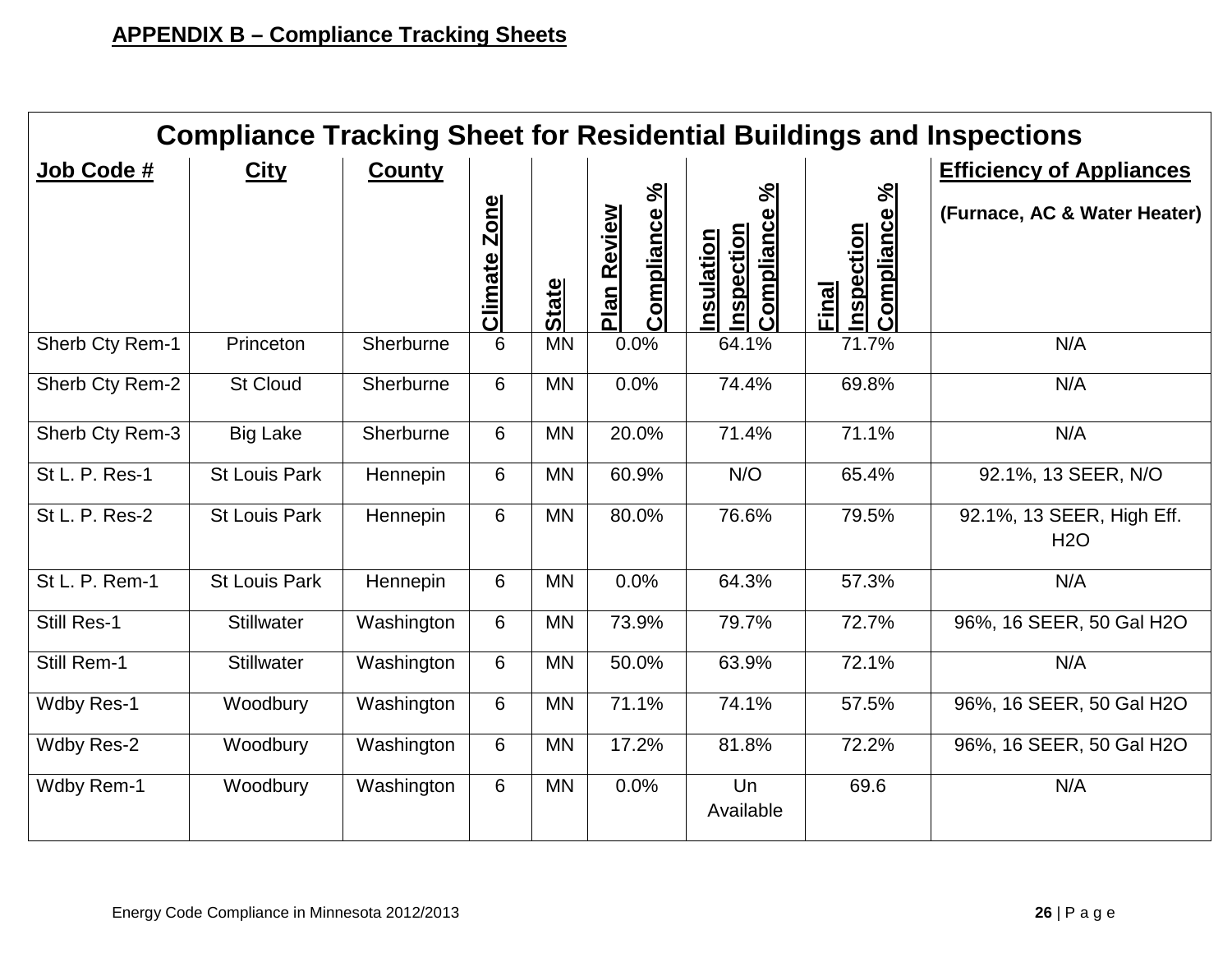| <b>Compliance Tracking Sheet for Residential Buildings and Inspections</b> |             |            |                        |              |                                          |                                                                                                         |                                                                                        |                                                                 |  |  |  |  |  |
|----------------------------------------------------------------------------|-------------|------------|------------------------|--------------|------------------------------------------|---------------------------------------------------------------------------------------------------------|----------------------------------------------------------------------------------------|-----------------------------------------------------------------|--|--|--|--|--|
| Job Code #                                                                 | <u>City</u> | County     | <b>Zone</b><br>Climate | <b>State</b> | $\aleph$<br>Review<br>Compliance<br>Plan | $\frac{1}{2}$<br>യ<br><b>omplianc</b><br>ction<br><u>nsulation</u><br>$\tilde{\mathbf{Q}}$<br><b>Sp</b> | $\mathcal{S}^{\mathsf{q}}$<br>$\boldsymbol{\omega}$<br>Complianc<br>nspection<br>Final | <b>Efficiency of Appliances</b><br>(Furnace, AC & Water Heater) |  |  |  |  |  |
| Wdby Rem-2                                                                 | Woodbury    | Washington | 6                      | <b>MN</b>    | 0.0%                                     | Un<br>Available                                                                                         | 95.7%                                                                                  | 92.1%, 13 SEER, High Eff.<br>H <sub>2</sub> O                   |  |  |  |  |  |
| Wdby Rem-3                                                                 | Woodbury    | Washington | 6                      | <b>MN</b>    | 27.3%                                    | Un<br>Available                                                                                         | 67.1%                                                                                  | N/A                                                             |  |  |  |  |  |
| <b>Wright Cty Res-1</b>                                                    | Annandale   | Wright     | 6                      | <b>MN</b>    | 62.1%                                    | 67.7%                                                                                                   | 63.1%                                                                                  | 92.1%, 13 SEER, N/O                                             |  |  |  |  |  |
| <b>Wright Cty Rem-</b>                                                     | Annandale   | Wright     | 6                      | MN           | 42.9%                                    | 69.4%                                                                                                   | 70.0%                                                                                  | N/A                                                             |  |  |  |  |  |

Notes on Tracking Sheet for Residential Buildings and Inspections:

- Buildings with a \* noted in the table next to the name of the City are buildings built in jurisdictions with no code enforcement.
- Job code with "Res" indicates new construction and additions, and with "Rem" indicates remodeled.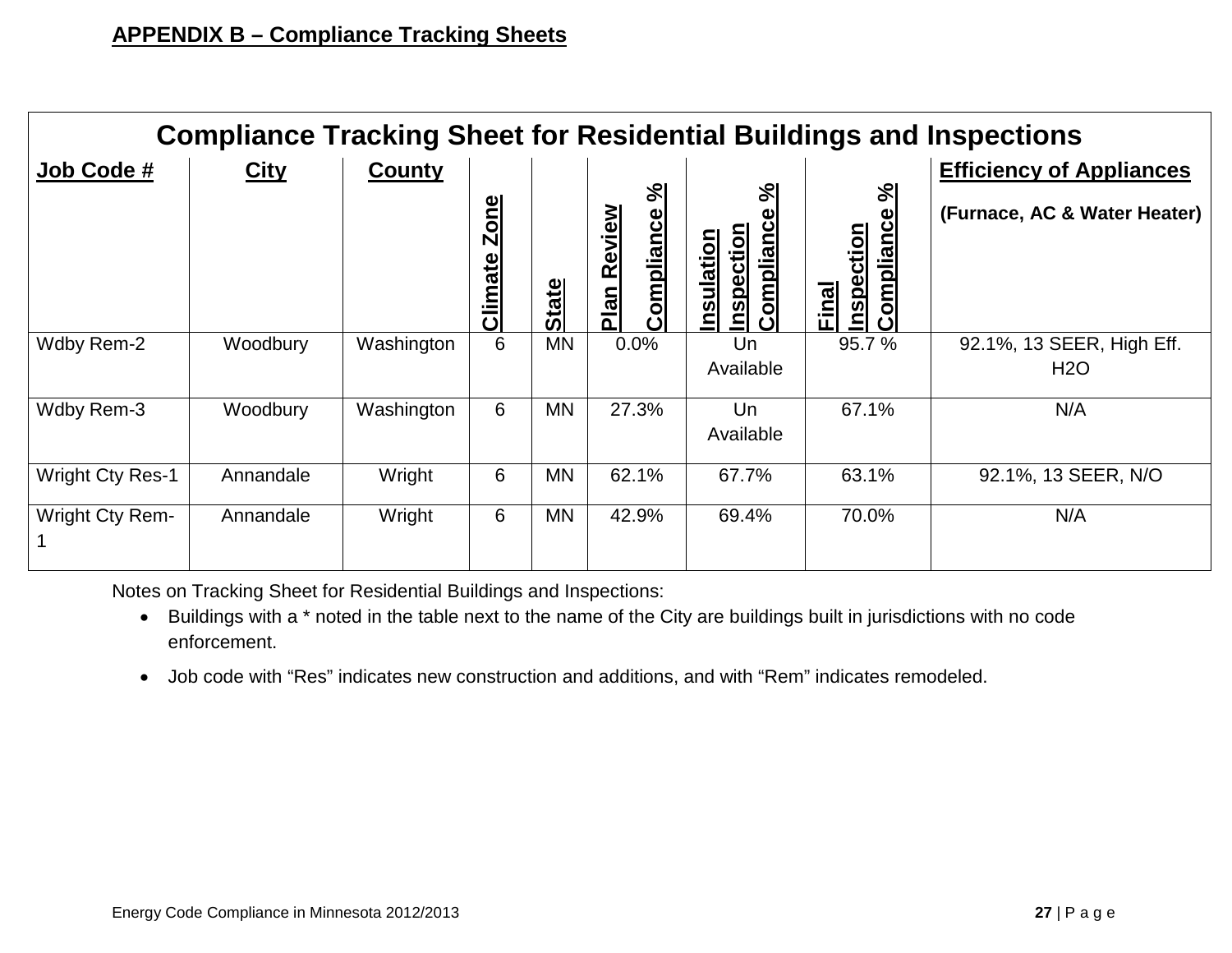|                              |                     |                 |                        |              |                                    | <b>Compliance Tracking Sheet for Commercial Buildings and Inspections</b> |                           |
|------------------------------|---------------------|-----------------|------------------------|--------------|------------------------------------|---------------------------------------------------------------------------|---------------------------|
| Job Code #                   | <b>City</b>         | <b>County</b>   |                        |              |                                    |                                                                           | <b>Notes</b>              |
|                              |                     |                 | <b>Zone</b><br>Climate | <b>State</b> | Compliance %<br><b>Plan Review</b> | $\aleph$<br>Compliance<br><b>nspection</b><br>Insulation                  |                           |
| Alex New-1                   | Alexandria          | Douglas         | $\overline{7}$         | <b>MN</b>    | 44.0%                              | 86.4%                                                                     | Jobs Still in<br>progress |
| Alex New-2                   | Alexandria          | Douglas         | $\overline{7}$         | <b>MN</b>    | 22.7%                              | 83.7%                                                                     |                           |
| Alex Rem-1                   | Alexandria          | Douglas         | $\overline{7}$         | <b>MN</b>    | 94.2%                              | 94.9%                                                                     |                           |
| Alex Rem-2                   | Alexandria          | Douglas         | $\overline{7}$         | <b>MN</b>    | N/O                                | 96.4%                                                                     | Mechanical only           |
| Alex Rem-3                   | Alexandria          | Douglas         | $\overline{7}$         | <b>MN</b>    | N/O                                | 98.9%                                                                     | <b>Mechanical Only</b>    |
| Anoka Cty Rem-1              | Andover             | Anoka           | 6                      | <b>MN</b>    | 95.4%                              | 95.1%                                                                     |                           |
| <b>Apple Valley</b><br>New-1 | <b>Apple Valley</b> | Dakota          | 6                      | <b>MN</b>    | 100%                               | 95.2%                                                                     |                           |
| <b>Baxter Rem-1</b>          | <b>Baxter</b>       | Crow wing       | $\overline{7}$         | <b>MN</b>    | 66.7%                              | 94.0%                                                                     |                           |
| Bemidji Rem-1                | Bemidji             | <b>Beltrami</b> | $\overline{7}$         | <b>MN</b>    | 31.8%                              | 82.9%                                                                     | Job still in progress     |
| Bemidji Rem-2                | Bemidji             | Beltrami        | $\overline{7}$         | <b>MN</b>    | N/O                                | 87.5%                                                                     |                           |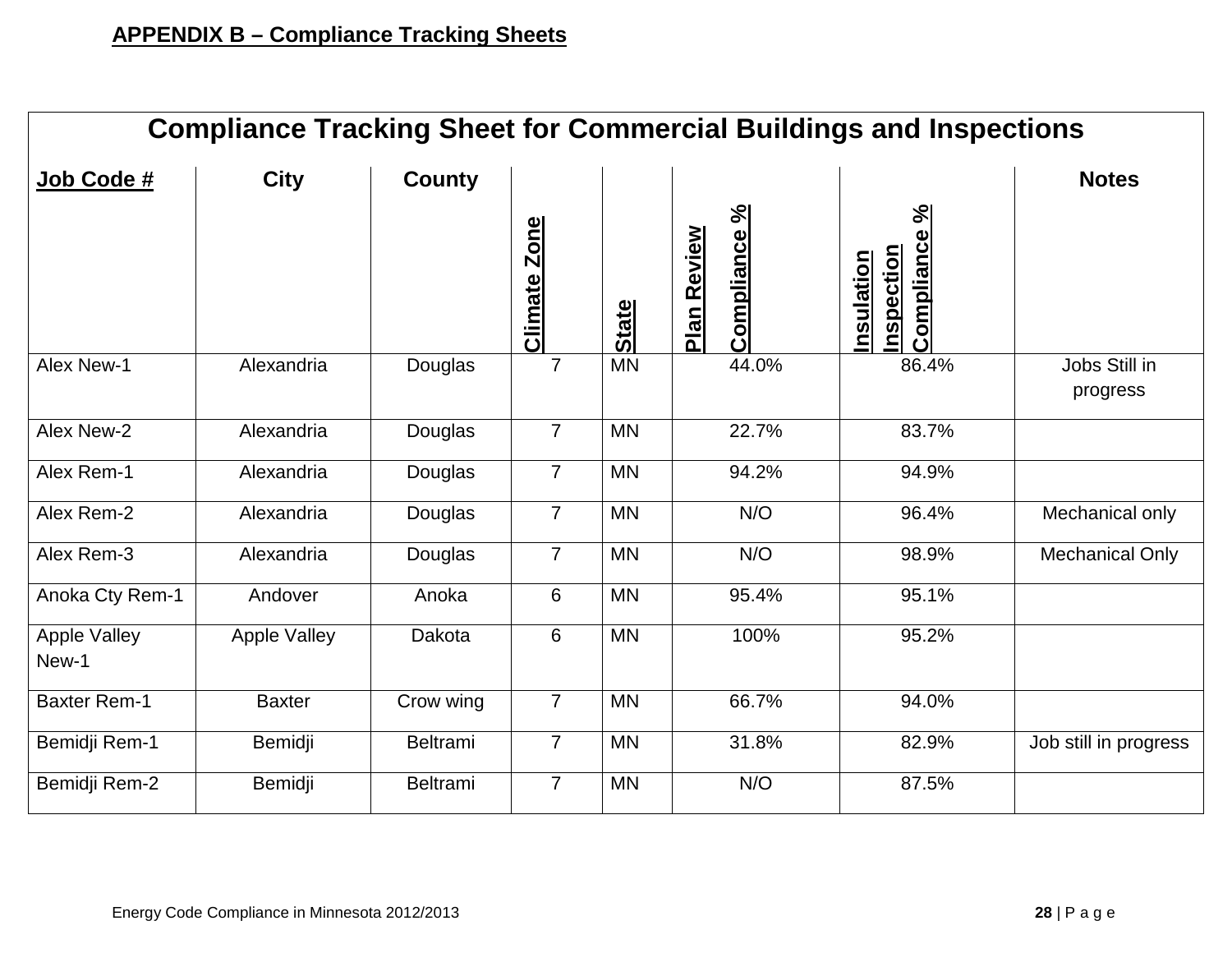| <b>Compliance Tracking Sheet for Commercial Buildings and Inspections</b> |                    |                 |                |              |                             |                                            |                        |  |  |
|---------------------------------------------------------------------------|--------------------|-----------------|----------------|--------------|-----------------------------|--------------------------------------------|------------------------|--|--|
| Job Code #                                                                | <b>City</b>        | <b>County</b>   |                |              |                             |                                            | <b>Notes</b>           |  |  |
|                                                                           |                    |                 | Climate Zone   | <b>State</b> | Compliance %<br>Plan Review | ಸಿ<br>ompliance<br>nspection<br>Insulation |                        |  |  |
| Bemidji Rem-3                                                             | Bemidji            | <b>Beltrami</b> | $\overline{7}$ | <b>MN</b>    | N/O                         | 91.4                                       | <b>Mechanical Only</b> |  |  |
| <b>Blaine New-1</b>                                                       | <b>Blaine</b>      | Anoka           | 6              | <b>MN</b>    | 0.0%                        | 79.3%                                      |                        |  |  |
| <b>Blaine Rem-1</b>                                                       | <b>Blaine</b>      | Anoka           | 6              | <b>MN</b>    | 0.0%                        | 52.9%                                      |                        |  |  |
| Center City New-                                                          | <b>Center City</b> | Chisago         | 6              | <b>MN</b>    | N/O                         | 87.5%                                      | <b>Mechanical Only</b> |  |  |
| Cloquet Rem-1                                                             | Cloquet            | Carlton         | $\overline{7}$ | <b>MN</b>    | 78.6%                       | 90.4%                                      |                        |  |  |
| Coon Rapids<br>New-1                                                      | Coon Rapids        | Anoka           | 6              | <b>MN</b>    | 32.0%                       | 78.6%                                      |                        |  |  |
| Coon Rapids<br>Rem-1                                                      | Coon Rapids        | Anoka           | $6\,$          | <b>MN</b>    | 0.0%                        | 0.0%                                       | Project abandoned      |  |  |
| Crook New-1                                                               | Crookston          | Polk            | $\overline{7}$ | <b>MN</b>    | 8.7%                        | 75.5%                                      |                        |  |  |
| Crook Rem-1                                                               | Crookston          | Polk            | $\overline{7}$ | <b>MN</b>    | 20.0%                       | 79.0%                                      |                        |  |  |
| <b>Duluth New-1</b>                                                       | <b>Duluth</b>      | <b>St Louis</b> | $\overline{7}$ | <b>MN</b>    | 29.4%                       | 100.0%                                     |                        |  |  |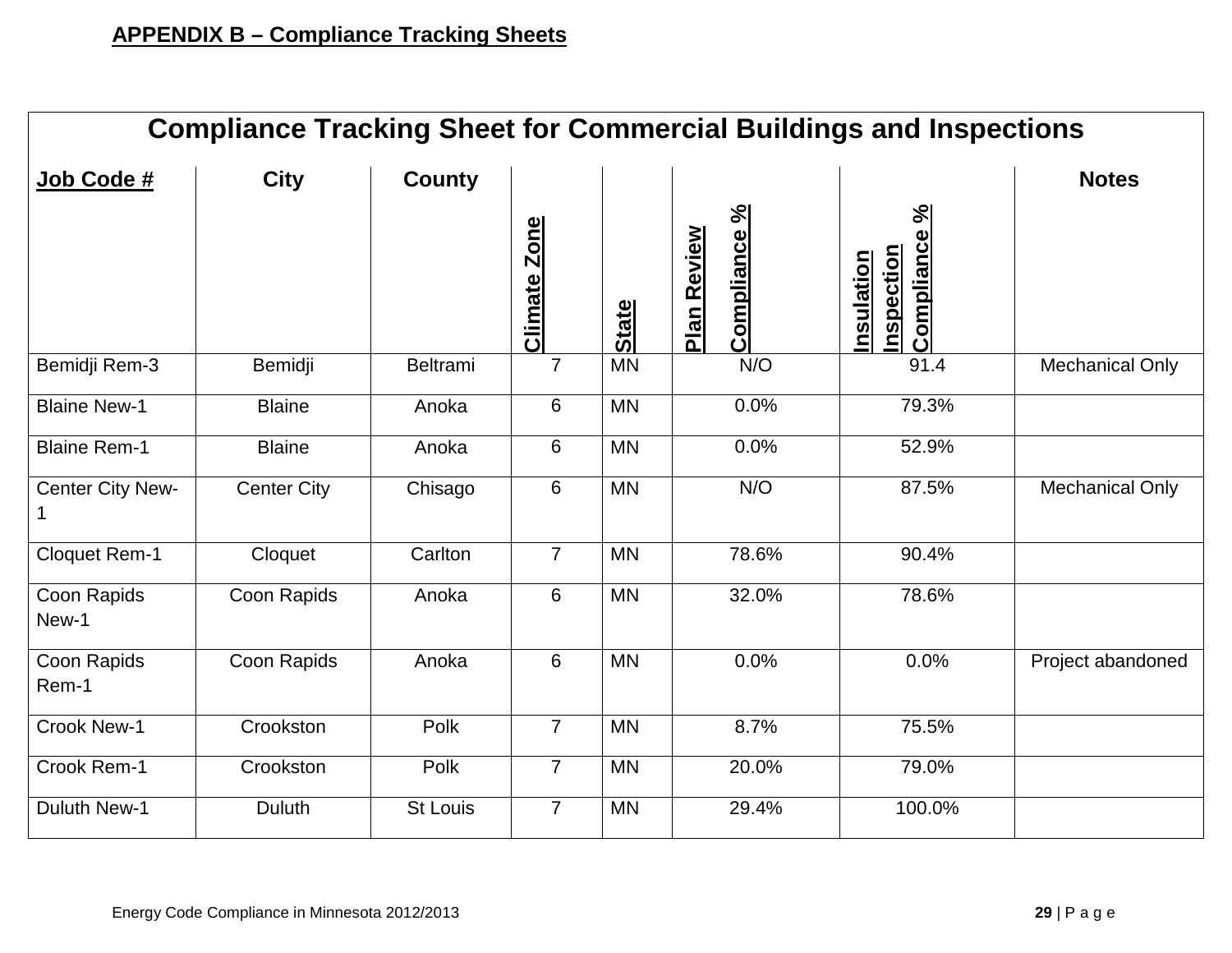|                               | <b>Compliance Tracking Sheet for Commercial Buildings and Inspections</b> |                 |                     |              |                                    |                                                          |                        |  |  |  |
|-------------------------------|---------------------------------------------------------------------------|-----------------|---------------------|--------------|------------------------------------|----------------------------------------------------------|------------------------|--|--|--|
| Job Code #                    | <b>City</b>                                                               | <b>County</b>   |                     |              |                                    |                                                          | <b>Notes</b>           |  |  |  |
|                               |                                                                           |                 | <b>Climate Zone</b> | <b>State</b> | Compliance %<br><b>Plan Review</b> | $\aleph$<br>Compliance<br>nspection<br><u>Insulation</u> |                        |  |  |  |
| Duluth New-2                  | <b>Duluth</b>                                                             | <b>St Louis</b> | $\overline{7}$      | <b>MN</b>    | 14.3%                              | 88.0%                                                    |                        |  |  |  |
| Duluth New-3                  | <b>Duluth</b>                                                             | St. Louis       | $\overline{7}$      | <b>MN</b>    | 39.1%                              | 26.7%                                                    |                        |  |  |  |
| Duluth New-4                  | <b>Duluth</b>                                                             | <b>St Louis</b> | $\overline{7}$      | <b>MN</b>    | 15.4%                              | 91.1%                                                    |                        |  |  |  |
| Duluth New-5                  | <b>Duluth</b>                                                             | <b>St Louis</b> | $\overline{7}$      | <b>MN</b>    | 12.5%                              | 84.8%                                                    |                        |  |  |  |
| Duluth Rem-1                  | <b>Duluth</b>                                                             | <b>St Louis</b> | $\overline{7}$      | <b>MN</b>    | 11.8%                              | 92.7%                                                    |                        |  |  |  |
| Duluth Rem-2                  | <b>Duluth</b>                                                             | <b>St Louis</b> | $\overline{7}$      | <b>MN</b>    | 72.7%                              | 81.9%                                                    |                        |  |  |  |
| Duluth Rem-3/4                | <b>Duluth</b>                                                             | <b>St Louis</b> | $\overline{7}$      | <b>MN</b>    | 20.7%                              | 91.7%                                                    | Job still in progress  |  |  |  |
| <b>Elk River New-1</b>        | <b>Elk River</b>                                                          | Sherburne       | 6                   | <b>MN</b>    | 25.0%                              | 78.5%                                                    |                        |  |  |  |
| <b>Elk River Rem-1</b>        | <b>Elk River</b>                                                          | Sherburne       | 6                   | <b>MN</b>    | 29.6%                              | 92.9%                                                    |                        |  |  |  |
| Elk River Rem-2               | <b>Elk River</b>                                                          | Sherburne       | 6                   | <b>MN</b>    | N/O                                | 90.0%                                                    | <b>Mechanical Only</b> |  |  |  |
| <b>Golden Valley</b><br>Rem-1 | <b>Golden Valley</b>                                                      | Hennepin        | 6                   | <b>MN</b>    | 92.0%                              | 92.0%                                                    |                        |  |  |  |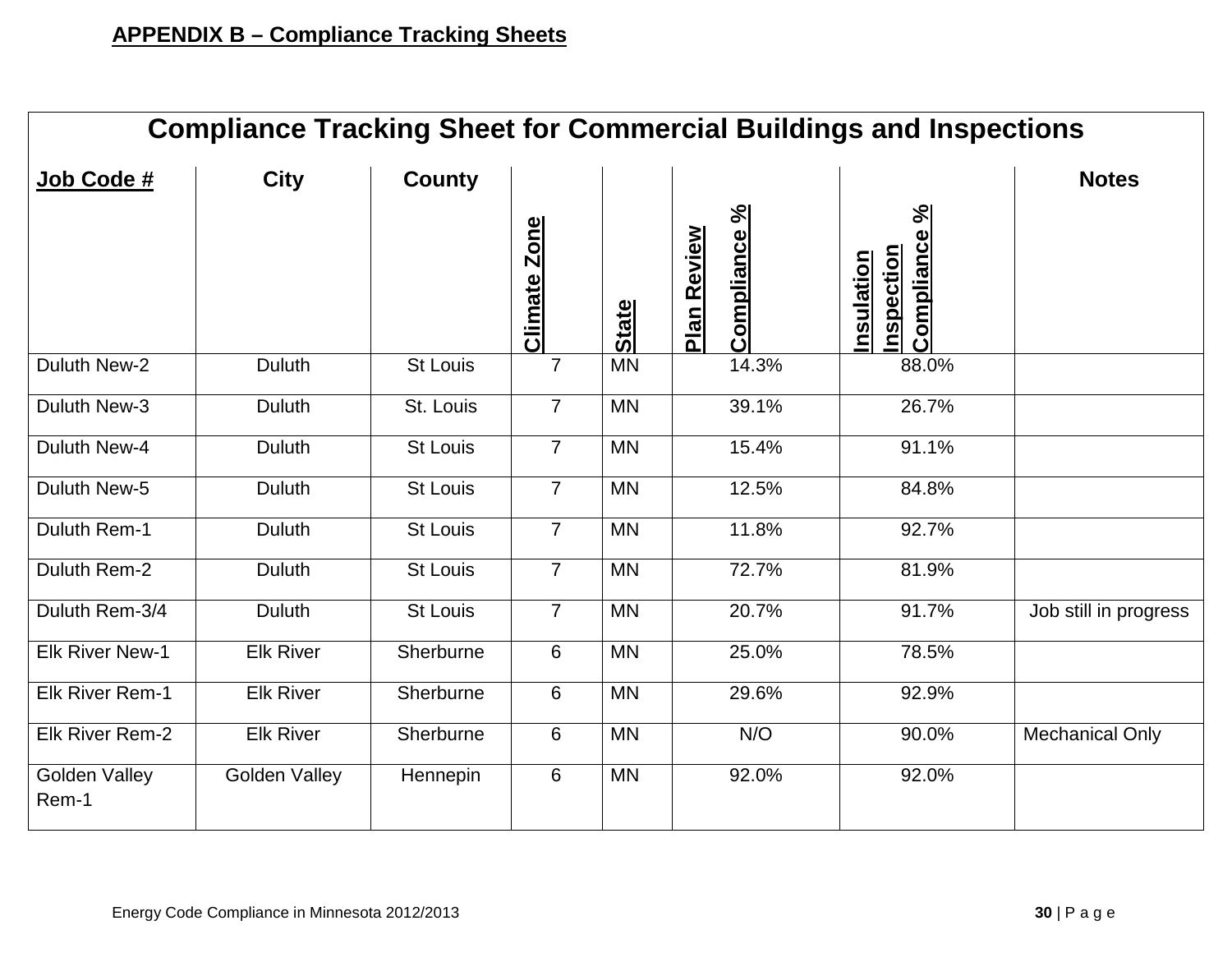| <b>Compliance Tracking Sheet for Commercial Buildings and Inspections</b> |                       |               |                               |              |                             |                                                  |                        |  |
|---------------------------------------------------------------------------|-----------------------|---------------|-------------------------------|--------------|-----------------------------|--------------------------------------------------|------------------------|--|
| Job Code #                                                                | <b>City</b>           | <b>County</b> |                               |              |                             |                                                  | <b>Notes</b>           |  |
|                                                                           |                       |               | <b>Zone</b><br><b>Climate</b> | <b>State</b> | Compliance %<br>Plan Review | $\aleph$<br>Compliance<br>nspection<br>nsulation |                        |  |
| <b>Grand Rap New-1</b>                                                    | <b>Grand Rapids</b>   | Itasca        | $\overline{7}$                | <b>MN</b>    | 32.4%                       | 72.2%                                            | Job still in progress  |  |
| Grand Rap Rem-                                                            | <b>Grand Rapids</b>   | Itasca        | $\overline{7}$                | <b>MN</b>    | 35.7%                       | 79.1%                                            |                        |  |
| <b>Houst Cty New-1</b>                                                    | Caledonia             | Houston       | 6                             | <b>MN</b>    | N/O                         | 90.1%                                            | Mechanical Only        |  |
| <b>Hubbard Cty</b><br>Rem-1                                               | Park Rapids           | Hubbard       | $\overline{7}$                | <b>MN</b>    | N/O                         | 97.6%                                            | Mechanical only        |  |
| Hutchinson Rem-                                                           | Hutchinson            | McLeod        | 6                             | <b>MN</b>    | 0.0%                        | 87.5%                                            |                        |  |
| Lester Pr Rem-1                                                           | <b>Lester Prairie</b> | McLeod        | 6                             | <b>MN</b>    | N/O                         | 95.1%                                            | <b>Mechanical Only</b> |  |
| Little Falls Rem-1                                                        | <b>Little Falls</b>   | Morrison      | $\overline{7}$                | <b>MN</b>    | N/O                         | 95.8%                                            | <b>Mechanical Only</b> |  |
| Little Falls Rem-2                                                        | <b>Little Falls</b>   | Morrison      | $\overline{7}$                | <b>MN</b>    | N/O                         | 96.0%                                            | <b>Mechanical Only</b> |  |
| Maple Gr New-1                                                            | Maple Grove           | Hennepin      | 6                             | <b>MN</b>    | 86.4%                       | 93.6%                                            |                        |  |
| Maple Gr Rem-1                                                            | Maple Grove           | Hennepin      | 6                             | <b>MN</b>    | 96.2%                       | 100.0%                                           |                        |  |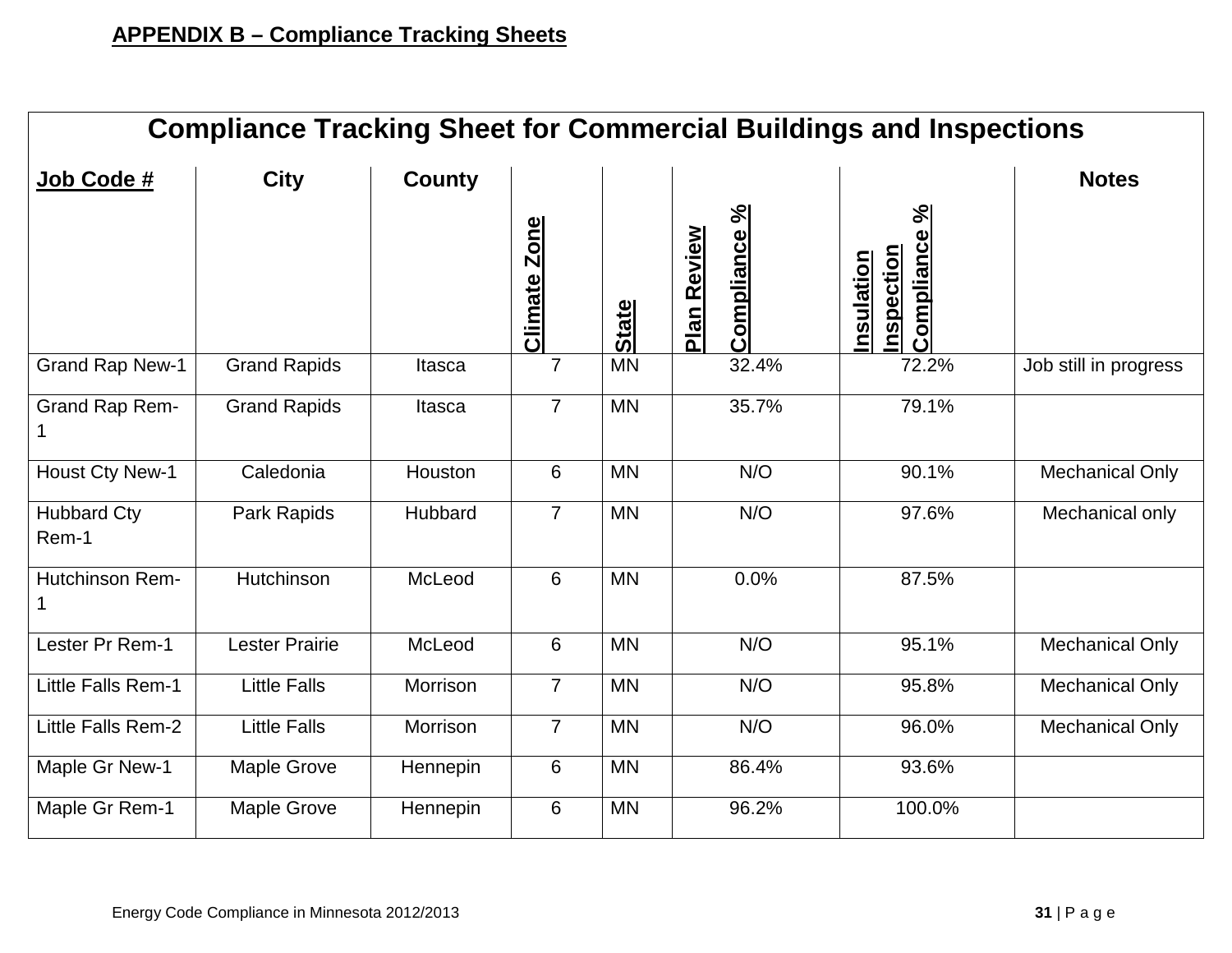| <b>Compliance Tracking Sheet for Commercial Buildings and Inspections</b> |             |                   |                        |              |                                    |                                                                                    |                              |  |  |
|---------------------------------------------------------------------------|-------------|-------------------|------------------------|--------------|------------------------------------|------------------------------------------------------------------------------------|------------------------------|--|--|
| Job Code #                                                                | <b>City</b> | <b>County</b>     |                        |              |                                    |                                                                                    | <b>Notes</b>                 |  |  |
|                                                                           |             |                   | <b>Zone</b><br>Climate | <b>State</b> | Compliance %<br><b>Plan Review</b> | s <sup>q</sup><br>$\mathbf{\Omega}$<br><b>Complianc</b><br>nspection<br>Insulation |                              |  |  |
| Maple Gr Rem-2                                                            | Maple Grove | Hennepin          | 6                      | <b>MN</b>    | 71.0%                              | 85.7%                                                                              |                              |  |  |
| Maple Gr Rem-3                                                            | Maple Grove | Hennepin          | 6                      | <b>MN</b>    | 90.0%                              | N/O                                                                                | Project not started          |  |  |
| Maple Gr Rem-4                                                            | Maple Grove | Hennepin          | 6                      | <b>MN</b>    | 35.3%                              | 65.4%                                                                              |                              |  |  |
| Maple Gr Rem-5                                                            | Maple Grove | Hennepin          | 6                      | <b>MN</b>    | 50.0%                              | 87.1%                                                                              |                              |  |  |
| Milaca Rem-1                                                              | Milaca      | <b>Mille Lacs</b> | $\overline{7}$         | <b>MN</b>    | 100.0%                             | 96.0%                                                                              |                              |  |  |
| Milaca Rem-2                                                              | Milaca      | <b>Mille Lacs</b> | $\overline{7}$         | <b>MN</b>    | 94.6%                              | 93.8%                                                                              |                              |  |  |
| Minnetonka Rem-<br>1                                                      | Minnetonka  | Hennepin          | 6                      | <b>MN</b>    | N/O                                | 93.5%                                                                              | <b>Mechanical Only</b>       |  |  |
| Mont New-1                                                                | Monticello  | Wright            | 6                      | <b>MN</b>    | 17.6%                              | 90.6%                                                                              |                              |  |  |
| Mora New-1                                                                | Mora        | Kanabec           | $\overline{7}$         | <b>MN</b>    | 98.9%                              | 99.3%                                                                              |                              |  |  |
| Mpls New-1                                                                | Minneapolis | Hennepin          | $6\phantom{1}$         | <b>MN</b>    | 86.4%                              | N/O                                                                                | Job just starting<br>Struct. |  |  |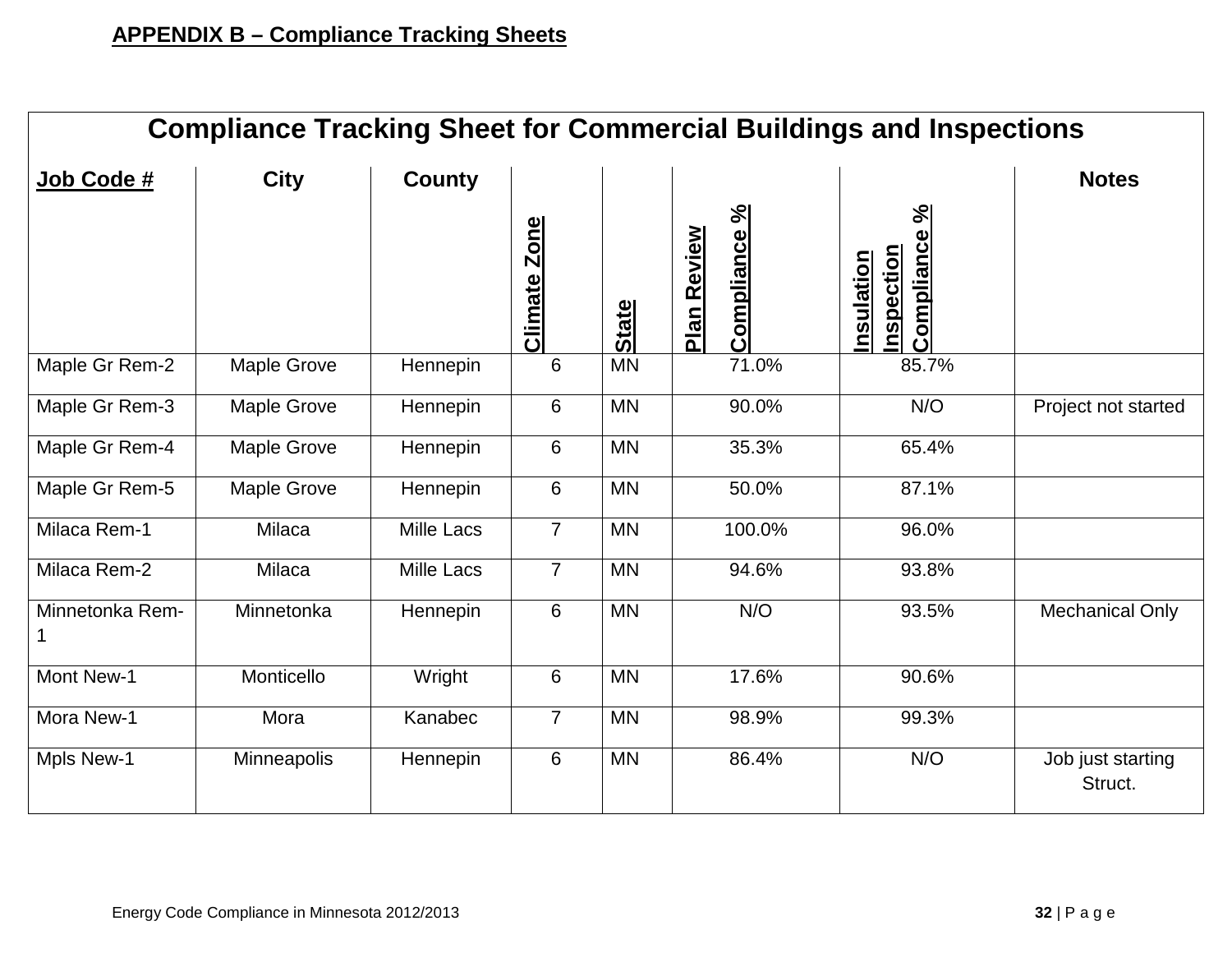| <b>Compliance Tracking Sheet for Commercial Buildings and Inspections</b> |               |                   |                               |              |                             |                                                               |                        |  |  |
|---------------------------------------------------------------------------|---------------|-------------------|-------------------------------|--------------|-----------------------------|---------------------------------------------------------------|------------------------|--|--|
| Job Code #                                                                | <b>City</b>   | <b>County</b>     |                               |              |                             |                                                               | <b>Notes</b>           |  |  |
|                                                                           |               |                   | <b>Zone</b><br><b>Climate</b> | <b>State</b> | Compliance %<br>Plan Review | $\frac{5}{6}$<br>Compliance<br>nspection<br><u>Insulation</u> |                        |  |  |
| Mpls Rem-1                                                                | Minneapolis   | Hennepin          | 6                             | <b>MN</b>    | N/O                         | 88.1%                                                         | <b>Mechanical Only</b> |  |  |
| No Mank New-1                                                             | North Mankato | <b>Blue Earth</b> | 6                             | <b>MN</b>    | N/O                         | 92.4%                                                         | <b>Mechanical Only</b> |  |  |
| No Mank Rem-1                                                             | North Mankato | <b>Blue Earth</b> | 6                             | <b>MN</b>    | N/O                         | 995.8%                                                        | <b>Mechanical Only</b> |  |  |
| Owatonna Rem-1                                                            | Owatonna      | <b>Steele</b>     | 6                             | <b>MN</b>    | 50.0%                       | 50.0%                                                         |                        |  |  |
| Owatonna Rem-2                                                            | Owatonna      | <b>Steel</b>      | 6                             | <b>MN</b>    | 12.5%                       | 20.8%                                                         |                        |  |  |
| Roch New-1                                                                | Rochester     | Olmstead          | $6\phantom{1}6$               | <b>MN</b>    | 28.3%                       | 67.9%                                                         |                        |  |  |
| Roch New-2                                                                | Rochester     | Olmstead          | 6                             | <b>MN</b>    | 0.0%                        | 90.4%                                                         |                        |  |  |
| Roch New-1                                                                | Rochester     | Olmstead          | 6                             | <b>MN</b>    | 0.0%                        | 90.4%                                                         |                        |  |  |
| Roch New-1                                                                | Rochester     | Olmstead          | 6                             | <b>MN</b>    | 0.0%                        | 90.4%                                                         |                        |  |  |
| Roch Rem-1                                                                | Rochester     | Olmstead          | 6                             | <b>MN</b>    | 66.7%                       | 84.7%                                                         |                        |  |  |
| <b>Roseville New-1</b>                                                    | Roseville     | Hennepin          | 6                             | <b>MN</b>    | 100.0%                      | 98.5%                                                         |                        |  |  |
| Shakopee New-1                                                            | Shakopee      | Scott             | 6                             | <b>MN</b>    | 100.0%                      | 98.2%                                                         |                        |  |  |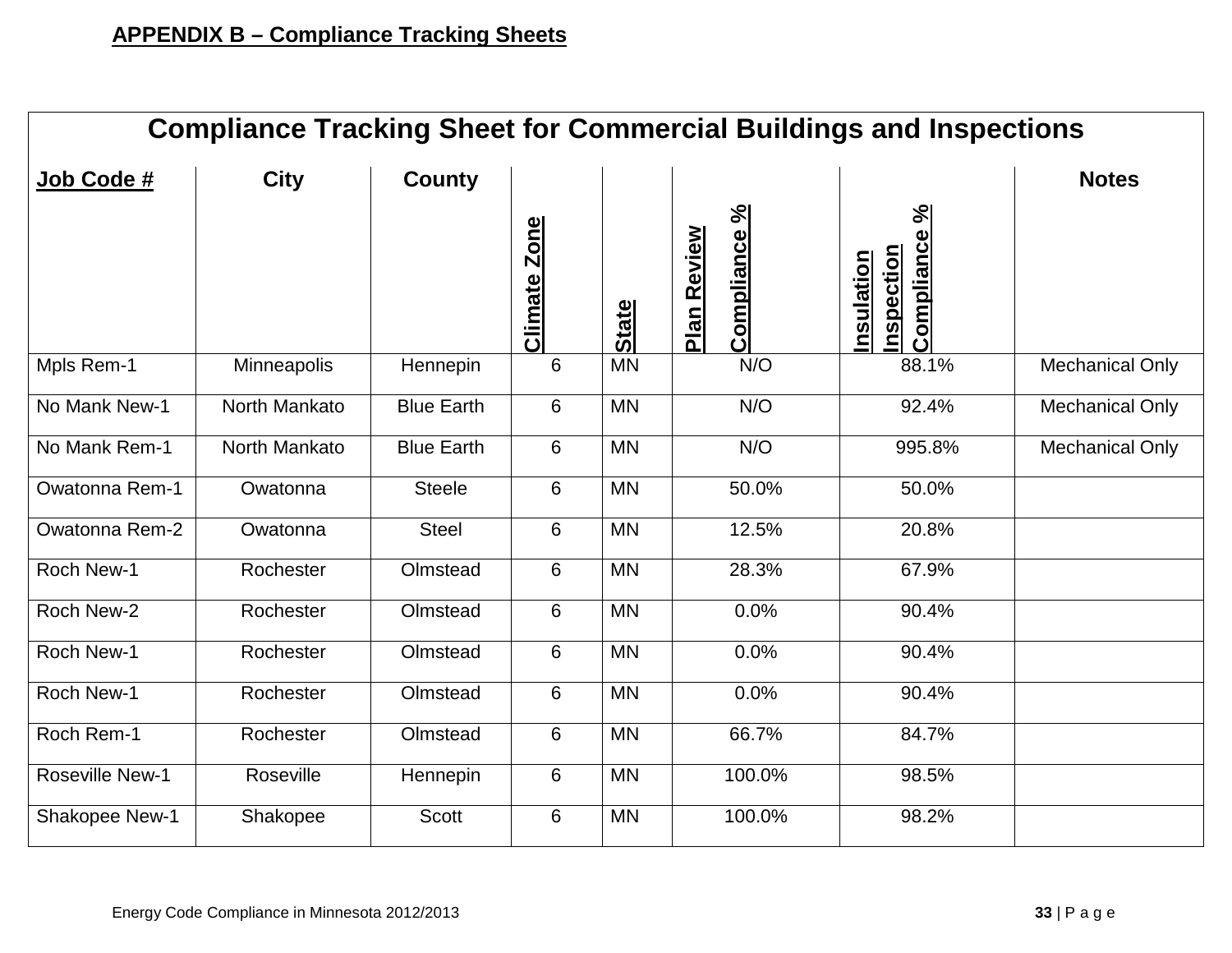| <b>Compliance Tracking Sheet for Commercial Buildings and Inspections</b> |                   |               |                |              |                             |                                                   |                        |  |  |
|---------------------------------------------------------------------------|-------------------|---------------|----------------|--------------|-----------------------------|---------------------------------------------------|------------------------|--|--|
| Job Code #                                                                | <b>City</b>       | <b>County</b> |                |              |                             |                                                   | <b>Notes</b>           |  |  |
|                                                                           |                   |               | Climate Zone   | <b>State</b> | Compliance %<br>Plan Review | $\aleph$<br>Compliance<br>nspection<br>Insulation |                        |  |  |
| St Cloud Rem-1                                                            | <b>St Cloud</b>   | Sherburne     | 6              | <b>MN</b>    | N/O                         | 90.9%                                             | <b>Mechanical Only</b> |  |  |
| <b>Still New-1</b>                                                        | <b>Stillwater</b> | Washington    | 6              | <b>MN</b>    | 90.6%                       | 81.7%                                             |                        |  |  |
| <b>Still New-2</b>                                                        | <b>Stillwater</b> | Washington    | 6              | <b>MN</b>    | 17.6%                       | 90.6%                                             |                        |  |  |
| Still Rem-1                                                               | <b>Stillwater</b> | Washington    | 6              | <b>MN</b>    | 0.0%                        | 100.0%                                            |                        |  |  |
| <b>Walker Rem-1</b>                                                       | Walker            | Cass          | $\overline{7}$ | <b>MN</b>    | N/O                         | 95.7%                                             | <b>Mechanical Only</b> |  |  |
| <b>Willmar Rem-1</b>                                                      | Willmar           | Kandiyohi     | 6              | <b>MN</b>    | 90.9%                       | 94.1%                                             |                        |  |  |
| <b>Willmar Rem-2</b>                                                      | Willmar           | Kandiyohi     | 6              | <b>MN</b>    | 100.0%                      | 100.00%                                           |                        |  |  |
| <b>Willmar Rem-3</b>                                                      | Willmar           | Kandiyohi     | 6              | <b>MN</b>    | 88.2%                       | 91.2%                                             |                        |  |  |
| Winona Rem-1                                                              | Winona            | Winona        | 6              | <b>MN</b>    | N/O                         | 92.9%                                             |                        |  |  |
| <b>Woodbury Rem-1</b>                                                     | Woodbury          | Washington    | 6              | <b>MN</b>    | 0.0%                        | 58.8%                                             |                        |  |  |
| Worthington<br>Rem-1                                                      | Worthington       | <b>Nobles</b> | 6              | <b>MN</b>    | 53.3%                       | 68.9%                                             |                        |  |  |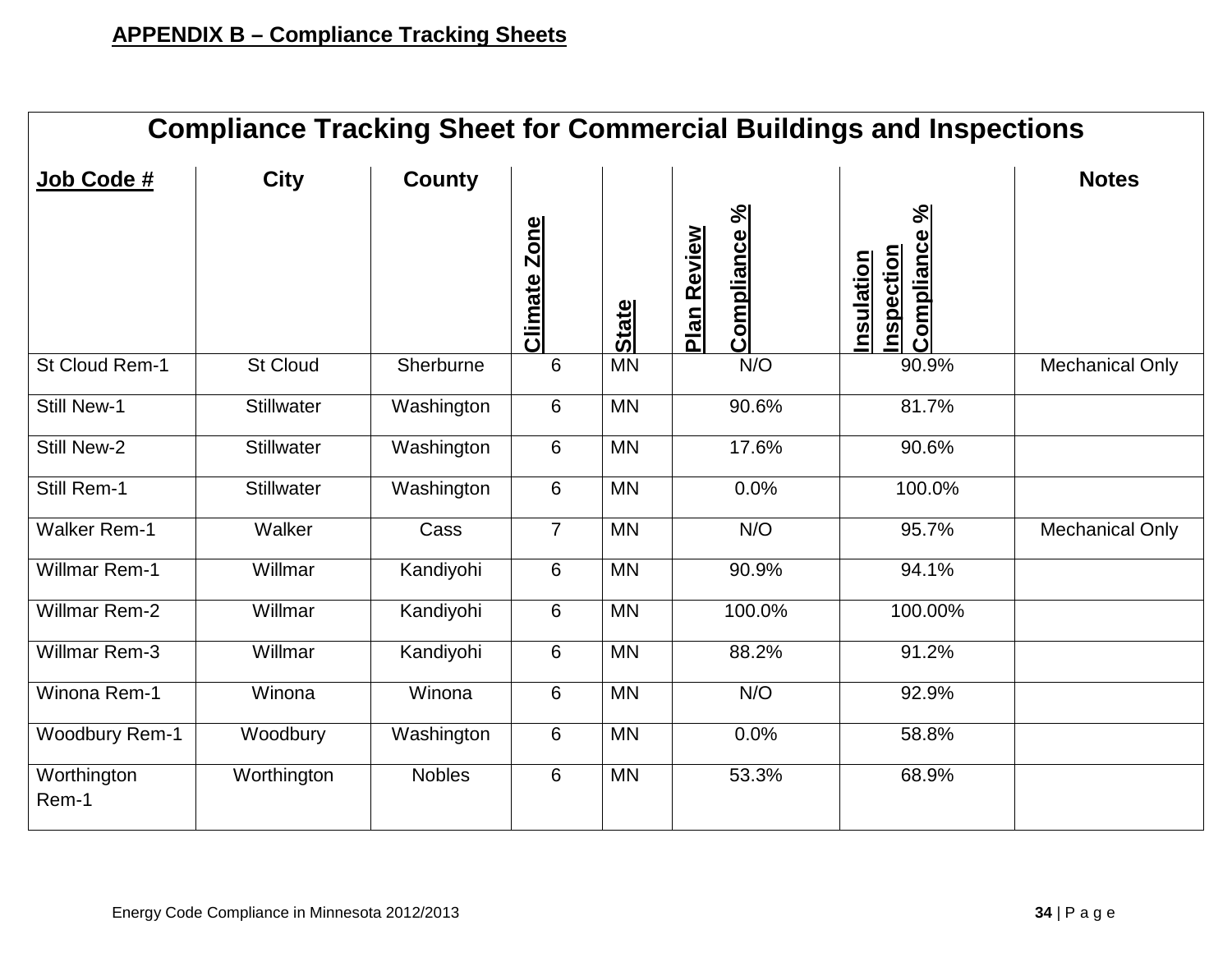| <b>Compliance Tracking Sheet for Commercial Buildings and Inspections</b> |             |               |                                   |              |                                                         |                                                                                                                                |                        |  |  |
|---------------------------------------------------------------------------|-------------|---------------|-----------------------------------|--------------|---------------------------------------------------------|--------------------------------------------------------------------------------------------------------------------------------|------------------------|--|--|
| Job Code #                                                                | <b>City</b> | County        |                                   |              |                                                         |                                                                                                                                | <b>Notes</b>           |  |  |
|                                                                           |             |               | <u>Zone</u><br><b>limate</b><br>ပ | <b>State</b> | $\aleph$<br>Review<br>pliance<br>om<br><u>Plan</u><br>ပ | $\aleph$<br>ပ<br>ction<br>ation<br><u>omplian</u><br>$\ddot{\mathbf{a}}$<br>$\overline{\mathsf{S}}$<br>$\overline{\mathbf{S}}$ |                        |  |  |
| Worthington<br>Rem-2                                                      | Worthington | <b>Nobles</b> | 6                                 | <b>MN</b>    | N/O                                                     | 95.6%                                                                                                                          | <b>Mechanical Only</b> |  |  |

Notes on Tracking Sheet for Commercial Buildings and Inspections:

- All Buildings were built in Jurisdictions with Code enforcement
- Buildings with a \* noted after the Name of the Jurisdiction, are also addressed in the Minnesota B-# building Requirements.
- Job code with "New" indicates new construction and additions, and with "Rem" indicates remodeled.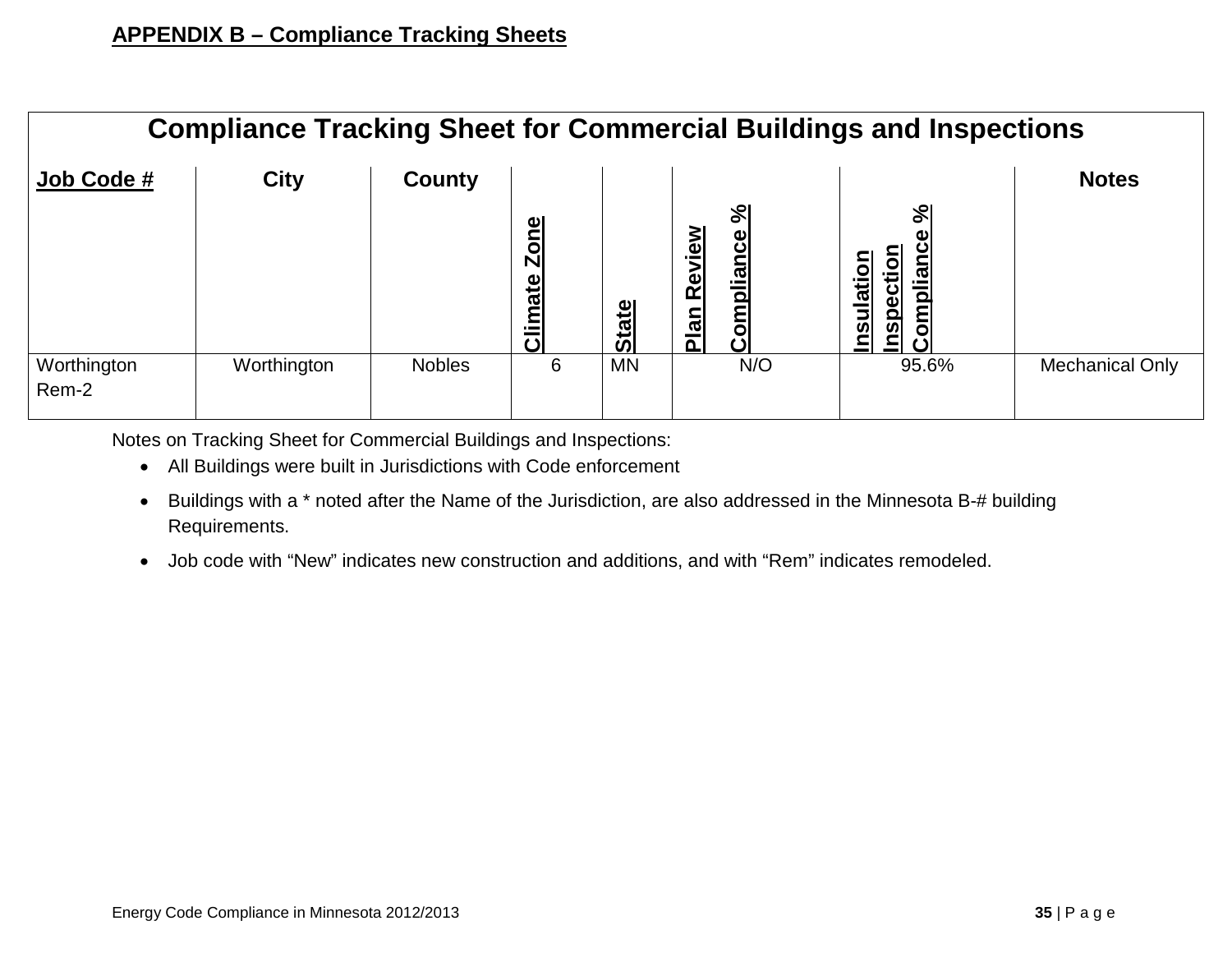

## **90.1%** Overall Compliance

Compliance evaluated against: **90.1-2007**

## **Checklist Metrics**

#### **Code Requirements with Highest Compliance Rate (Top 3)**

[7.4.4.1] Temperature controls installed on service water heating systems (<=120&ordm;F to maximum temperature for intended use).

**EL6** - [9.4.3] Exit signs do not exceed 5 watts per face.

<style isBold="true">FI11</style> - [7.4.4.3] Public lavatory faucet water temperature not greater than 110 &ordm;F.

#### **Code Requirements with Lowest Compliance Rate (Top 3)**

**PR2** - [4.2.2, 6.4.2] Plans, specifications, and/or calculations provide all information with which compliance can be determined for the mechanical systems and equipment and delineate and document where exceptions to the standard are claimed.

**PR4** - [4.2.2] Plans, specifications, and/or calculations provide all information with which compliance can be determined for the lighting and electrical systems and equipment and delineate and document where exceptions to the standard are claimed. Information provided should include interior and exterior lighting power calculations, wattage of bulbs and ballasts, transformers and control devices.

**PR3** - [4.2.2, 7.4.1] Plans, specifications, and/or calculations provide all information with which compliance can be determined for the service water heating systems and equipment and delineate and document where exceptions to the standard are claimed.

#### **Code Requirements Most Frequently Not Observed (Top 3)**

**FR1** - [5.4.3.2] Factory-built fenestration and doors are labeled as meeting air leakage requirements.

**FR12** - [5.8.2.1, 5.8.2.4] Fenestration products rated in accordance with NFRC.

**FR13** - [5.8.2.2] Fenestration products are certified as to performance labels or certificates provided.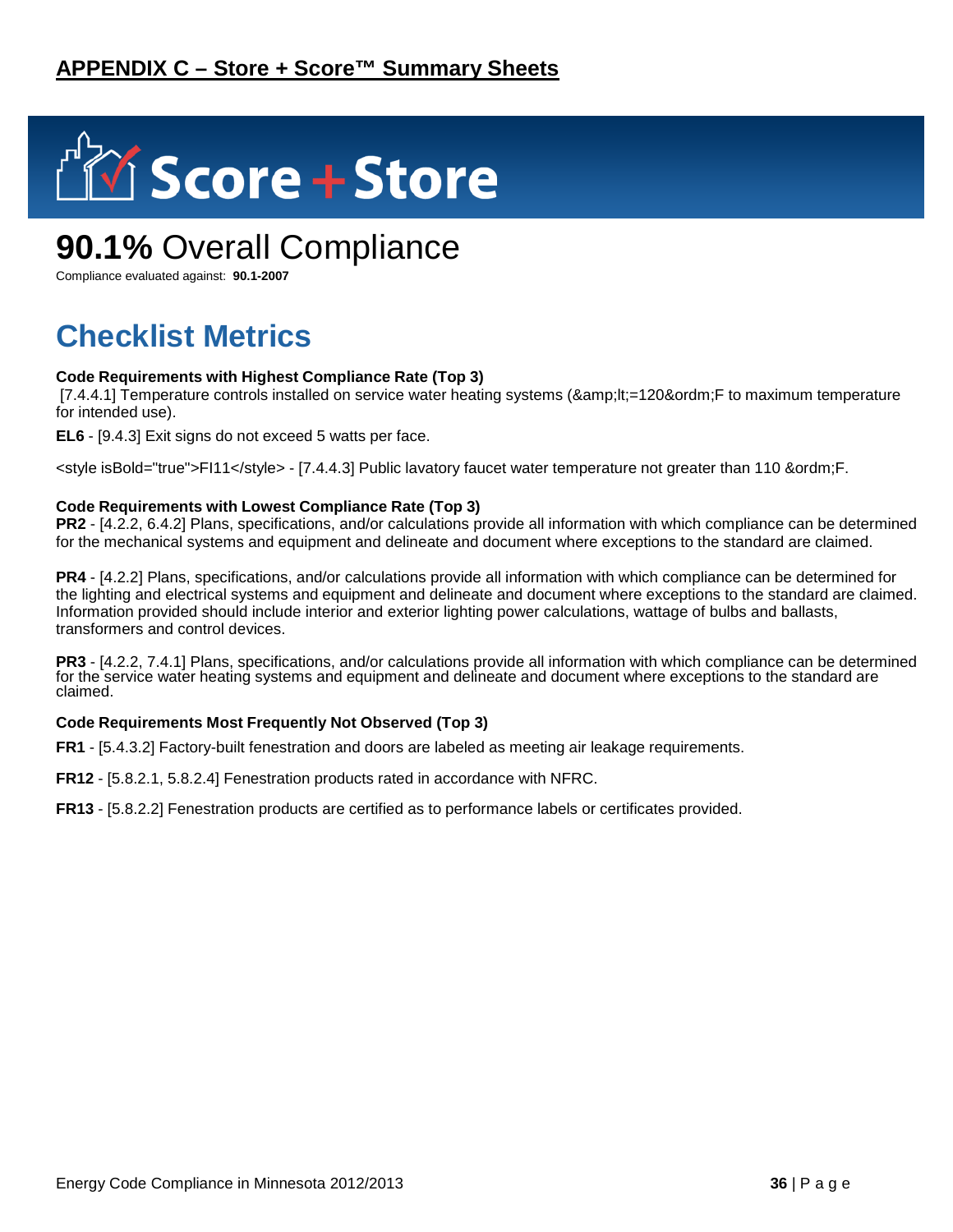

## **93.2%** Overall Compliance

Compliance evaluated against: **90.1-2007**

## **Checklist Metrics**

#### **Code Requirements with Highest Compliance Rate (Top 3)**

**EL6** - [9.4.3] Exit signs do not exceed 5 watts per face.

**EL2** - [9.4.1.2] Independent lighting control installed per approved lighting plans and all manual control readily accessible and visible to occupants.

**EL4** - [9.4.1.4] Verify separate lighting control devices for specific uses installed per approved lighting plans.

#### **Code Requirements with Lowest Compliance Rate (Top 3)**

**FO3** - [5.5.3.5] Slab edge insulation R-value.

**ME24** - [6.5.3.2.3] Reset static pressure setpoint for DDC controlled VAV boxes reporting to central controller based on the zones requiring the most pressure.

**ME6** - [6.4.3.9] Demand control ventilation provided for spaces >500 ft<sup>2</sup> and >40 people/1000 ft<sup>2</sup>occupant density and served by systems with air side economizer, auto modulating outside air damper control or design airflow >3,000 cfm.

#### **Code Requirements Most Frequently Not Observed (Top 3)**

**FR14** - [5.8.2.3, 5.5.3.6] U-factor of opaque doors associated with the building thermal envelope meets requirements.

**FR1** - [5.4.3.2] Factory-built fenestration and doors are labeled as meeting air leakage requirements.

**FR10** - [5.5.4.4.1] Vertical fenestration SHGC value.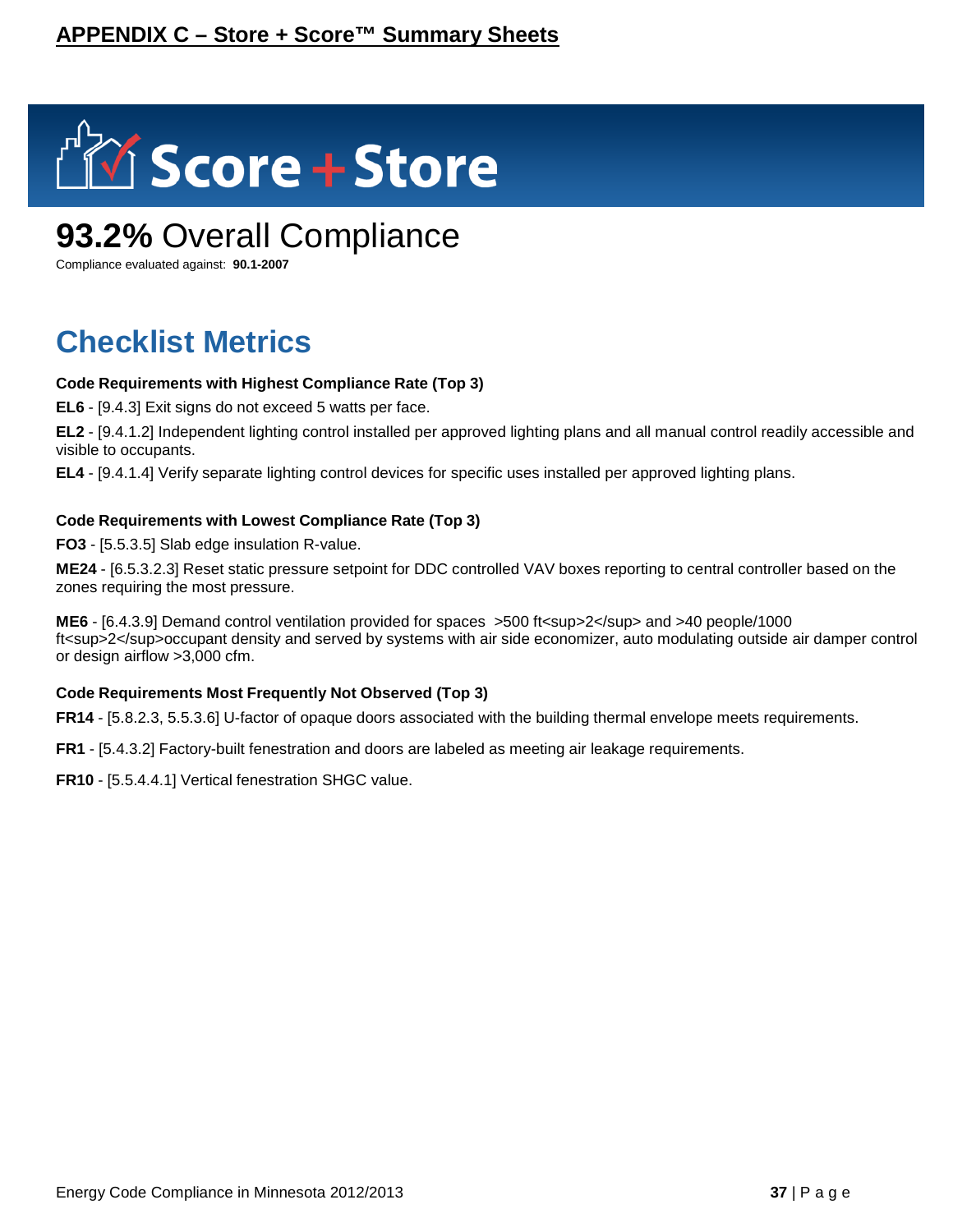

## **92.6%** Overall Compliance

Compliance evaluated against: **90.1-2007**

## **Checklist Metrics**

#### **Code Requirements with Highest Compliance Rate (Top**

**3) ME9** - [6.4.4.1.3] HVAC piping insulation thickness.

**PR1** - [4.2.2] Plans and/or specifications provide all information with which compliance can be determined for the building envelope and delineate and document where exceptions to the standard are claimed. Performance compliance approach submitted for buildings with vertical fenestration area >40% or skylight area >5%.

**FI2** - [6.4.3.1.1] Heating and cooling to each zone is controlled by a thermostat control.

#### **Code Requirements with Lowest Compliance Rate (Top 3)**

**PR2** - [4.2.2, 6.4.2] Plans, specifications, and/or calculations provide all information with which compliance can be determined for the mechanical systems and equipment and delineate and document where exceptions to the standard are claimed.

**PR4** - [4.2.2] Plans, specifications, and/or calculations provide all information with which compliance can be determined for the lighting and electrical systems and equipment and delineate and document where exceptions to the standard are claimed. Information provided should include interior and exterior lighting power calculations, wattage of bulbs and ballasts, transformers and control devices.

**PR1** - [4.2.2] Plans and/or specifications provide all information with which compliance can be determined for the building envelope and delineate and document where exceptions to the standard are claimed. Performance compliance approach submitted for buildings with vertical fenestration area >40% or skylight area >5%.

#### **Code Requirements Most Frequently Not Observed (Top 3)**

**FI17** - [8.7.2] Furnished O& M manual for electrical power systems and equipment.

**FI16** - [8.7.1] Furnished as-built drawings for electric power systems.

**FI7** - [6.7.2.1] Furnish HVAC "as-built" drawings submitted within 90 days of system acceptance.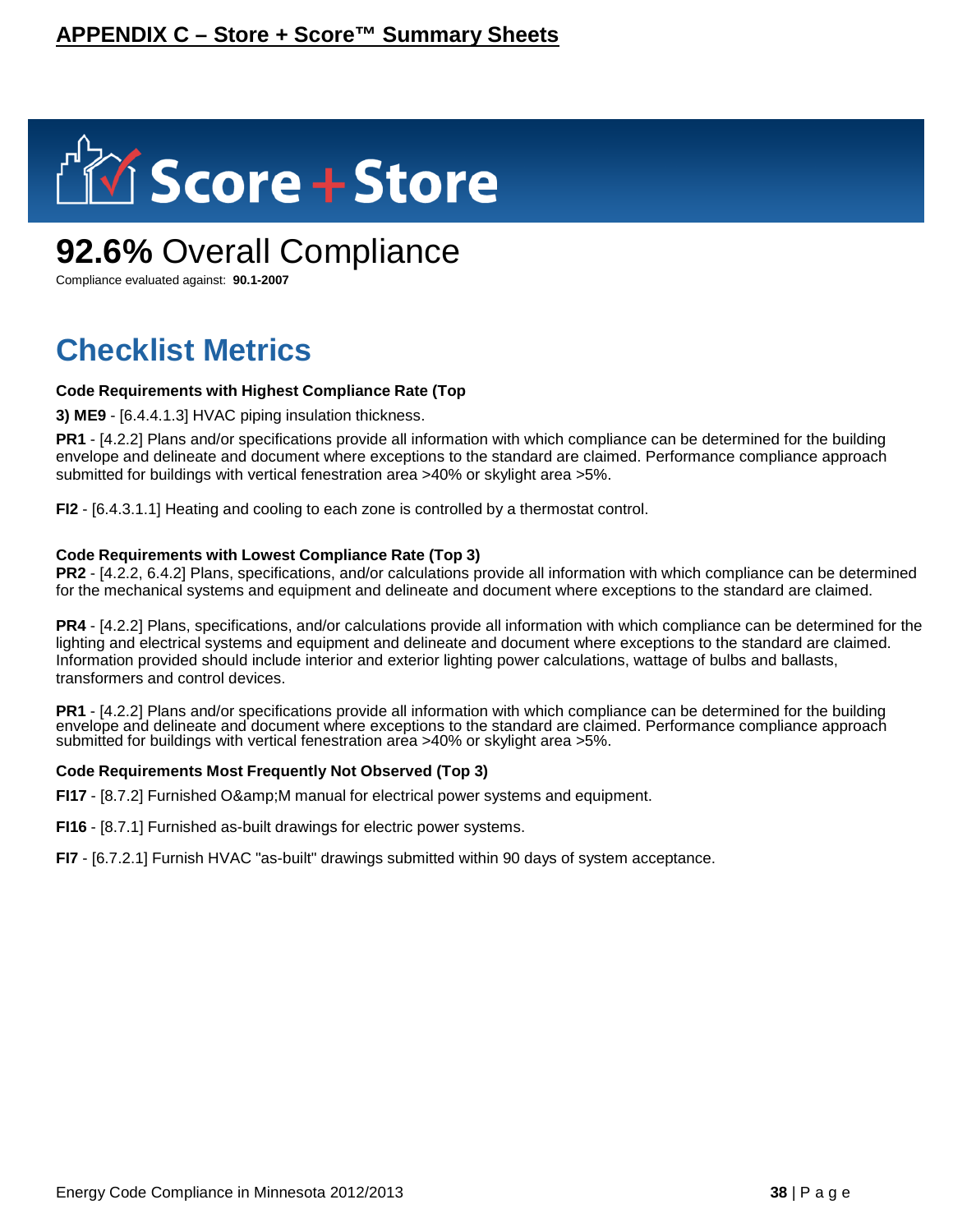

## **80.2%** Overall Compliance

Compliance evaluated against: **2009 IECC, 2012 IECC**

## **Checklist Metrics**

#### **Code Requirements with Highest Compliance Rate (Top 3)**

**FR19** - [403.5] Automatic or gravity dampers are installed on all outdoor air intakes and exhausts.

**IN4** - [303.2] Wall insulation installed per manufacturer's instructions.

**FI9** - [403.1.1] Programmable thermostats installed on forced air furnaces.

#### **Code Requirements with Lowest Compliance Rate (Top 3)**

**FI3** -  $[402.2.3]$  Attic access hatch and door insulation  $\>$ gt;=R-value of the adjacent assembly. **FO4** - [402.1.1] Conditioned basement wall insulation R-value. Where internal insulation is used, verification may need to occur during Insulation Inspection. Not required in warm-humid locations in Climate Zone 3. **FI1** - [402.1.1 402.2.1 402.2.2] Ceiling insulation R-value.

#### **Code Requirements Most Frequently Not Observed (Top 3)**

**FR1** - [402.1.1, 402.3.4] Door U-factor.

**FI5** - [403.6] Heating and cooling equipment type and capacity as per plans.

**FO2** - [303.2, 402.2.8] Slab edge insulation installed per manufacturer's instructions.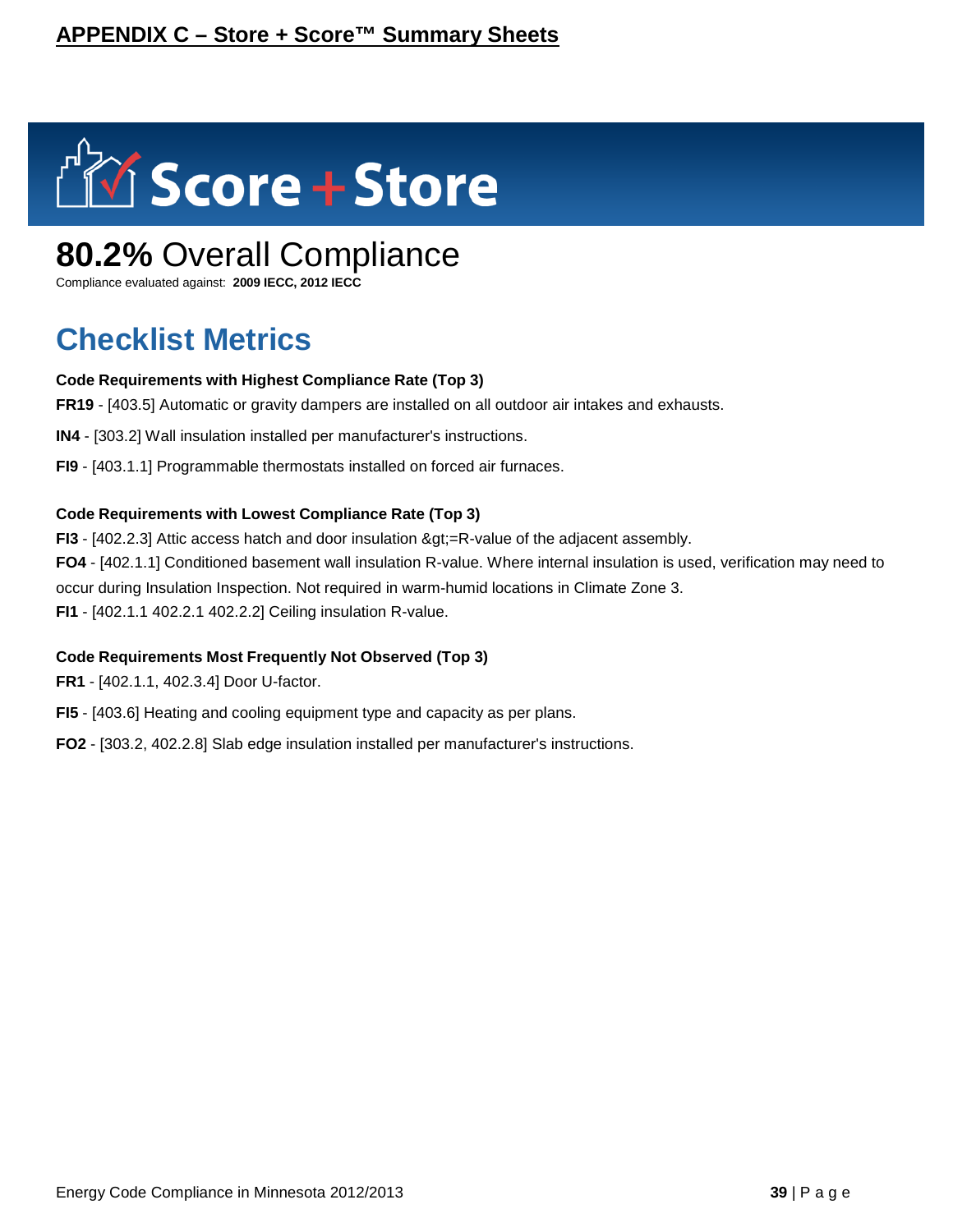

## **71.6%** Overall Compliance

Compliance evaluated against: **2009 IECC, 2012 IECC**

## **Checklist Metrics**

#### **Code Requirements with Highest Compliance Rate (Top 3)**

**FR20** - [402.4.4] Fenestration that is not site built is listed and labeled as meeting AAMA/WDMA/CSA 101/I.S.2/A440 or has infiltration rates per NFRC 400 that do not exceed code limits.

**FR4** - [303.1.3] U-factors of fenestration products are determined in accordance with the NFRC test procedure or taken from the default table.

**FI2** - [303.1.1.1, 303.2] Ceiling insulation installed per manufacturer's instructions. Blown insulation marked every 300ft<sup>2</sup>.

#### **Code Requirements with Lowest Compliance Rate (Top 3)**

**PR1** - [103.2] Construction drawings and documentation sufficiently demonstrates energy code compliance for the building envelope.

**FI1** - [402.1.1 402.2.1 402.2.2] Ceiling insulation R-value.

**FI3** - [402.2.3] Attic access hatch and door insulation > = R-value of the adjacent assembly.

#### **Code Requirements Most Frequently Not Observed (Top 3)**

**FI1** - [402.1.1 402.2.1 402.2.2] Ceiling insulation R-value.

**FI18** - [303.3] Manufacturer manuals for mechanical and water heating equipment have been provided.

**FI2** - [303.1.1.1, 303.2] Ceiling insulation installed per manufacturer's instructions. Blown insulation marked every 300 ft<sup>2</sup>.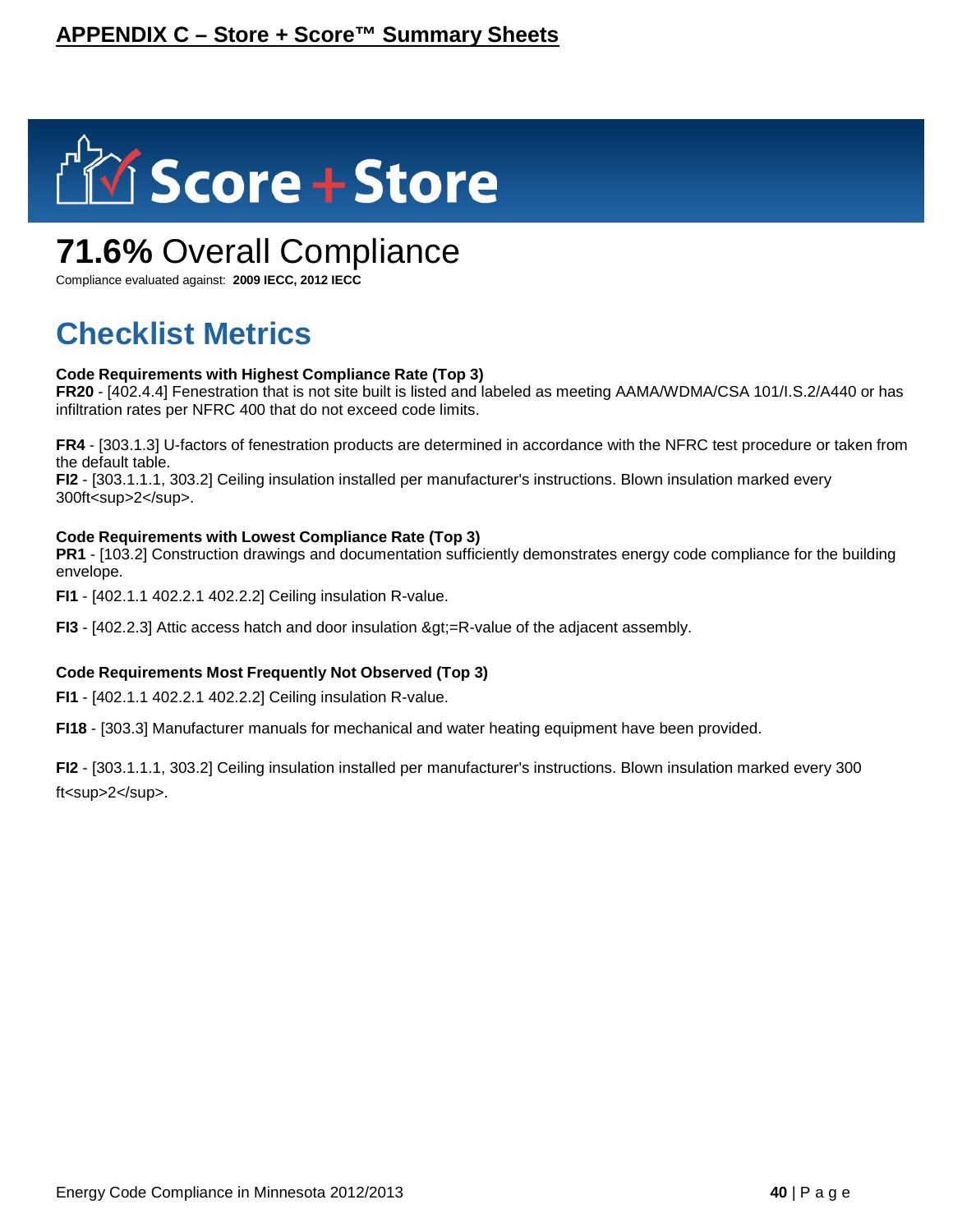

## **72.7%** Overall Compliance

Compliance evaluated against: **2009 IECC**

## **Checklist Metrics**

#### **Code Requirements with Highest Compliance Rate (Top 3)**

**FR16** -  $[402.4.5]$  IC-rated recessed lighting fixtures sealed at housing/interior finish and labeled to indicate  $< 2.0$  cfm leakage at 75 Pa.

**FI6** - [404.1] 50% of lamps in permanent fixtures are high efficacy lamps.

**FR13** - [403.2.2] All joints and seams of air ducts, air handlers, filter boxes, and building cavities used as return ducts are sealed.

#### **Code Requirements with Lowest Compliance Rate (Top 3)**

**PR1** - [103.2] Construction drawings and documentation sufficiently demonstrates energy code compliance for the building envelope.

**PR3** - [103.2, 403.7] Construction drawings and documentation sufficiently demonstrates energy code compliance for lighting and mechanical systems. Systems serving multiple dwelling units must demonstrate compliance with the commercial code.

**FI7** - [401.3] Compliance certificate posted.

#### **Code Requirements Most Frequently Not Observed (Top 3)**

**FI7** - [401.3] Compliance certificate posted.

**FR1** - [402.1.1, 402.3.4] Door U-factor.

**FR20** - [402.4.4] Fenestration that is not site built is listed and labeled as meeting AAMA/WDMA/CSA 101/I.S.2/A440 or has infiltration rates per NFRC 400 that do not exceed code limits.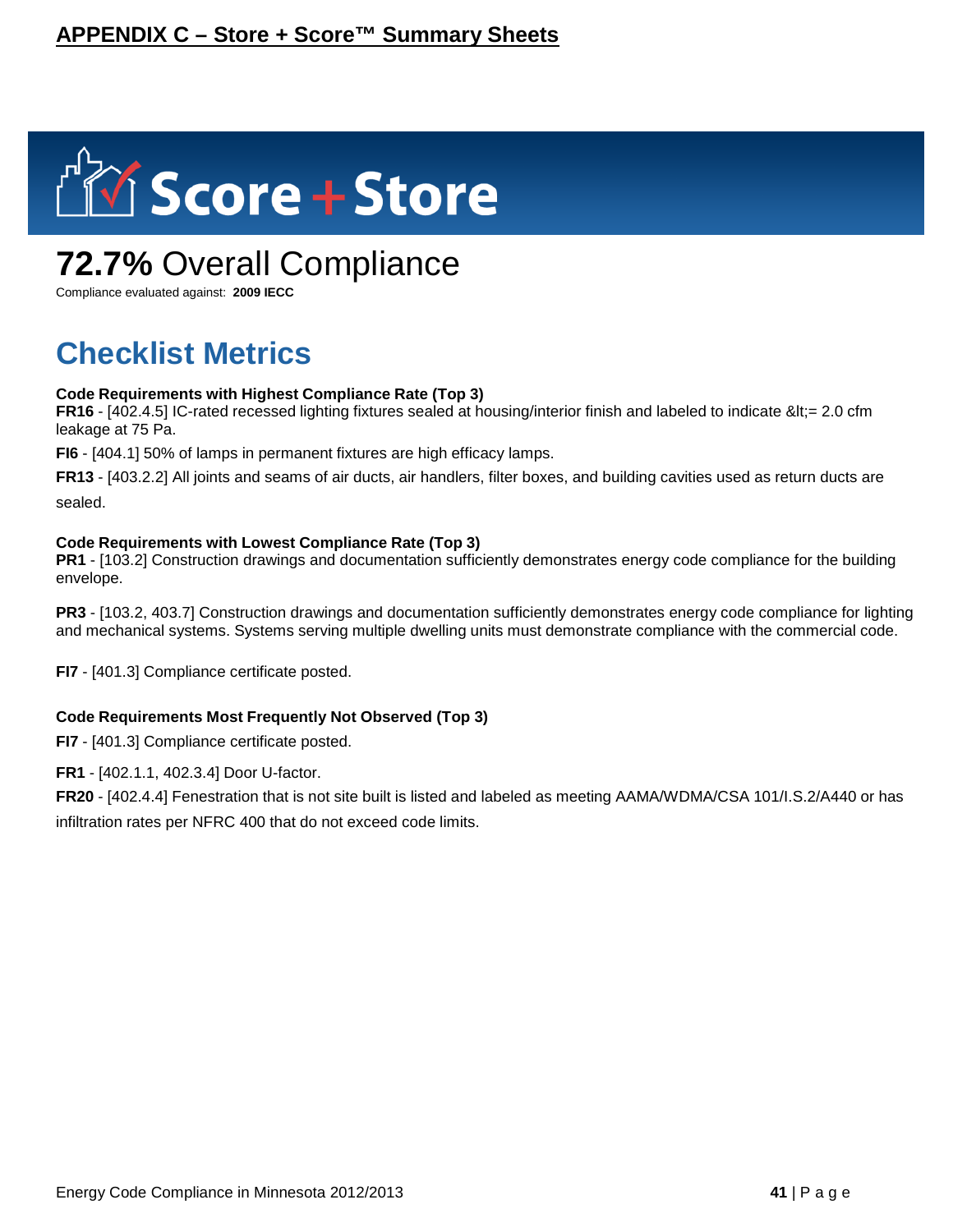### **APPENDIX D – ARRA Governor's Assurance Letter**



## $E_{1}^{2}U - 2009 - 005879$ **STATE OF MINNESOTA**

Office of Governor Tim Pawlenty 130 State Capitol . 75 Rev. Dr. Martin Luther, King. Ir. Boulevard . Saint Paul, MN 55155

March 23,2009

Mr. Steven Chu, Secretary United States Department of Energy 1000 Independence Avenue, SW Washington, DC 20585

RE: State Energy Program Assurance

Dear Secretary Chu,

Please find enclosed Minnesota's signed "Governor's Assurance Certification" as required by the guidance set forth by USDOE in Funding Opportunity Announcement (FOA) DE-FOA-0000052 for State Energy Program Formula Grants.

This signed document is a condition of receiving our State's share of the \$3.1 billion funding for the State Energy Program (SEP) under the American Recovery and Renewal Act of 2009. I am providing the assurances set forth in the enclosed "Attachment 3" document provided by your office.

We are prioritizing our energy investments to take advantage of existing programs and expand programs where appropriate. Our State is committed to a robust improvement in energy efficiency and renewable energy, as well as a balanced State energy policy. I want to assure you that, within the limits of my authority, we will move forward in these critical areas.

We look forward to immediate distribution of the federal SEP funds to permit my State to make progress in energy efficiency and renewable energy.

Respectfully submitted,

**Tim Pawlenty** 

Governor

By email

Fax: (651)296-2089

TDD: (651)296-0075 or (800)657-3598 An Equal Opportunity Employer

Printed on recycled paper containing 15% post consumer material